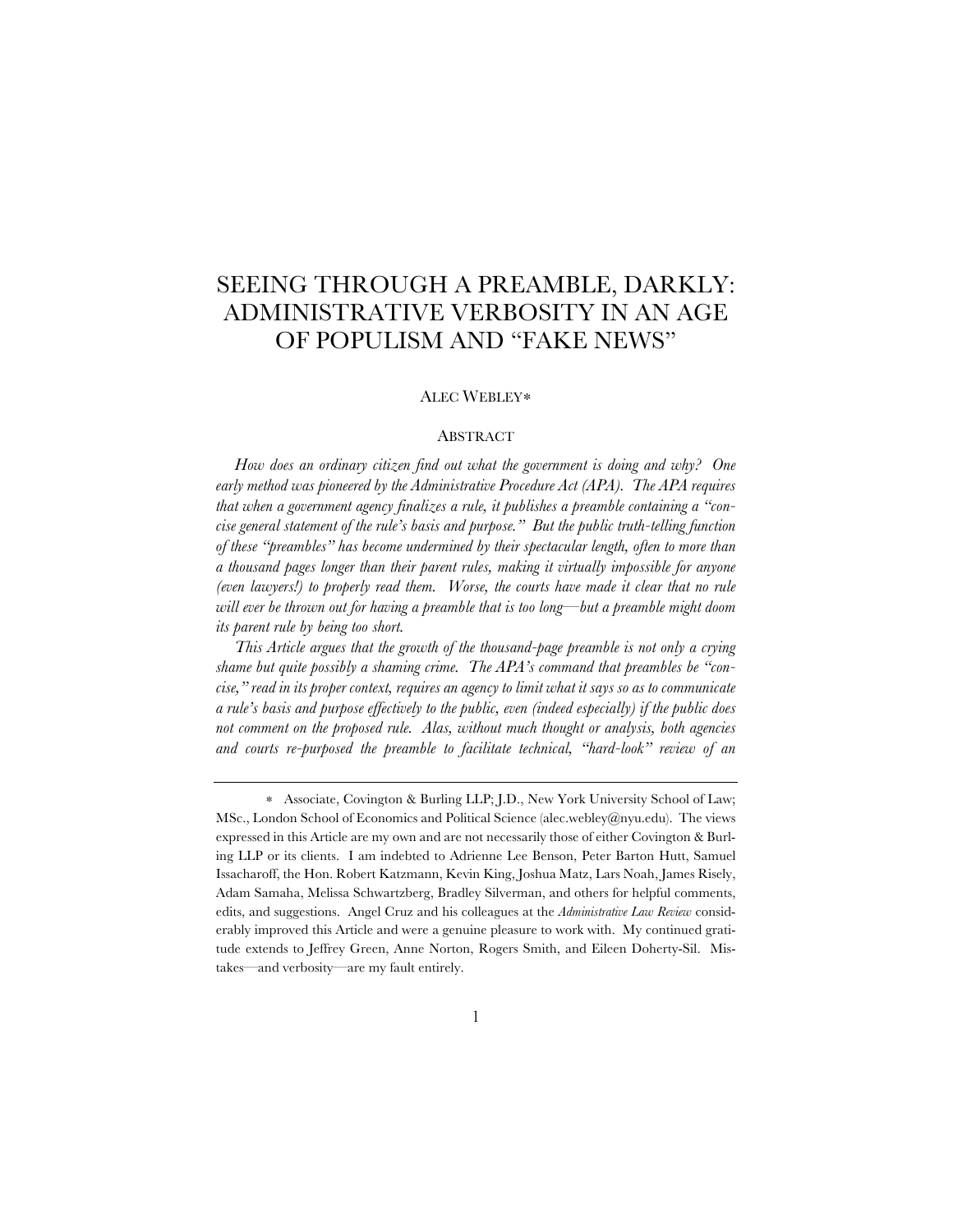*agency's reasoning, rather than serving the separate statutory mandate of effective public information.*

*By reading "concise" out of the statute, agencies and courts unintentionally eliminated a popular counterweight built into an act that otherwise empowered elites. By so doing, courts have deprived the administrative process of a measure of popular legitimacy, as well as a promising means of fighting false information in political life—by requiring agencies to tell a plain, accessible, and true story about a rule, and be scrutinized in their public engagement by the judiciary. I argue that in this populist moment, where the legitimacy of the administrative state is under strain, it is time to seriously consider reviving "concise," and its vision for popular accountability, to bring a disenchanted public closer to the administrative process.*

# TABLE OF CONTENTS

| I. The Rise and Fall of "Concise General Statement" in the APA 12 |  |
|-------------------------------------------------------------------|--|
| A. Background: Concision in Administrative Law Before the         |  |
|                                                                   |  |
| B. The APA: The Concision Revolution, Judicially                  |  |
|                                                                   |  |
|                                                                   |  |
| A. The Existing Account: Pluralist Problems with Prolix           |  |
|                                                                   |  |
| B. Prolix Preambles' Populist Promise: A Different Kind of        |  |
| Accountability and Administrative Legitimacy  25                  |  |
| 1. The APA's Vision of Democratic Accountability25                |  |
| 2. An Opportunity Forgone: Concise Preambles as                   |  |
| Trustworthy Contributors to Public Debate  34                     |  |
|                                                                   |  |
|                                                                   |  |
| C. What a Popular Preamble Might Look Like  45                    |  |
|                                                                   |  |
|                                                                   |  |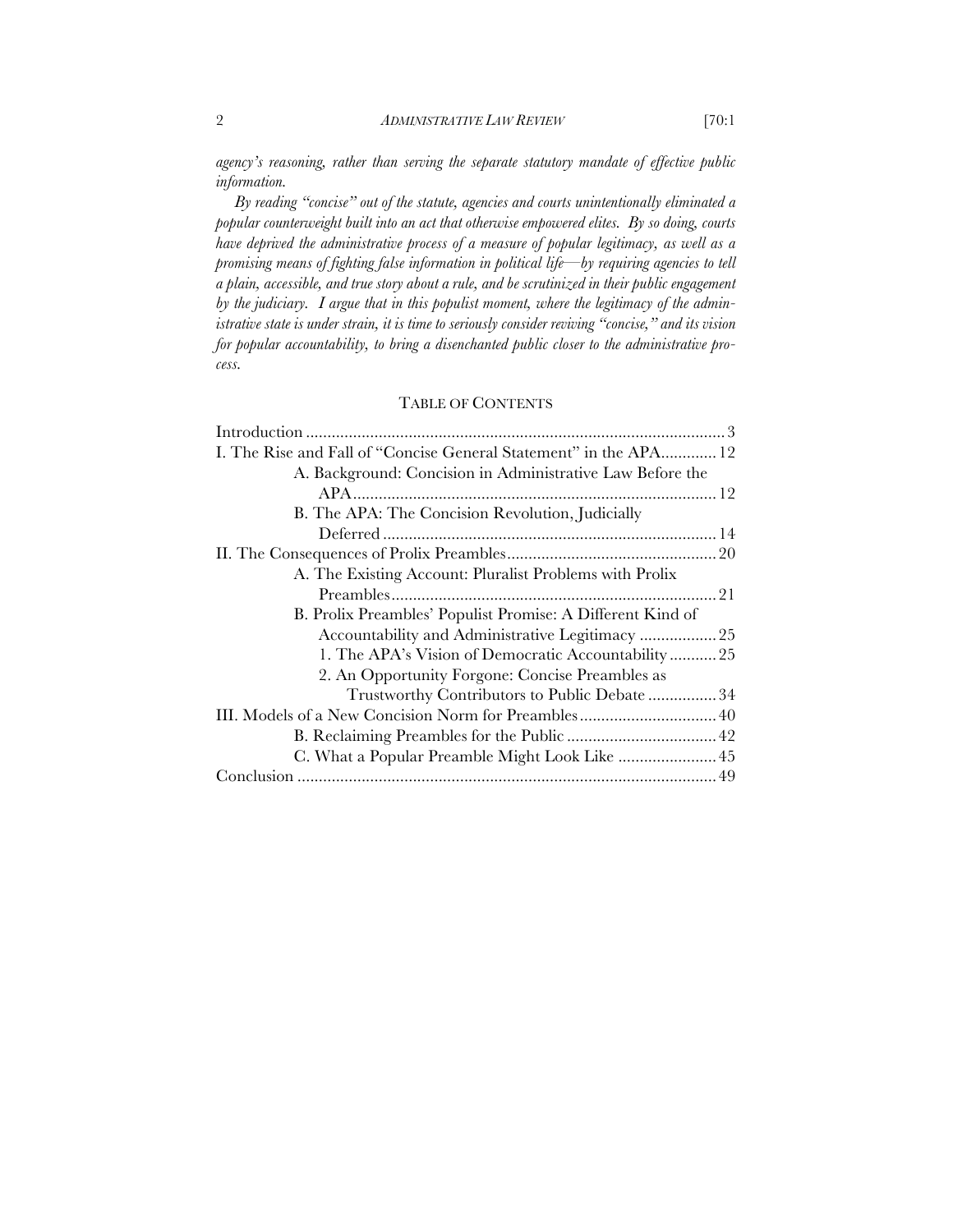## **INTRODUCTION**

It will be of little avail to the people that the laws are made by men of their own choice if the laws be so voluminous that they cannot be read. — Federalist 621

Demands for concision are a fixture of the world of law.2 No court in the land—not even the U.S. Supreme Court—permits submissions of unlimited length.3 Every first-year law student learns the injunction, in Rule 8 of the Federal Rules of Civil Procedure, that the pleadings in a case must be, among other things, "short and plain."4 Even law reviews have tried to reduce the length of the articles they publish in response to the howls of anguish emitting from their readership and overburdened staff editors.5

The reason lawyers demand brevity seems plain enough: after all, *lex longa, vita brevis*.6 But concision has many more uses in law than merely conserving our time. A concise document is more likely to be read and, when read, more likely to be understandable. Judges praise concision in briefs because it increases the chance that the reader will be exposed to those points of the case that are most important, rather than missing them while wading through

4. FED. R. CIV. P. 8(a). *But see* Bell Atl. Corp. v. Twombly, 550 U.S. 544, 555 (2007) (holding that the complaint must allege sufficient facts to "raise a right to relief above the speculative level").

<sup>1.</sup> THE FEDERALIST NO. 62, at 336 (James Madison) (Hillsdale College ed. 2012).

 <sup>2.</sup> Indeed, brevity might well be one of the earliest demands made of human expression. *See, e.g.*, *Ecclesiasticus* 32:8 (King James) ("Let thy speech be short, comprehending much in few words.").

<sup>3.</sup> SUP. CT. R. 33(g) (limiting the word count for each type of filing, from 15,000 words for merits briefs to 3,000 words for reply briefs in opposition); FED. R. APP. P. 32(a)(7)(B)(i) (amended 2016) (allowing a maximum of 14,000 words for principal brief). Indeed, the Federal Rules of Appellate Procedure were recently amended to cut down on the number of words permitted in briefs and other papers. *See* FED. R. APP. P. 32 advisory committee's note to 2016 amendment.

<sup>5.</sup> *See* Joint Statement Regarding Articles Length, Harvard Law Review et al., http://harvardlawreview.org/wp-content/uploads/2014/03/articles\_length\_policy.pdf (last visited Jan. 26, 2018) (discussing the agreement and the survey that led to it). *But see* Stephen Bainbridge, *Law Review Word Limits Go Unenforced . . . at Least at Harvard and Yale*, PROFESSORBAINBRIDGE.COM (Oct. 15, 2013), http://www.professorbainbridge.com/professorbainbridgecom/2013/10/law-review-word-limits-go-unenforced-at-least-at-harvard-andyale.html (noting that essentially all articles published in both Harvard and Yale's flagship journals in 2013 exceeded the official word limits).

<sup>6.</sup> *Cf.* HIPPOCRATES, APHORISMS § 1.1 (Francis Adams trans., 1849) (400 B.C.E.), http://classics.mit.edu//Hippocrates/aphorisms.1.i.html.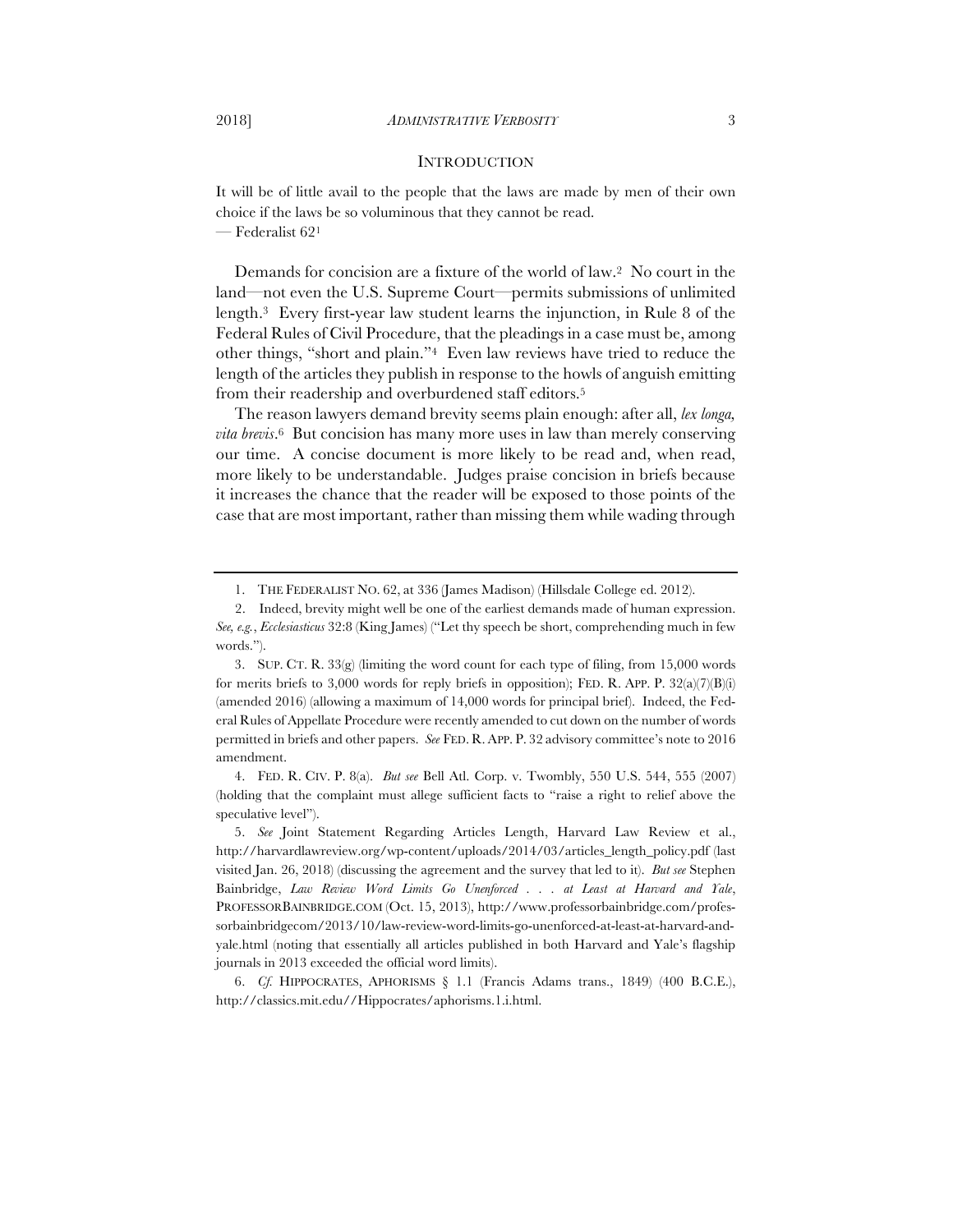irrelevancies.7 And truly concise, aphoristic expressions have power of their own—demonstrated as well as it perhaps has ever been in the fortunes of the winner of the 2016 election for President of the United States.8

However, there is one last outpost where concision appears to hold no sway, a tower of babble unabashed and unceasing: *the administrative state*. No matter the branch, no matter the agency, no matter the party, no matter the subject matter, the pattern is the same. Each and every year, the government<sup>9</sup> produces ever more pages of writing for internal and public consumption.10 But it's not clear who, if anyone, is reading it. Indeed, while it might be thought that more information from the government facilitates more government accountability, at a certain point *too much* information obscures ra-

9. By "government" here I mean, rather loosely, the agencies and entities making up the Executive Branch of the United States federal government. But there is no reason to believe this is an exclusively U.S. phenomenon. *See, e.g.*, Winston Churchill, *Brevity*, NAT'L ARCHIVES (1951), http://discovery.nationalarchives.gov.uk/details/r/D7656438 ("In 1940 I called for brevity. Evidently I must do so again."); Laura Cowdrey, *Churchill's Call for Brevity*, NAT'L ARCHIVES (Oct. 17, 2013), http://blog.nationalarchives.gov.uk/blog/churchills-call-forbrevity/ (Churchill, demanding brevity again: "Forgive this cry of pain!"); David Runciman, Rat-a-tat-a-tat-a-tat-a-tat, 35 LOND. REV. BOOKS 13, 13 (June 6, https://www.lrb.co.uk/v35/n11/david-runciman/rat-a-tat-a-tat-a-tat-a-tat (quoting from a briefing memo issued by Margaret Thatcher to the Foreign Office five days after she became Prime Minister: "The prime minister, who is a quick reader, is fully prepared to tackle long briefs when necessary: but she would like their content to be pithy and concisely expressed.").

10. A crude measure of this phenomenon can be gleaned by simply comparing the number of documents published in the *Federal Register* (which chronicles government activity) with the number of pages in the *Federal Register*. While the number of documents has remained largely steady since about 1985 (averaging 31,000 per year, with no year producing more than 35,000), the number of pages published has increased from a five-year average of 48,693 (1985–1990) to an average of 82,227 (2011–2016), with pages-per-document increasing from an average of 1.5 to 2.5 over that time. *See* OFFICE OF THE FED. REGISTER, FEDERAL REGISTER STATISTICS (1936–2016), https://www.federalregister.gov/reader-aids/understanding-the-federal-register/federal-register-statistics (last visited Jan. 26, 2018). Precisely what is driving this growth we shall come to shortly; for now, the only point I wish to make is that the number of pages the government is printing is expanding, and not obviously as a result of simply expansion of the government's activities.

<sup>7.</sup> *Cf.*, ANTONIN SCALIA & BRYAN A. GARNER, MAKING YOUR CASE: THE ART OF PERSUADING JUDGES 24 (2008) (discussing importance of concision in presenting legal arguments).

<sup>8.</sup> *See, e.g.*, Katy Waldman, *Trump's Tower of Babble*, SLATE (Nov. 2, 2016, 5:57 AM), http://www.slate.com/articles/news\_and\_politics/politics/2016/11/how\_donald\_trump\_ uses language and why we can t stop listening.html (noting the use of short, simple, explosive terms and phrases to effectively communicate a political message).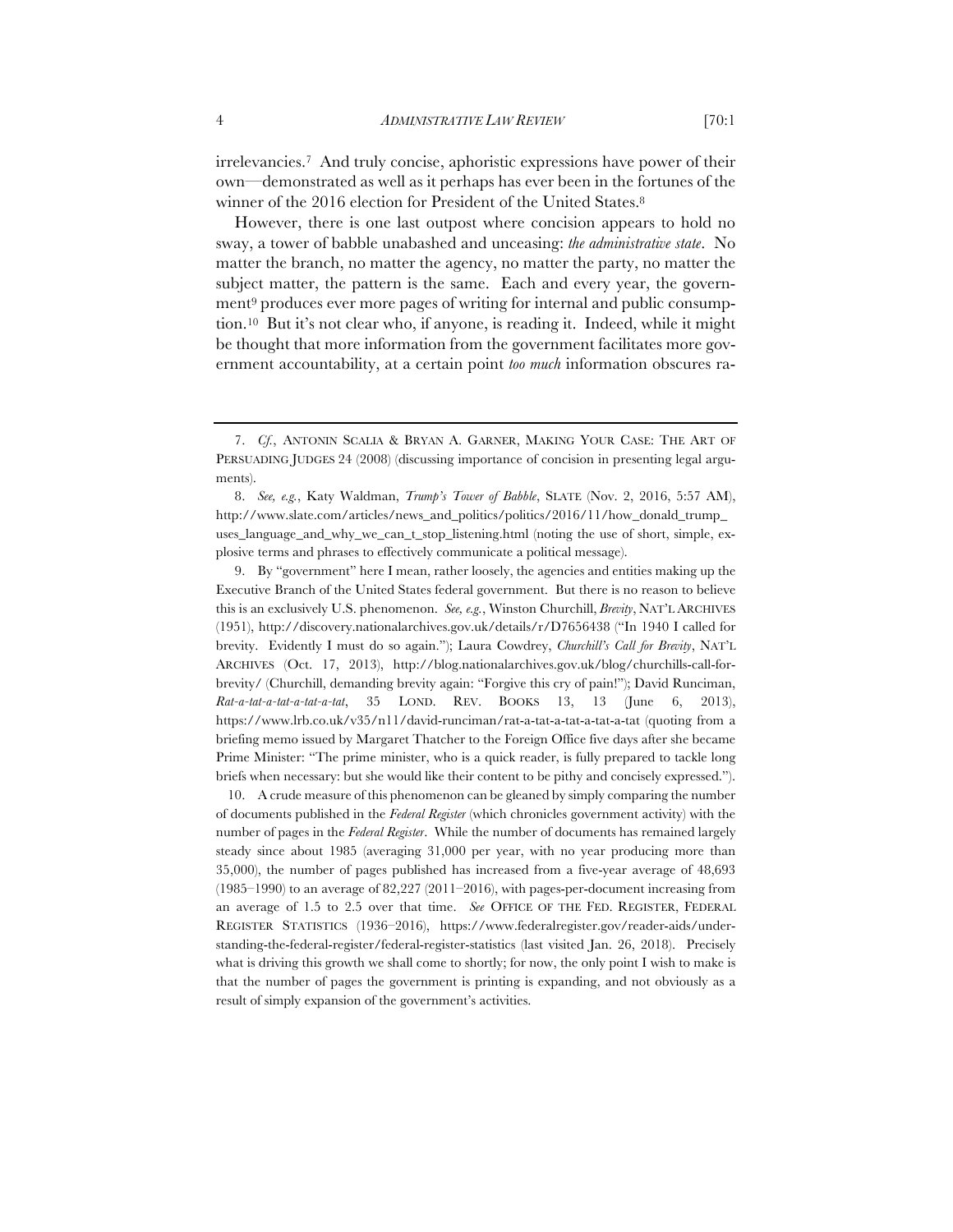ther than illuminates government decisionmaking. One cannot feed a starving man by drowning him in soup.

For most people, holding the government accountable requires *seeing* and *understanding* what the government is doing. Civil society (whether businesses, non-profits, or the media) cannot fully replace the role the public can play when members of the public can directly perceive government action as it relates to them. Indeed, civil society brings its own problems: most notably, an incentive to spread a particular slant to the facts, or even "alternative facts,"<sup>11</sup> in order to mobilize popular support for certain policy outcomes,<sup>12</sup> or perhaps simply to increase the appeal of an otherwise "boring" policymaking process in order to boost readership or viewership.13 *Popular* accountability, not just accountability to the people's tribunes, is important, if not essential, to the legitimation of government activity in a democracy. Thus, the government's seeming inability to keep its communications brief is no mere irritant or peccadillo; it has the capacity to strike at the heart of the democratic legitimacy of the administrative state and its capacity to keep up with our raucous and populist politics.

In this Article, I examine one example of government verbosity: preambles that accompany finalized government regulations.14 I have selected pre-

<sup>11.</sup> *See* Jane Dvorak, *PRSA Statement on "Alternative Facts*,*"* PUB. RELATIONS SOC'Y OF AM. (Jan. 24, 2017), https://www.prsa.org/prsa-statement-alternative-facts/ (noting that ethical professionals "never spin, mislead or alter facts").

<sup>12.</sup> *See* generally Richard Meagher, *The "Vast Right-Wing Conspiracy": Media and Conservative Networks*, 34 NEW POL. SCI. 469, 470 (2012) (reviewing a diversified array of civil society organizations dedicated to disseminating a particular view of government activity). This is hardly a uniquely American phenomenon. *See, e.g.*, Andrea Ceron & Vincenzo Memoli, *Trust in Government and Media Slant: A Cross-Sectional Analysis of Media Effects in Twenty-Seven European Countries*, 3 INT'L. J. PRESS/POL. 339, 340 (2015) (reviewing the effects on public trust in government of media perspectives on government).

<sup>13.</sup> *See, e.g.*, Robert M. Entman, *Reporting Environmental Policy Debate: The Real Media Biases*, 1 INT'L. J. PRESS/POL. 77, 77 (2016) (discussing the "biases that structure the news" that "led journalists to frame the debate over environmental policy reform in ways that prevented the average citizen from engaging in rational deliberation").

<sup>14.</sup> By "preamble," I mean the text published with a final rule in the *Federal Register* that purports to set out the "basis and purpose" of that rule. Most final rules are quite clear as to the content of their preamble; it is notable, moreover, that "executive summaries" or the oneparagraph "quick and dirty" summary of the rulemaking often describes what the *final rulemaking document is*, but not the basis and purpose of the *actual rule enacted*. In this regard, these summaries resemble the "last time on" recaps of serialized network TV shows (say, *Lost*), that are of virtually no help to anyone coming into the show cold.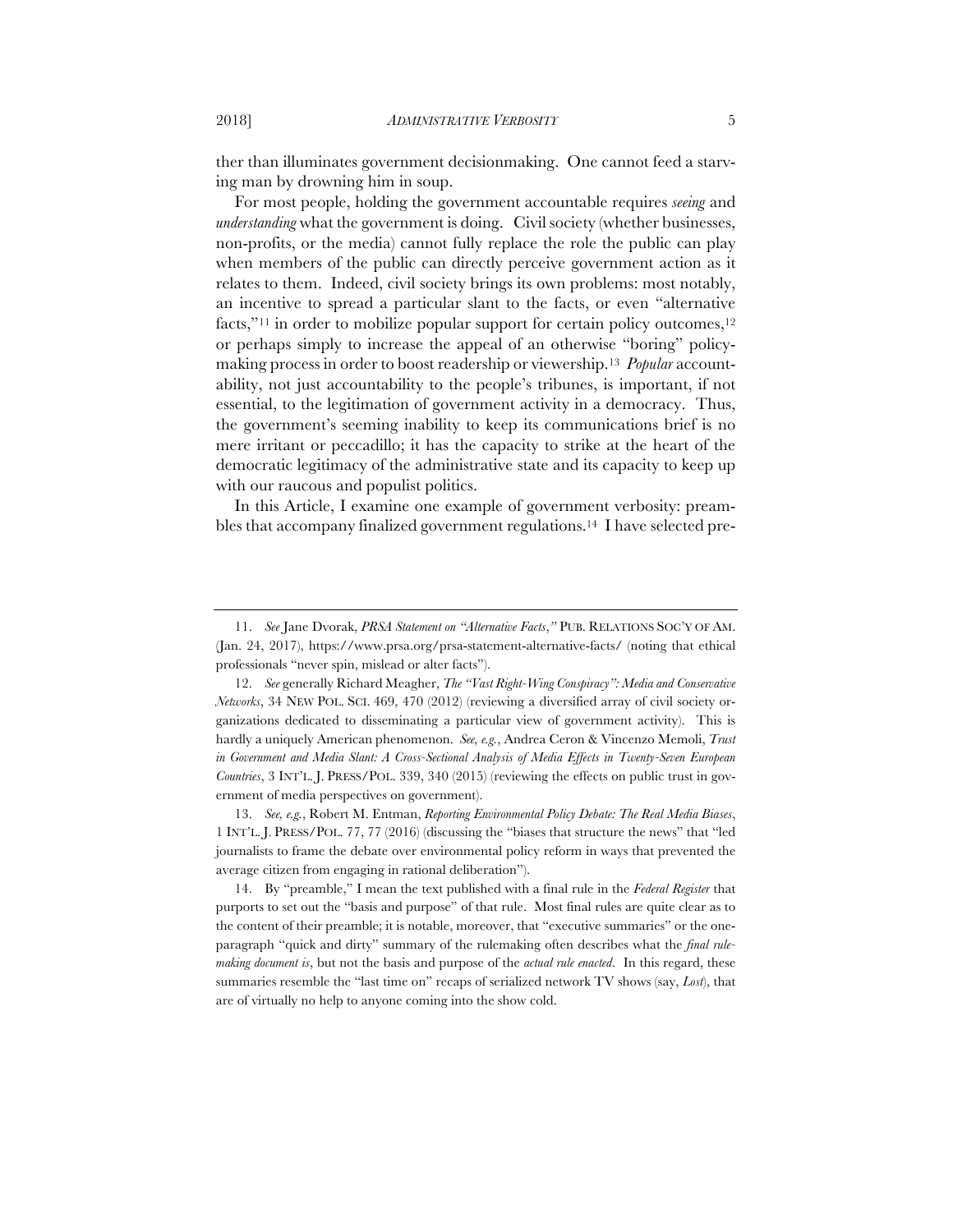ambles because they are not just unnecessarily verbose—they may be *unlawfully* so. An enforceable statute, the Administrative Procedure Act (APA),<sup>15</sup> requires preambles to be "concise" and "general" statements of the "basis and purpose" of a given regulation. They are not. Preambles represent, therefore, a promising institutional space in which we might pilot means of bending the long arc of the bureaucratic universe toward brevity.

Preambles are written in the course of "informal rulemaking,"16 the process by which federal agencies adopt most of what we commonly understand as government regulations.17 The informal rulemaking procedure under the APA has essentially three steps.<sup>18</sup> First, the agency proposes a rule by publishing a "notice of proposed rulemaking" in the *Federal Register*.19 Second,

17. "Regulation" is here and elsewhere synonymous with "rule" under the APA, namely an "agency statement of general or particular applicability and future effect designed to implement, interpret, or prescribe law or policy or describing the organization, procedure, or practice requirements of an agency." 5 U.S.C. § 551(4). The definition of what is and is not a rule under law need not detain us; suffice it to say that a very large amount of federal policy is made by means of rules. *See* Ryan T. Holt, "Buy Stock in the GPO"? An Empirical Analysis of How *United States v. Mead Corp.* Increased the Use of Informal Rulemaking by Federal Agencies 101 (Feb. 10, 2011) (unpublished manuscript) (on file at https://works.bepress.com/ryan\_holt/1/).

18. Since the 1980s, this process has become more involved as a practical matter owing to the application of Executive practices imposing additional procedures for the approval of especially economically significant regulations. *See, e.g.*, Exec. Order No. 12,291, 46 Fed. Reg. 13,193 (Feb. 19, 1981) (applying more stringent review to certain economically significant regulations); Exec. Order No. 12,866, 58 Fed. Reg. 51,735 (Oct. 4, 1993) (modifying the review prescribed by Exec. Order 12,291); Exec. Order No. 13,771, 82 Fed. Reg. 9339 (Feb. 3, 2017) (establishing still further restrictions on regulatory activity). The essentials, however, remain as sketched here, and these essentials (as we shall see) form the basis of judicial scrutiny of the proposed rule.

19. 5 U.S.C. § 553(b).

<sup>15.</sup> 5 U.S.C. § 551–559, 561–570a, 701–706 (2012). I note in passing that Congress is considering APA reform. *See* Christopher Walker, *The Regulatory Accountability Act is a Model of Bipartisan Reform,* REG. REV. (May 18, 2017), https://www.theregreview.org/2017/05/18/walker-model-bipartisan-reform/. However, no draft legislation introduced in Congress that I have seen, as of the start of 2018, changes the statutory language at issue in this Article.

<sup>16.</sup> Distinguished from formal rulemaking, which is now rare and disfavored. *See* 1 CHARLES H. KOCH,JR., ADMINISTRATIVE LAW & PRACTICE 173–75 (3d ed. 2010) (describing infrequency of application); *cf.* United States v. Fla. E. Coast Ry. Co., 410 U.S. 224, 240 (1973) (holding that formal rulemaking requirements will not be presumed in the absence of specific words in the statute indicating Congress intended it). A formal rulemaking essentially involves a full trial in which the agency and its opponents argue about the details of a rule before a quasi-neutral decisionmaker.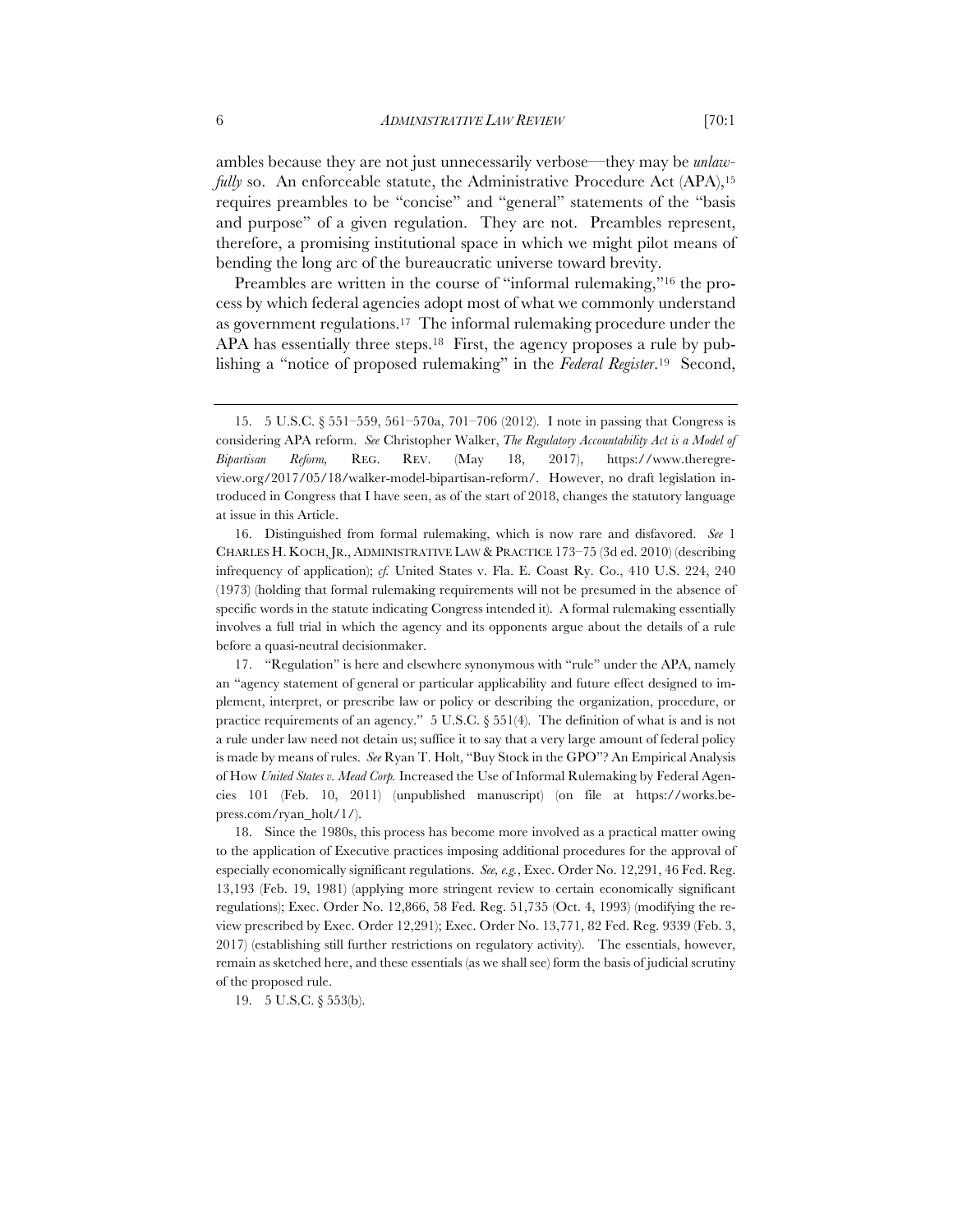the agency receives and considers comments on that rule from the public.20 Third, the agency finalizes the rule, making changes in response to the comments received, and publishes the final product in the *Federal Register*.21

At the third step in this process, the APA requires that the agency "incorporate in the rules adopted a *concise general statement* of their basis and purpose."22 What legislative history we have suggests that Congress used these words to ensure that the public could understand the often complex matters the administrative state would regulate.23 Unfortunately, the courts have chosen to jettison the requirements of "concise" and "general" in favor of verbosity and specificity in order to facilitate their own review of agency regulations.

Courts have not merely failed to enforce the APA's command requiring a concise general statement; they have made this command impossible to practicably obey. A rule whose preamble is too *short* risks being struck down by the courts and sent back to the agency for a rewrite;<sup>24</sup> but no case has ever been reported where a court has thrown out a preamble for being too *long*. Because the most salient rules attract the most scrutiny, they are the places where agencies have every incentive to write more and not less—disabling ordinary citizens from receiving digestible, comprehensible information respecting the basis and purpose of exactly those regulations most salient to them or important to the economy. What's more, the courts' choice to read *concise* and *general* out of the statute was truly a choice: it was, and is, perfectly possible to have searching judicial review of regulations without warping the preamble in the ways the courts have done.25

To see the modern prolix preamble in action, consider the preamble for the recent regulation implementing the "Volcker Rule," a proposal made by former Federal Reserve Chair Paul Volcker that banks be restricted from engaging in certain kinds of potentially risky transactions.26 The Volcker

26. Prohibitions and Restrictions on Proprietary Trading and Certain Interests in, and Relationships with, Hedge Funds and Private Equity Funds, 79 Fed. Reg. 5808 (Jan. 31, 2014) (to be codified at 17 C.F.R. pt. 75)*.* The Volcker Rule regulation is, obviously, a convenience sample, and chosen not necessarily to make generalizable claims but rather to illustrate a process that I will show later in this Part and is typical for most large rules.

<sup>20.</sup> *Id.* § 553(c).

<sup>21.</sup> *Id.*

<sup>22.</sup> *Id.* (emphasis added).

<sup>23.</sup> *See infra* Part II.B.1.

<sup>24.</sup> *See* United States v. Nova Scotia Food Prods. Corp., 568 F.2d 240, 249 (2d Cir. 1977).

<sup>25.</sup> Indeed, in some instances such review happens already. For example, when designating a group a terrorist organization, the Secretary of State is required to generate "an administrative record," and this record, rather than a preamble, is then employed by the courts to conduct an arbitrariness and capriciousness analysis. 8 U.S.C. § 1189(a)(3)(A) (2012).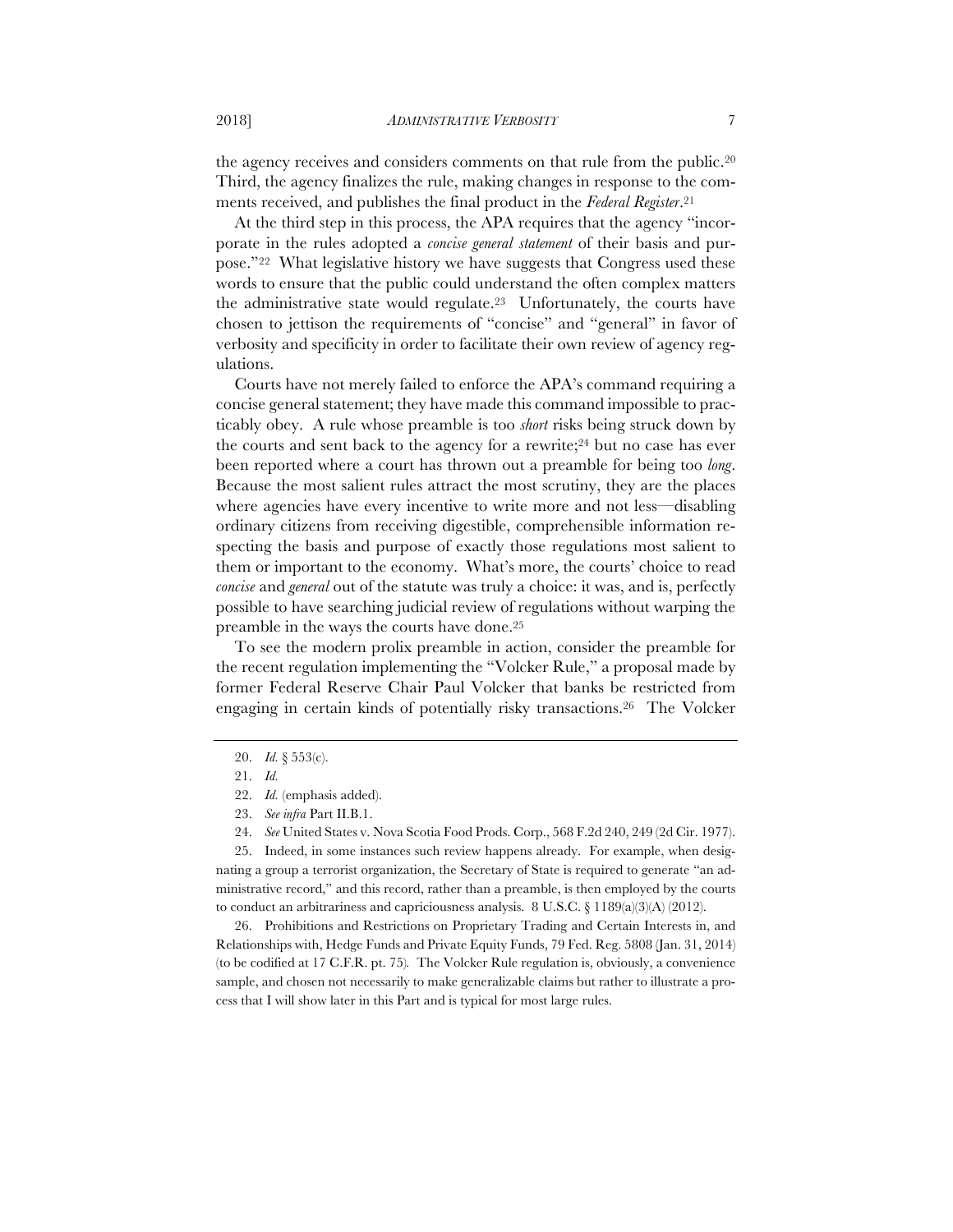Rule implementing regulation's preamble ran, in its final form, for nearly 900 pages containing a mind-numbing 298,728 words.27 This abomination was produced without even a cursory nod to the APA's concision requirement.28 And it is not alone.29 Turn to any "significant" rule, as that term is understood by the government,<sup>30</sup> and one will almost always be confronted with a wall of teeny, tiny text that nowhere ever states, in a concise and general fashion, the basis and purpose of the finalized rule.

Some of the consequences of these prolix preambles have already attracted notice and, indeed, comment.31 First, commentators have argued that preamble length requirements imposed by the courts contribute to the

<sup>27.</sup> *Id.* The word count is derived from the use of Microsoft Word 2016's Word Count feature on a document containing the text of the preamble. Pages were determined by reviewing a readable version of the rule produced by the law firm Davis Polk & Wardwell LLP. *Volcker Rule Preamble,* DAVIS POLK (Jan. 31, 2014) https://www.davispolk.com/files/Federal\_Register\_Final\_Volcker\_Rule\_with\_TOC\_Jan.\_31\_2014.pdf. The preamble was squeezed into 244 pages of the *Federal Register*, which keeps text to eight points in three columns. Although this page number is less dramatic, text of this size cannot be read, at least by this author, without oft-misplaced reading glasses. This is not a trivial problem. *See* Lincoln Caplan, *The Junior Justice*, AM. PROSPECT (May 4, 2015), http://prospect.org/article/juniorjustice (noting that at least one Supreme Court Justice perennially forgets their reading glasses). So much for preambles "facilitating judicial review." *Cf.* Denis G. Pelli & Katharine A. Tillman, *The Uncrowded Window of Object Recognition*, 11 NATURE NEUROSCIENCE 1129 (2008) (discussing text readability, setting out a number of standards, all of which the printed *Federal Register* fails).

<sup>28.</sup> Prohibitions and Restrictions on Proprietary Trading and Certain Interests in, and Relationships with, Hedge Funds and Private Equity Funds, 79 Fed. Reg. at 5808.

<sup>29.</sup> The longest statement ever published in the *Federal Register* was the notice of the U.S. Government's settlement with Microsoft over antitrust violations. United States v. Microsoft Corporation; Public Comments; Notice, 67 Fed. Reg. 23,653–30,305 (May 3, 2002). Published under a different law, the Antitrust Procedures and Penalties Act, 15 U.S.C. § 16(b)  $(2012)$  (which, to be fair to the bureaucracy, contains no mention of concision or brevity), this statement went for more than 10,000 pages of manuscript, compressed into 6653 pages of the *Federal Register*. Jim Hemphill, *Federal Register Facts*, FED. REG. (July 15, 2010), https://www.federalregister.gov/uploads/2011/01/fr\_facts.pdf. It is unclear whether anyone has read it all the way through. *Cf.* H.P. LOVECRAFT, *History of the Necronomicon*, *in* COLLECTED FICTION 672–73 (2014) (postulating the existence of certain texts which, if read, drive their readers utterly mad).

<sup>30.</sup> Often, though not invariably, in terms of the impact that rule will have on the economy. *See* Exec. Order No. 12,866, 58 Fed. Reg. 51,735, 51,738 (Oct. 4, 1993) (setting out definition of "significant regulatory action" as a rule with an annual effect on the economy of \$100 million, among other things).

<sup>31.</sup> Wendy E. Wagner, *Administrative Law, Filter Failure, and Information Capture*, 59 DUKE L.J. 1321, 1347–48 (2010).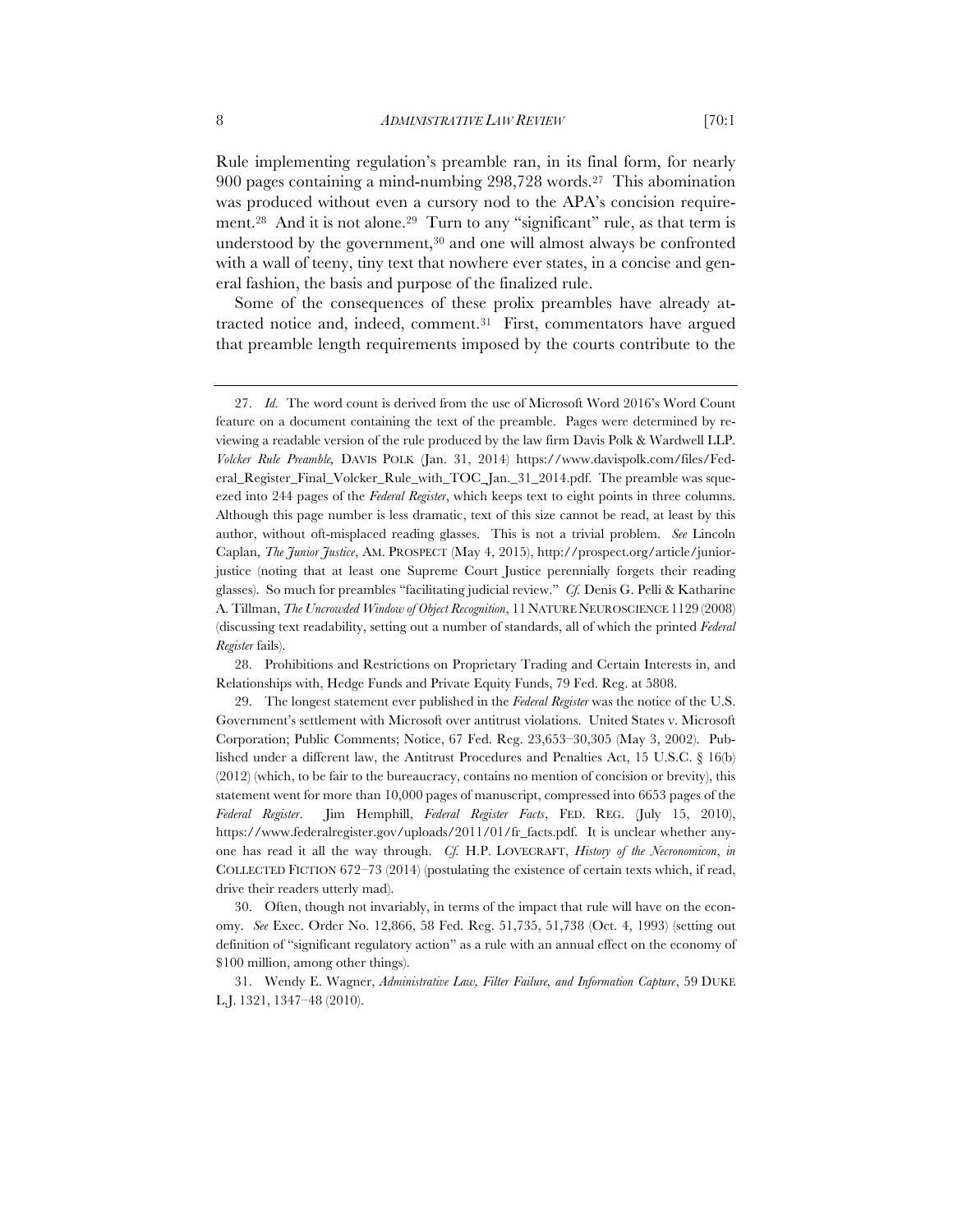"ossification" of the rulemaking process, thereby delaying regulations that might be conducive to public health and safety.32 The ossification thesis is well-ventilated<sup>33</sup> and controversial,<sup>34</sup> but it seems intuitively right to suppose, as does Wendy Wagner of the University of Texas, that agencies would make rules faster if they did not have to respond to commentators with a preamble of tremendous length.35

Second, Wagner and others have drawn attention to a phenomenon they describe as "information capture," a means by which well-resourced interests in civil society with superior access to information are able to "drown out" other interests in the rulemaking process,36 undermining what we might call "regulatory pluralism," where multiple interests compete on equal or at least equitable footing to influence regulation.37 Diminishing regulatory pluralism both diminishes agency accountability to civil society stakeholders<sup>38</sup> and

34. *Compare* Jason Webb Yackee & Susan Webb Yackee, *Testing the Ossification Thesis: An Empirical Examination of Federal Regulatory Volume and Speed, 1950–1990*, 80 GEO. WASH. L. REV. 1414, 1417 (2012) (ossification thesis is overstated), *with* Richard J. Pierce, Jr., *Rulemaking Ossification Is Real: A Response to* Testing the Ossification Thesis, 80 GEO. WASH. L. REV. 1493, 1495, 1497, 1499 (2012) (arguing that the ossification thesis is not overstated).

35. Wagner, *supra* note 31, at 1348–51.

36. *Id.* at 1386; *see also* CORNELIUS M. KERWIN, RULEMAKING: HOW GOVERNMENT AGENCIES WRITE LAW AND MAKE POLICY 194 (1994) (observing that the vast majority of rulemakings are dominated by industry groups); David Arkush, *Democracy and Administrative Legitimacy*, 47 WAKE FOREST L. REV. 611, 623 (2012) (documenting industry domination of commenting processes—in many cases as much as 90% of the comments received come from industry).

37. Wagner, *supra* note 31, at 1374–78; *see also* Richard Stewart, *The Reformation of American Administrative Law*, 88 HARV. L. REV. 1667, 1683 (1974) ("Today, the exercise of agency discretion is inevitably seen as the essentially legislative process of adjusting the competing claims of various private interests affected by agency policy."). The pluralist conception of democracy is not new. *See* ROBERT DAHL, DEMOCRACY AND ITS CRITICS 225–32 (1989) (discussing polyarchy, which places a strong emphasis on pluralism, as a kind of achievable democracy).

38. Accountability is a contested concept, *see generally* Colin Scott, *Accountability in the Regulatory State*, 27 J.L.&SOC. 38, 40–48 (2000) (discussing competing formulations), but the sense used by these authors "decreased accountability" usually means that the agency is forced to justify themselves to fewer actors (or actors representing fewer discrete interests) than might be thought normatively desirable—with the premise that justification to a larger and more diverse group of outside actors would either advance a truth-seeking function or otherwise generate a more efficient or desirable outcome.

<sup>32.</sup> *See infra* Part II.A.

<sup>33.</sup> *See, e.g.*, Thomas O. McGarity, *Some Thoughts on "Deossifying" the Rulemaking Process*, 41 DUKE L.J. 1385, 1385–86 (1992); Richard J. Pierce, Jr., *The Unintended Effects of Judicial Review of Agency Rules: How Federal Courts Have Contributed to the Electricity Crisis of the 1990s*, 43 ADMIN. L. REV. 7, 8–9 (1991).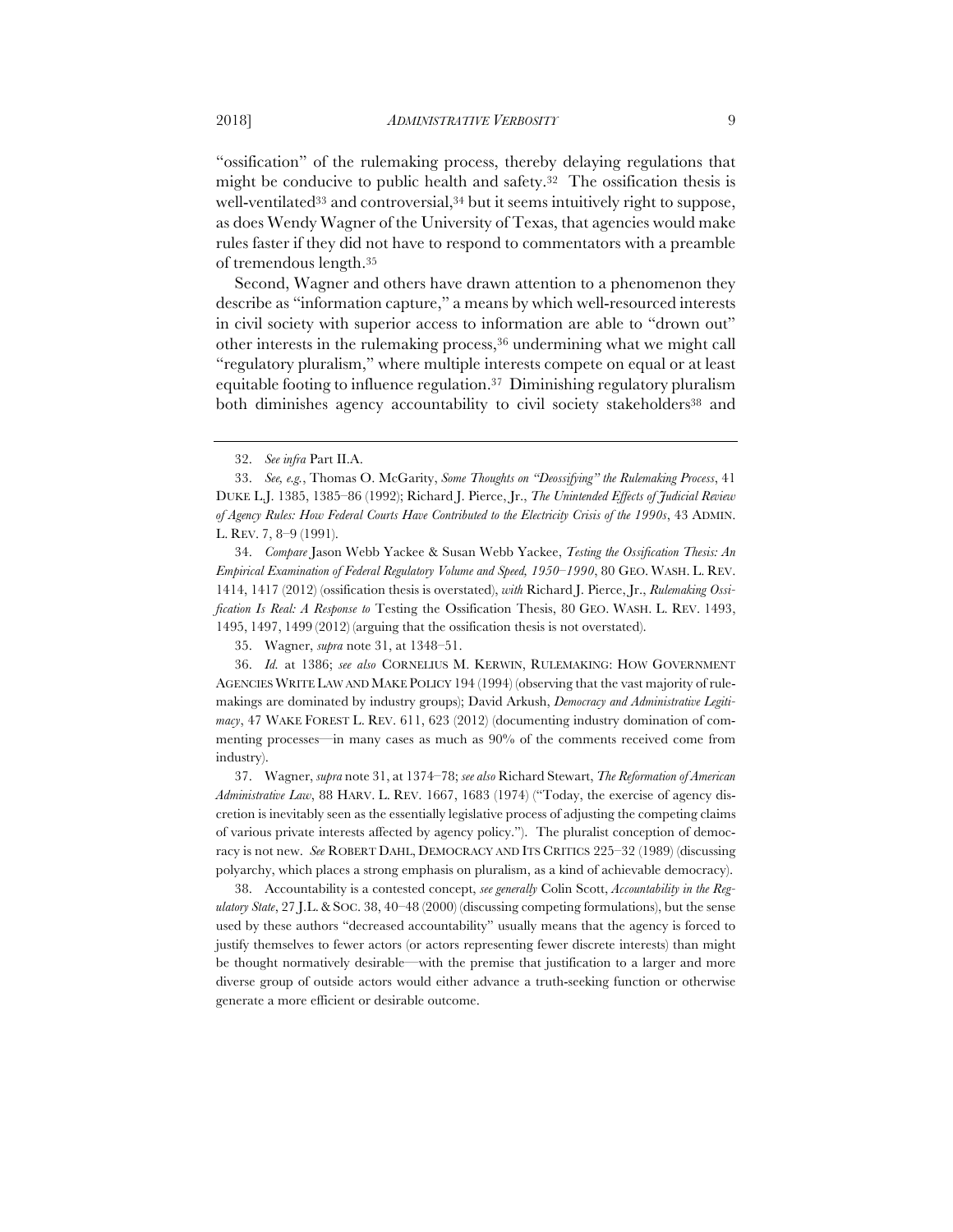weakens the impact of the rule.39 The consequences of this kind of information capture have been well-ventilated in other fields<sup>40</sup> and have already attracted the attention of public choice theorists.41

What has been neglected in past commentaries, however, is the impact prolix preambles have on the *public at large*, separate and apart from the impact that excessive information *from* the public has on the regulatory agency or on civil society organizations.42 By forcing preambles into a model that requires them to be so lengthy as to be unreadable by almost anyone, the courts have in effect diminished the public's real, day-to-day, oversight of the administrative state. Civil society workarounds (for example, having organizations do the reading and communicating this reading in simplified terms to interested members of the public) do little to close the gap between agency activity and the public gaze, and may undermine the essential candor needed for the public to see and understand an agency's action on the public's own terms (and not those of the interpreting organization).

Access to candid, unfiltered information—facts—is almost universally understood to be an important precondition for liberal democracy, at least as liberal democracy is conventionally defined.<sup>43</sup> The genius of the concise gen-

41. *See, e.g.*, Steven P. Croley, *Theories of Regulation: Incorporating the Administrative Process*, 98 COLUM. L. REV. 1, 39–40 (1998).

<sup>39.</sup> *See, e.g.*, Wendy Wagner, Katherine Barnes, & Lisa Peters, *Rulemaking in the Shade: An Empirical Study of EPA's Air Toxic Emission Standards*, 63 ADMIN. L. REV. 99, 131 (2011) (empirically documenting the impact of information capture on the EPA).

<sup>40.</sup> *See, e.g.*, Caroline Bradley, *Transparency Is the New Opacity: Constructing Financial Regulation After the Crisis*, 1 AM. U. BUS. L. REV. 7, 27 (2011–2012) (excessive information on firms released in accordance with mandatory disclosure laws have served to confuse, not inform, investors); Karen Bradshaw Schulz, *Information Flooding*, 48 IND. L. REV. 755, 800 (2015) (examining phenomenon in the consumer context); *Yes Minister: Big Brother* (BBC television broadcast Mar. 17, 1980) (civil servants deliberately seek to swamp ministers with paperwork, generating the "desired state of creative inertia").

<sup>42.</sup> Although improving public participation in the commenting process by improving comprehensibility of notices of proposed rulemaking is the focus of an intriguing new study on "visual rulemaking." *See* Elizabeth G. Porter & Kathryn A. Watts, *Visual Rulemaking*, 91 N.Y.U. L. REV. 1183, 1248–58 (2016). This study and others continue to neglect the APA as a ready-made legislative framework for public accountability for finalized rules, hitherto buried by the courts.

<sup>43.</sup> *See, e.g.*, U.S. Dep't of Justice v. Reporters Comm. for Freedom of Press, 489 U.S. 749, 772–73 (1989) (endorsing the view, expressed elsewhere, that "a democracy cannot function unless the people are permitted to know what their government is up to"); Australian Capital Television Pty Ltd v Commonwealth (1992) 177 CLR 106 (Austl.) (holding, in the context of the Australian Constitution, that freedom of political communication was a necessary implication of a scheme of representative government); DAHL, *supra* note 37, at 111–12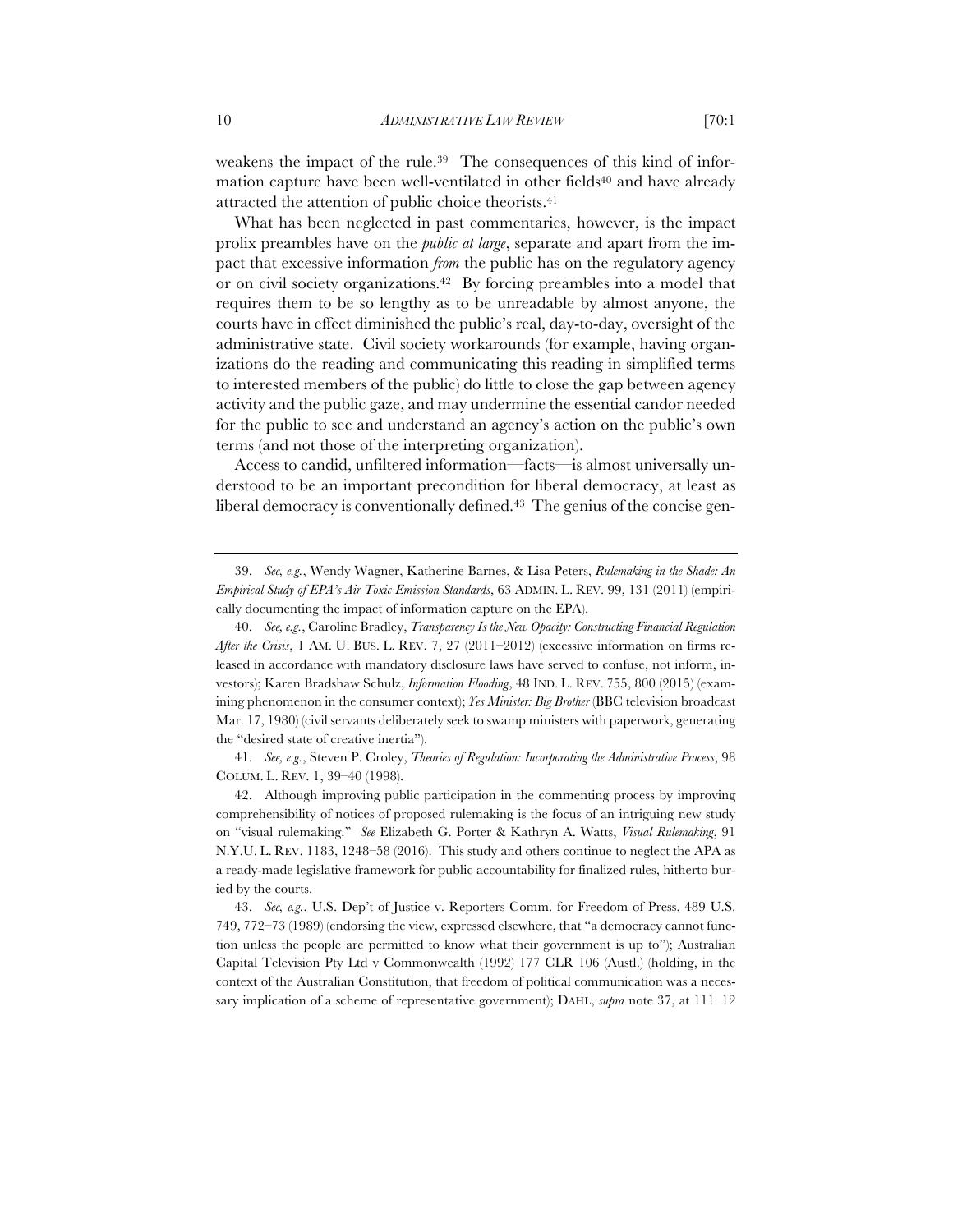eral statement requirement is its promise to at least partially satisfy the information requirements of a liberal democracy: it requires that an agency provide (1) a statement that is *candid* (because otherwise it is not a statement "of the rule's basis and purpose"); (2) a statement that is concise and general, in other words *accessible*, to the public at large; and (3) a statement that can be *evaluated* on these criteria by an independent judiciary through the APA's judicial review procedures. The preamble, understood in these terms, ceases to be a force of rulemaking ossification and instead becomes a tool for the introduction of judicially-scrutinized, publicly-digestible facts into the marketplace of ideas. This is the public good we have lost in the haste of courts and agencies to use the preamble to judicially review the rigor of agency decisionmaking.

With this background sketched, here is how I intend to proceed:

Part I considers the historical development of the preamble and the judicial doctrines surrounding the preamble. After some initial discussion on the history of the APA, I briefly survey the ways in which the courts read into the preamble requirement rules that incentivized preambles that were anything but concise and general.

I turn in Part II to the consequences of this choice. In Part II.A, I review the conventional attacks on the prolix preamble: that they decrease pluralistic accountability and are one of the causes of ossified agency rulemaking. These critiques have force but, as I argue in Part II.B, they are incomplete. Whatever their merits from the view of the agency, conventional critiques ignore the role of the people at large to both observe and act on the basis of governmental action—in other words, popular accountability. I argue that Congress most likely intended—and textually the word "concise" allows for preambles to be mechanisms of public and not judicial accountability. I conclude Part II by examining the potential for what I will call "popular preambles" to facilitate truthful discourse on government activity in public debate, with a particular emphasis on the role of the judiciary and the possibility that accessible (and truthful) preambles might be able to compete even with claims by political actors that otherwise truthful sources are "fake news."

In Part III, I discuss what a popular preamble would look like and explain how these can be squared with other administrative law doctrines—in particular the doctrine barring post-hoc justification of agency action. Assuming that we wish to retain the "hard look" doctrine (and thus require extensive explanations from agencies for the rules they make), $44$  I argue that reforms

<sup>(</sup>discussing the essential criterion of "enlightened understanding" in a democracy, which in turn rests on the free availability of information about the decisions proposed to be made).

<sup>44.</sup> To be clear, I make no claims in this Article about whether judicial or other review of agency regulations writ large should be tightened or loosened, or whether the administrative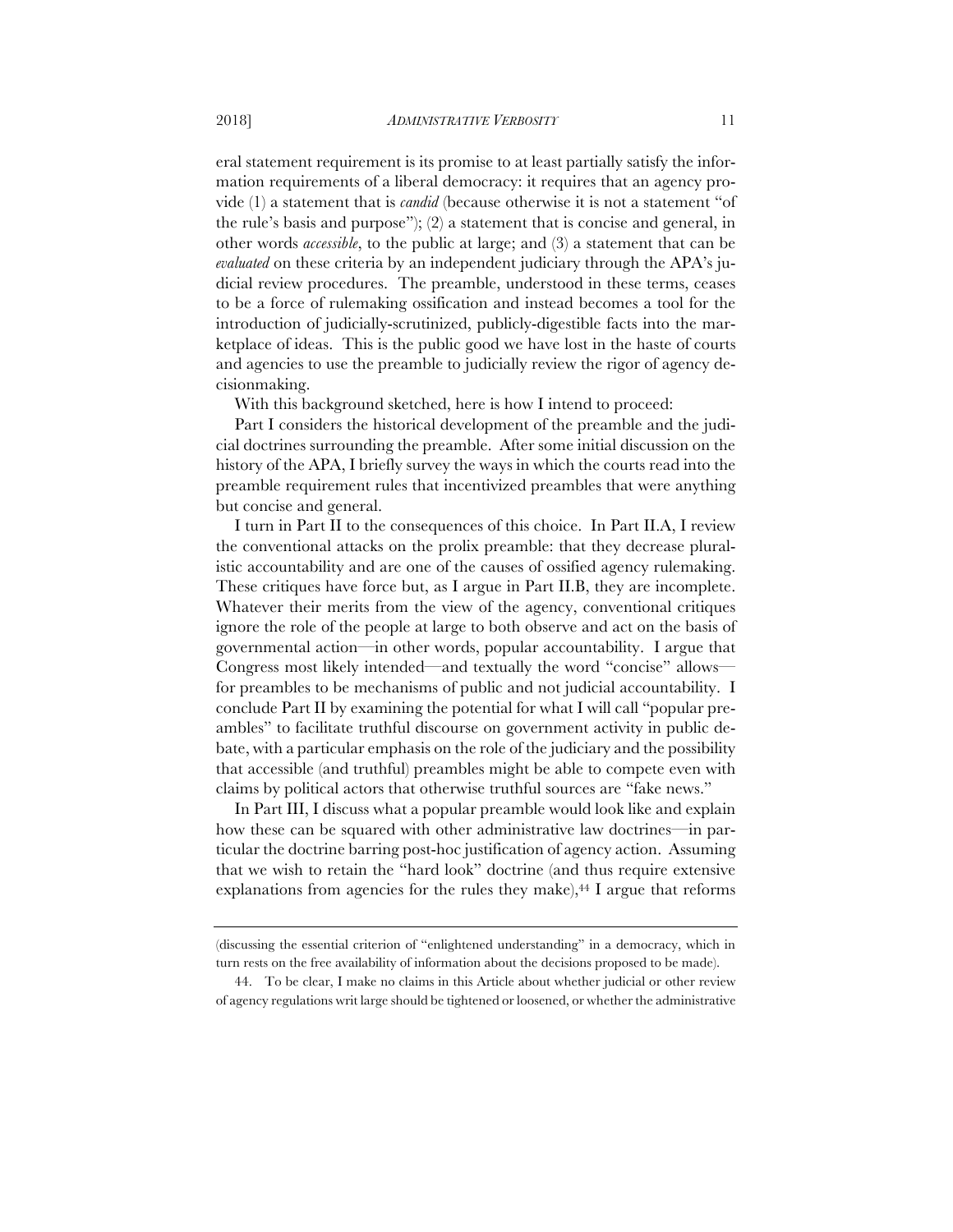hitherto proposed, which by and large aim to enhance concision as a consideration in preamble-writing, are doomed to failure.

Instead, I will argue that we should decouple review of the substance of an agency's decisionmaking from preambles altogether. There is no good reason to shoehorn a statement intended for the public into what amounts to a specialized court filing, and many good reasons to think that disentangling preambles and substantive review of finalized rules would better serve the U.S. Supreme Court's goals for the judicial review of administrative action.<sup>45</sup> If the courts were to read "concise general statement" as a claim about preamble *audience*, the jurisprudence of preambles would be free to begin again, this time with the public at large firmly in view. Thus the "concise general statement" would represent a new criterion against which rulemakings would have to be assessed, with hard look review subsisting on other statements in the rulemaking record. Public information was the purpose of the preamble from the beginning, and in an era in desperate need of well-supported public facts, it is a purpose to which preambles can, and should, return.

# I. THE RISE AND FALL OF "CONCISE GENERAL STATEMENT" IN THE APA

## *A. Background: Concision in Administrative Law Before the APA*

Long before the commencement of the American experiment in self-government, various authorities had laid down exhortations for concise and general statements from government officials.46 The United States was no different. Appeals for brevity appeared in a variety of settings from the

state ought to be larger or smaller. I suppose I must take the minimal position, in contrast to Philip Hamburger, that administrative law is in fact lawful. *Cf.* PHILIP HAMBURGER, IS ADMINISTRATIVE LAW UNLAWFUL? (2014). But I note that my proposals for a more candid, accessible, legislatively-mandated explanation of rules are not incompatible, at least at some level of abstraction, with Hamburger's broader desire to enhance the democratic responsiveness of the American system of government.

<sup>45.</sup> *See* SEC v. Chenery Corp., 318 U.S. 80, 95 (1943) (holding that agency decisions must be assessed without regard to statements prepared for litigation—but that is what an agency preamble has become); Vt. Yankee Nuclear Power Corp. v. Nat. Res. Def. Council, Inc., 435 U.S. 519 (1978) (deprecating judge-made additions to the APA).

<sup>46.</sup> Within the common-law tradition, the story is told of the hapless advocate who, upon writing a prolix brief, was forced to put his head through a hole in it (the written side outward) and be paraded around Westminster Hall as a warning to his peers. *See* 1 GEORGE SPENCE, THE EQUITABLE JURISDICTION OF THE COURT OF CHANCERY 376–77 n.4 (Lea and Blanchard, 1846) (reporting 1596 case of *Mylward v. Weldon*).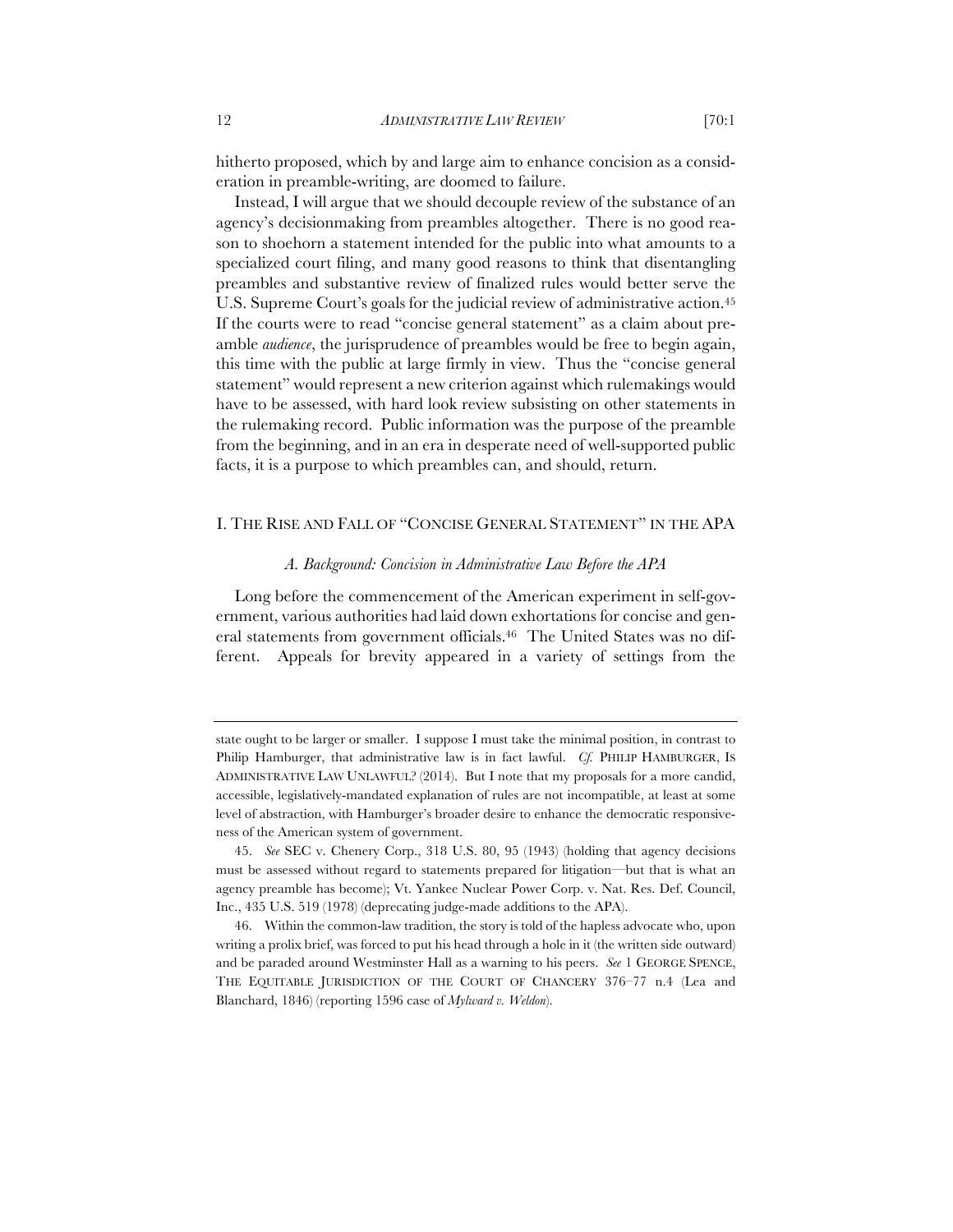Founding forward,<sup>47</sup> though none made it into the Constitution.<sup>48</sup> For example, the Interstate Commerce Act of 1887,<sup>49</sup> the statute widely regarded as kicking off the modern administrative state,50 mandated that railways produce schedules of their fares "plainly printed in large type, of at least the size of ordinary pica" that "plainly state" the prices the carrier charges.51

Nonetheless, demands that *government agencies* be concise when communicating to the public were essentially non-existent prior to the APA's enactment in 1946.52 The principal statutes of the pre-New Deal administrative state usually omitted any brevity injunctions targeted at the government, referring to concision only elliptically.53 As a typical example, the (federal) Bureau of Corporations, established in 1903, was obliged by its founding statute

50. *See* Jerry L. Mashaw, *Federal Administration and Administrative Law in the Gilded Age*, 119 YALE L.J. 1362, 1365 (2010); *see also* LAWRENCE M. FRIEDMAN, A HISTORY OF AMERICAN LAW 439 (2d ed. 1985) ("In hindsight, the development of administrative law seems mostly a contribution of the 20th century. . . . The creation of the Interstate Commerce Commission, in 1887, has been taken to be a kind of genesis.").

<sup>47.</sup> *See, e.g.*, Letter from Thomas Jefferson to Mr. David Harding, President of the Jefferson Debating Society of Hingham (April 20, 1824), *in* 7 THE WRITINGS OF THOMAS JEFFERSON 346, 347 (H. A. Washington ed., 1854) ("Amplification is the vice of modern oratory. It is an insult to an assembly of reasonable men . . . . Speeches measured by the hour, die with the hour.").

<sup>48.</sup> *But see generally* Adam M. Samaha, *Undue Process*, 59 STAN. L. REV. 601 (2006) (arguing that parts of the Constitution might be read as incorporating an "undue process" norm that would include something akin to a concision concept). I note in passing that one or two clauses might also be relevant to effective public communication—such as the Opinion Clause, which gives the President the power to "require the Opinion, in writing, of the principal Officer in each of the executive Departments." U.S. CONST. art. II § 2 cl. 1; *see* Akhil Reed Amar, *Some Opinions on the Opinion Clause*, 82 VA. L. REV. 647, 670–72 (1996) (reading the phrase *in writing* to mean that the Framers intended for a form of public transparency and limitation of ex parte contacts between officers and the President). No commentator I could find, however, had much to say about the Opinion Clause and *concision*, per se.

<sup>49.</sup> Interstate Commerce Act of 1887, ch. 104, 24 Stat. 379 (1887).

<sup>51.</sup> § 66 Pub. L. No. 49-41, § 6, 24 Stat. 379, 380–82.

<sup>52.</sup> It is important to distinguish information the government can *require someone send to it*, which is ostensibly limited by a variety of laws, *see, e.g.*, Paperwork Reduction Act, 44 U.S.C. §§ 3501–3521 (2012), and information the government *transmits* to the public. To be sure, a request for information in is at the same time the transmission of information out; in this sense, at least one part of government communications is being somewhat contained. *But see* Adam M. Samaha, *Death and Paperwork Reduction*, 65 DUKE L.J. 279 (2015) (suggesting that "somewhat" may be putting it too strongly).

<sup>53.</sup> For a general discussion of administrative history before the Administrative Procedure Act, see Mashaw, *supra* note 50, at 1458–70.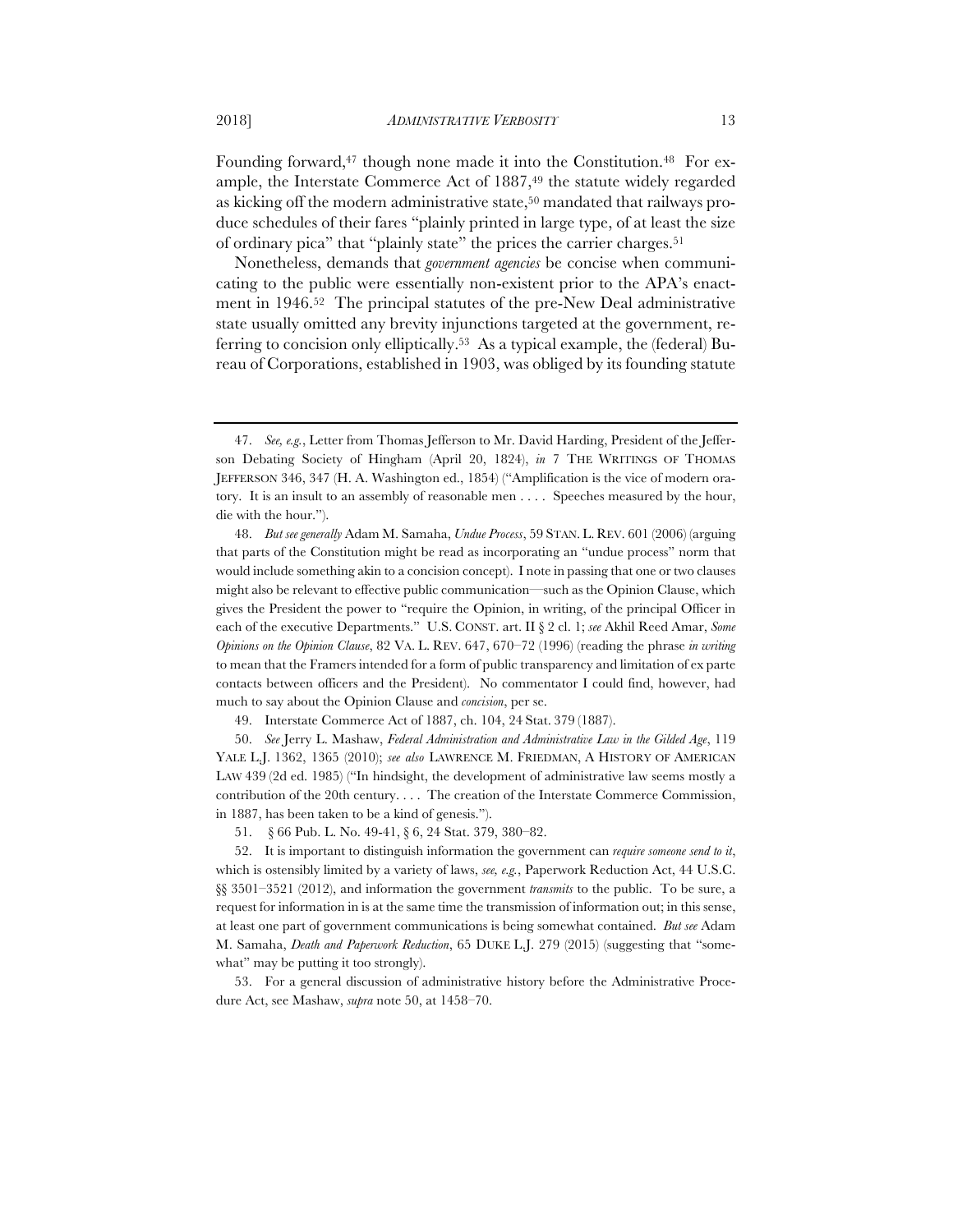to "gather, compile, publish, and supply *useful* information concerning corporations doing business within the limits of the United States."54 While the word "useful" might be read to require some selectivity in the information the Bureau released, there is no suggestion that the Bureau was the target of even an attempted suit for providing *useless* information.

The major statutes passed immediately before and during the New Deal were likewise bereft of agency-targeted brevity injunctions. Indeed, the reverse was often true—the Federal Reserve Board was instructed to provide "full information" on its activities to the public,<sup>55</sup> while the Federal Register Act was (perhaps understandably) far more concerned with comprehensiveness than with concision, or for that matter with comprehensibility.56 Indeed, very shortly after the publication of the first editions of the *Federal Register*, the editors of the Harvard Law Review complained that "elaborate orders of the Securities Exchange Commission [(SEC)] relevant to particular cases have been printed in full, although it would seem that the public interest in having notice of these orders would be satisfied by a summary statement."<sup>57</sup> As a matter of fact, the Securities and Exchange Commission Act empowered the SEC to make regulations with respect to twenty-one different categories of activities but applied no concision rules on its communications or rulemakings;58 the National Recovery Act, the cornerstone of the First New Deal, was also silent on matters of brevity.59 So things stood until the APA.

#### *B. The APA: The Concision Revolution, Judicially Deferred*

The APA marked a significant break in this historical practice, requiring that preambles to regulations include a "*concise general statement* of [a rule's] basis and purpose."60

58. Pub. L. No. 73-291, 48 Stat. 881 (1934) (codified as amended at 15 U.S.C. § 78a (2012)).

<sup>54.</sup> Act of Feb. 14, 1903, ch. 552, § 6, 32 Stat. 825 (emphasis added).

<sup>55.</sup> Act of Dec. 13, 1913, ch. 6, § 11(b), 38 Stat. 251.

<sup>56.</sup> *See generally* Federal Register Act, Pub. L. No. 74-220, 49 Stat. 500 (1935) (codified as amended at 44 U.S.C. §§ 1501–1511; H.R. REP. NO. 74-280, at 1–3 (1935) (committee report on the Federal Register Act, discussing the large number of executive orders and the requirement that they be comprehensively compiled and restated in what would become the *Federal Register*).

<sup>57.</sup> *Legislation*, 49 HARV. L. REV. 1209, 1210 (1936). To put it mildly, this complaint was not acted upon.

<sup>59.</sup> Pub. L. No. 73-67, 48 Stat. 195 (1933) (formerly codified at 15 U.S.C. § 703–710), *invalidated by* Schechter Poultry Corp. v. United States, 295 U.S. 495 (1935).

<sup>60.</sup> Administrative Procedure Act, Pub. L. No. 404, 60 Stat. 237, 243 (1946) (codified at 5 U.S.C. § 553 (2012)) (emphasis added).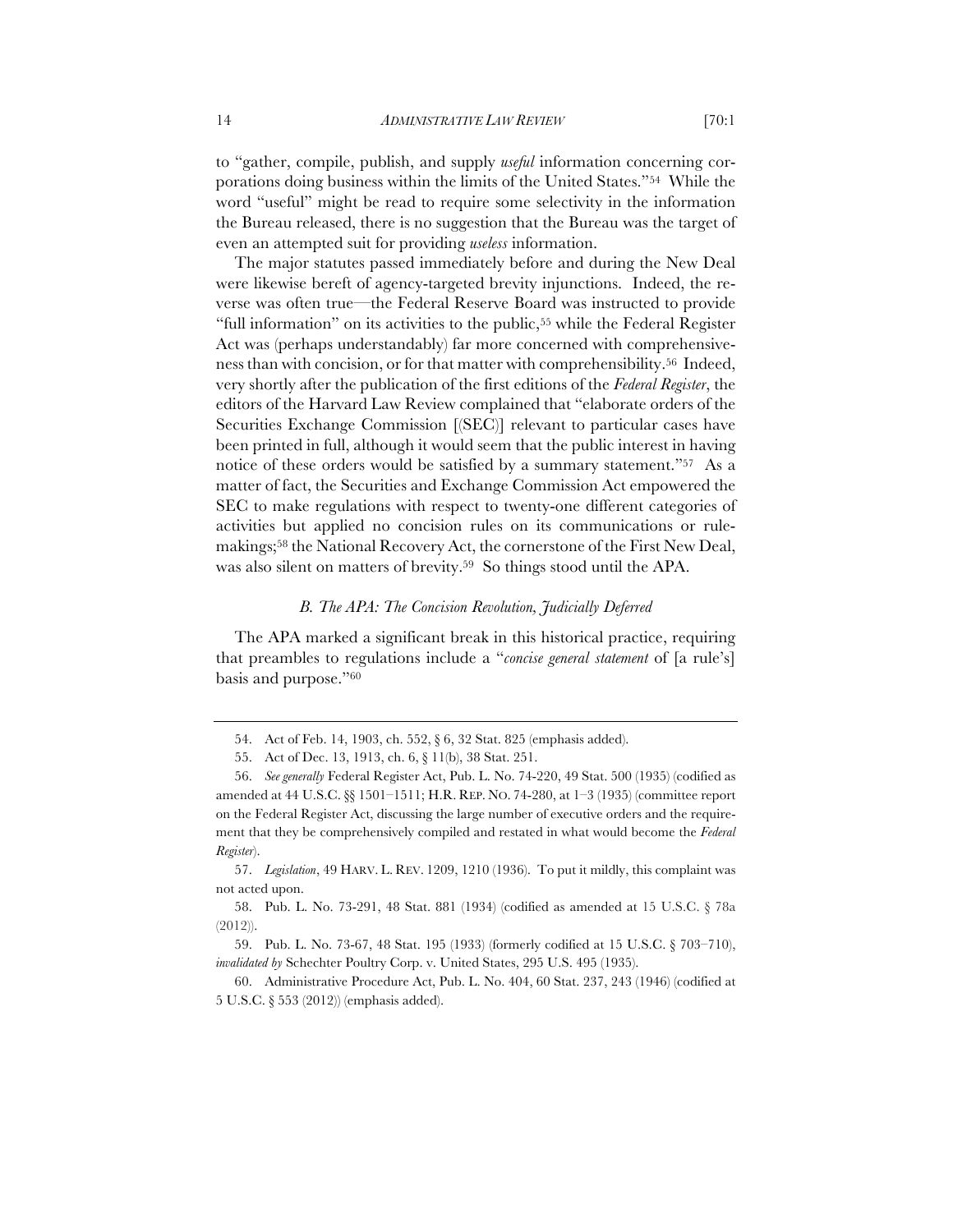The words "concise general statement," are not, however, defined in the APA. (Neither, for that matter, is the word "preamble.") Almost immediately after the APA was approved, the courts assumed and retain a leading role in interpretation of the APA.61 In this role, reviewing courts quickly established a mode of practice that would render the word "concise" in the APA almost entirely nugatory. To wit: no court has ever invalidated a rule whose preamble is prolix or otherwise not "concise [and] general." But rules *have* been invalidated by the courts—many times—for preambles that are deemed insufficiently complete under a doctrine I shall here call "Show Your Working."62 It is no surprise that this one-way ratchet where long preambles are approved and short ones (possibly) condemned has led, inexorably, to a world dominated by the prolix preamble.

This is not to say that the Show Your Working doctrine is totally unmoored from the phrase "concise general statement of . . . basis and purpose." The doctrine simply calls for courts to focus their attention on whether the preamble is a statement of *the entire* "basis and purpose" of the rule, rather than being a "concise general" but perhaps incomplete statement.63 Courts have held that an agency has failed to show its working, as it were, when it identifies some significant concern a commentator raised during the noticeand-comment period that went unaddressed in the preamble.64 It is on the basis of this failure to satisfactorily address some important element of the rule that a preamble is held inadequate by a court.65

<sup>61.</sup> This is, it should be noted, in some contrast to the approach of courts to agencies' powers under their authorizing statutes. *See* Chevron U.S.A., Inc. v. Nat. Res. Def. Council, Inc*.*, 467 U.S. 837, 840 (1984); *see also* Peter Schuck & E. Donald Elliott, *To the* Chevron *Station: An Empirical Study of Federal Administrative Law*, 1990 DUKE L.J. 984, 1030 (showing a 40% decline in remands for *ultra vires* rules in the wake of *Chevron*).

<sup>62.</sup> Courts have also thrown out rules that, according to their preambles, relied on studies that were not disclosed in advance when notice of the rule was first given. *See, e.g.*, Chamber of Commerce v. SEC, 443 F.3d 890, 901, 906 (D.C. Cir. 2006) (rejecting an SEC rule because of a reliance on publicly available studies which were not flagged in advance to potential commentators). Remand under these circumstances usually requires re-opening comments on the rule with notice of the facts or studies the court felt were insufficiently ventilated and then finalizing the rule again. KEITH WERHAN, PRINCIPLES OF ADMINISTRATIVE LAW 235–37 (2008). We might conceive of this doctrine as requiring a certain kind of candor, albeit at the notice of proposed rulemaking stage rather than the final rule stage (the only stage requiring the "concise general statement" of  $5$  U.S.C.  $\S$   $553(c)$ ).

<sup>63.</sup> *See, e.g.*, Encino Motorcars, L.L.C. v. Navarro, 136 S. Ct. 2117, 2125–27 (2016) (collecting cases that discuss requirements for explanations regarding agencies' changing positions).

<sup>64.</sup> *See infra* Part I.B.2.

<sup>65.</sup> *Id.*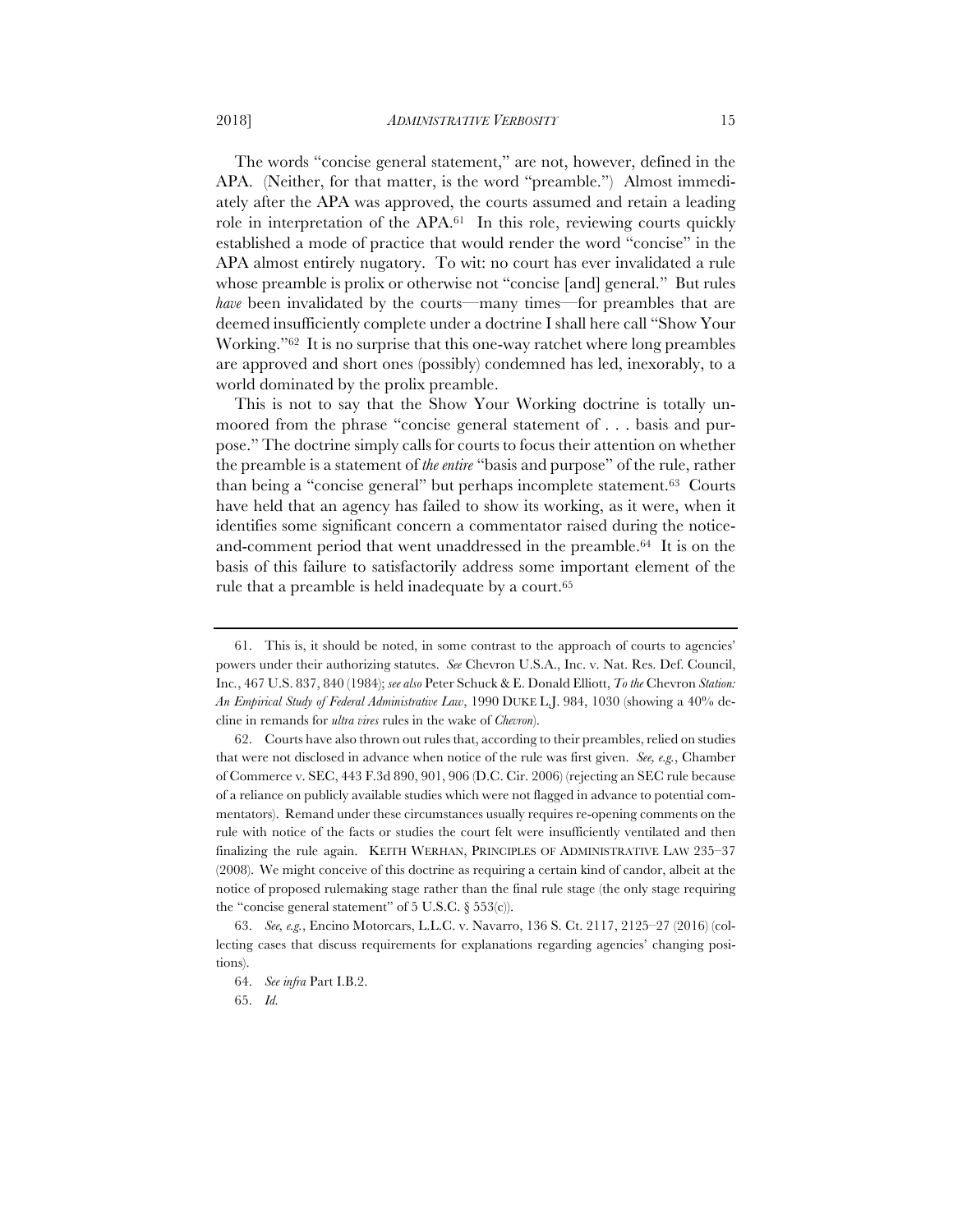To see the doctrine in action, consider the case often cited as representative of the Show Your Working doctrine: *United States v. Nova Scotia Food Prod*ucts Corp.,<sup>66</sup> also known as the "Smoked Whitefish" case. The case concerned the enforcement of an FDA regulation requiring that smoked whitefish be cooked to a particularly high temperature to ward against the risk of botulism.67 Smoked whitefish producers protested: the temperature required was so high that selling smoked whitefish would become commercially infeasible; in any case, there were no recorded instances—ever—of anyone contracting botulism from *smoked* whitefish cooked at any temperature.<sup>68</sup>

The Second Circuit sided with the producers, primarily because their commercial feasibility argument—that the FDA was banning smoked whitefish without any supportable public health rationale—had not been fully addressed by the agency. The court explained:

It is not in keeping with the rational process to leave vital questions, raised by comments which are of cogent materiality, completely unanswered. The agencies certainly have a good deal of discretion in expressing the basis of a rule, but the agencies do not have quite the prerogative of obscurantism reserved to legislatures.69

The Second Circuit then went on to quote from an opinion of the D.C. Circuit in which a relatively terse preamble had been approved:

[We] caution against an overly literal reading of the statutory terms "concise" and "general." These adjectives must be *accommodated to the realities of judicial scrutiny*, which do not contemplate that the court itself will, by a laborious examination of the record, formulate in the first instance the significant issues faced by the agency and articulate the rationale of their resolution. We do not expect the agency to discuss every item of fact or opinion included in the submissions made to it in informal rulemaking. We do expect that, if the judicial review which Congress has thought it important to provide is to be meaningful, the "concise general statement of . . . basis and purpose" mandated by Section 4 [of the APA] will enable us to see what major issues of policy were ventilated by the informal proceedings and why the agency reacted to them as it did.<sup>70</sup>

The D.C. Circuit's phrasing was artful. Notice that it is "these adjectives" that must be "accommodated to the realities of judicial scrutiny" rather than the realities of judicial scrutiny accommodating themselves to the text of the law.71 Likewise, claiming that the APA intended for judicial review to be "meaningful" begs the question: as I shall discuss in Part III, it is perfectly

<sup>66.</sup> 568 F.2d 240, 242 (2d Cir. 1977).

<sup>67.</sup> *Id.* at 244–45.

<sup>68.</sup> *Id.* at 245.

<sup>69.</sup> *Id.* at 252.

<sup>70.</sup> Auto Parts & Accessories Ass'n v. Boyd, 407 F.2d 330, 338 (D.C. Cir. 1968) (emphasis added).

<sup>71.</sup> *Id.*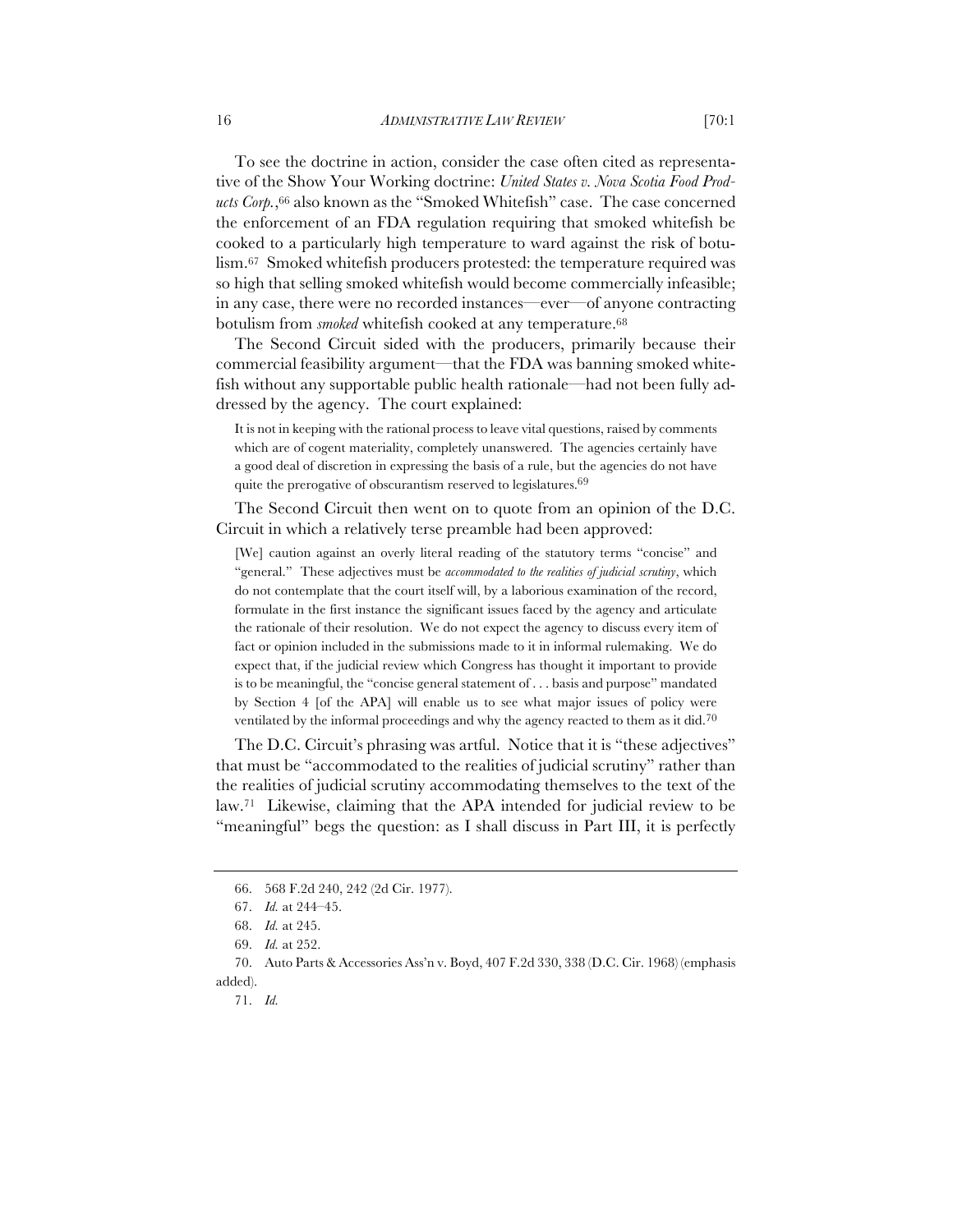possible to insist that agencies show their working while not burdening the preamble with fulfilling this requirement.

Nonetheless, the Second Circuit held, the preamble accompanying the whitefish temperature rule rendered the rule invalid because the preamble was not, in its shortened form, "an adequate safeguard against arbitrary decisionmaking."72 Thus the FDA's rather silly agency action was remanded not because it was irrational *per se* but (at least as the Second Circuit told the story) because the preamble accompanying it did not sufficiently justify, in the name of public health, the condemnation to penury of the nation's smoked whitefish producers. The important point to draw from the Smoked Whitefish case is the role in which it casts the preamble: not necessarily conveying a "concise general statement" to the general public but rather providing justifications for the agency's particular decisionmaking processes so as to accommodate judicial scrutiny.

Although some commentators have criticized the Show Your Working doctrine as being precisely the kind of judicial procedural innovation condemned in the Supreme Court's decision in *Vermont Yankee Nuclear Power Corp. v. Natural Resources Defense Council*,73 the doctrine remains alive and well.74 Indeed, shortly after *Vermont Yankee* was handed down, the D.C. Circuit decided *Weyerhaeuser Co. v. Costle*,75 which after reviewing a joint appendix of some 2,000 pages, determined that the preamble76 issued by the EPA was *too* concise, since it failed to mention a set of calculations the agency had already mentioned elsewhere77 but were absent from the preamble itself.78 The D.C. Circuit's doubling-down on lengthy preambles was underscored by its decision in *Independent U.S. Tanker Owners Commission v. Dole*, <sup>79</sup> where it rejected

<sup>72.</sup> *Nova Scotia Food Products Corp.*, 568 F.2d at 253. Note, however, that the court never addressed why the *preamble* must be used to "safeguard against arbitrary agency decision-making." *Id.*

<sup>73.</sup> 435 U.S. 519 (1978); *see, e.g.*, Richard J. Pierce, Jr., *Waiting for* Vermont Yankee *III, IV, and V? A Response to Beermann and Lawson*, 75 GEO. WASH. L. REV. 902, 917 (2007).

<sup>74.</sup> *See, e.g.*, Chamber of Commerce v. SEC, 443 F.3d 890, 901–06 (D.C. Cir. 2006); Am. Med. Ass'n v. Reno, 57 F.3d 1129, 1132–33 (D.C. Cir. 1995); Am. Radio Relay League v. FCC, 524 F.3d 227, 240 (D.C. Cir. 2008).

<sup>75.</sup> 590 F.2d 1011 (D.C. Cir. 1978).

<sup>76.</sup> Pulp, Paper, and Paperboard Point Source Category, 42 Fed. Reg. 1398, 1398–99 (Jan. 6, 1977) While being pretty much incomprehensible this preamble is indeed pithy at a slender ~1,467 words. *Id.*

<sup>77.</sup> Weyerhaeuser, 590 F.2d at 1030 (explaining that the preamble "deletes mention of a phantom set of not-quite-offsetting adjustments that Agency attorneys now deem crucial to the viability of the EPA's cost determination.").

<sup>78.</sup> *Id.*

<sup>79.</sup> 809 F.2d 847 (D.C. Cir. 1987).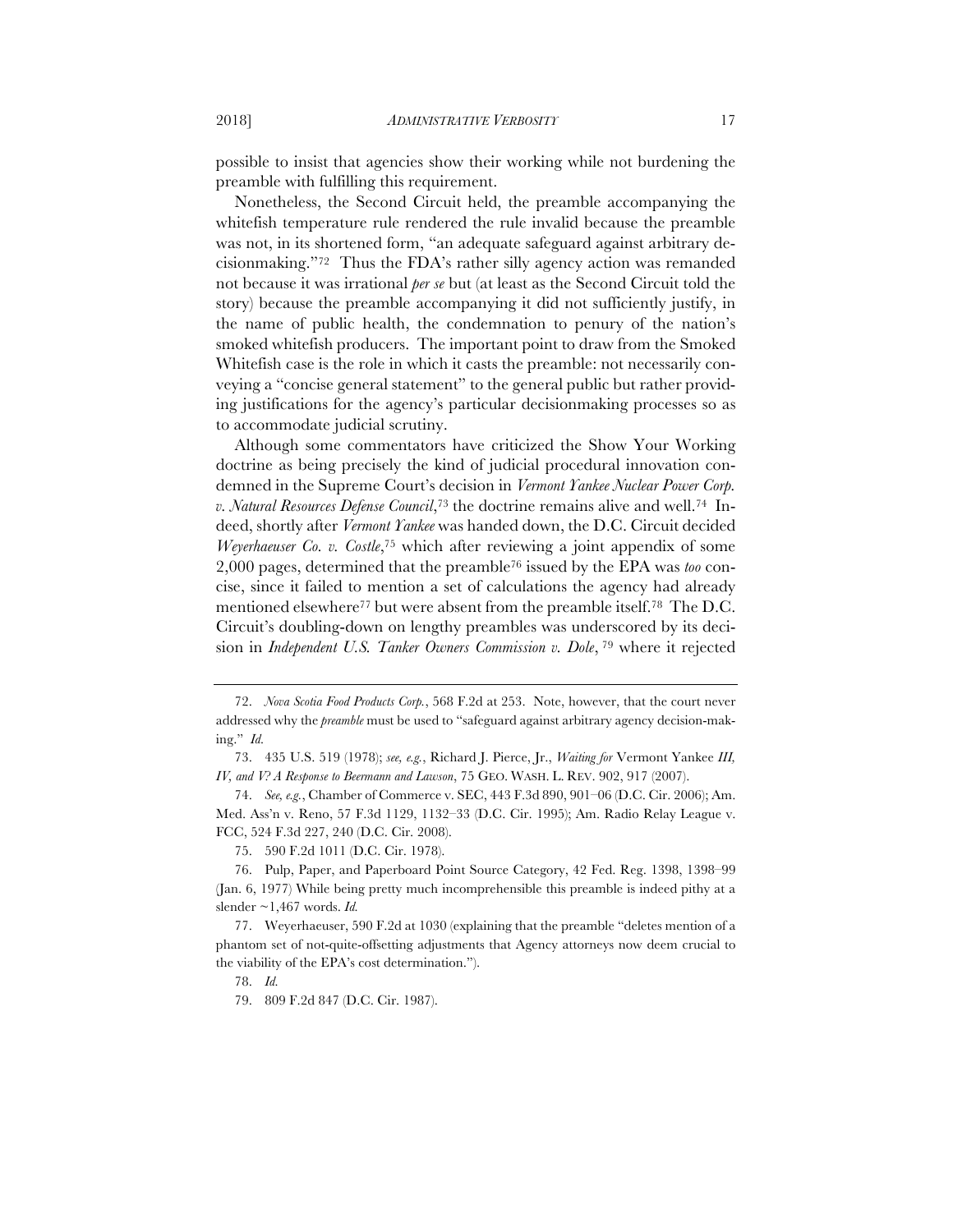another preamble (itself approximately 9,800 words)80 on the grounds that it did not include a sufficient discussion of regulatory alternatives—even though those alternatives *were* discussed and rejected in the lengthy rulemaking record.81

These cases are representative of the view, now almost universally held among the U.S. Courts of Appeals, that preambles exist to serve the needs of judicial review in general and the requirement of reasoned explanation for agency action in particular.82 Indeed, the D.C. Circuit has gone further and held that a lengthy, responsive preamble is needed to vindicate public *comment*.83 (Public understanding *after* the rule is finalized does not, oddly enough, receive much discussion in this opinion.) The combined effect of these judicial contentions is to read the words "concise" and "general" out of the APA.84 As the cases above illustrate, something had to go if an agency was to cram into a preamble all the materials the courts demand be so

82. *See, e.g.*, Chamber of Commerce v. SEC, 443 F.3d 890, 901–06 (D.C. Cir. 2006) (stating that agencies must articulate the content and basis of proposed legislative rules with enough detail to facilitate judicial review as well as commentator engagement with the rulemaking process); Int'l Union, United Mine Workers v. Mine Safety & Health Admin., 407 F.3d 1250, 1259 (D.C. Cir. 2005) (same); Am. Med. Ass'n v. Reno, 57 F.3d 1129, 1132–33 (D.C. Cir. 1995) (same); *see also* St. James Hosp. v. Heckler, 760 F.2d 1460, 1470 (7th Cir. 1985) (by providing only brief responses to critiques of statistical studies, the basis and purpose statement "failed to give a reasoned response"); Lloyd Noland Hosp. & Clinic v. Heckler, 762 F.2d 1561, 1567 (11th Cir. 1985) (same); Abington Mem'l Hosp. v. Heckler, 576 F. Supp. 1081, 1085–86 (E.D. Pa. 1983), *aff'd*, 750 F.2d 242 (3d Cir. 1984) ("It would have been a miracle of bureaucratic succinctness had the Secretary managed to reply adequately in two scant columns of Federal Register prose to the 600-plus comments that occupy five thick volumes of the administrative record. Unfortunately, no such miracle has been witnessed by this court, which instead finds the Secretary's response woefully inadequate."); Nat'l Nutritional Foods Ass'n v. Weinberger, 512 F.2d 688, 701 (2d Cir. 1975) (holding that the FDA has failed to provide an adequate statement supporting a rule because it lacked a "thorough and comprehensible statement of the reasons for its decision" that establish the basis for the agency's rule); Associated Indus. of N.Y. State, Inc. v. U.S. Dep't of Labor, 487 F.2d 342 (2d Cir. 1973) (failure to fully address national consensus on lavatory installation arguing against rule).

83. *See, e.g.*, Home Box Office, Inc. v. FCC, 567 F.2d 9, 35–36 (D.C. Cir. 1977) ("Moreover, a dialogue is a two-way street: the opportunity to comment is meaningless unless the agency responds to significant points raised by the public.").

84. *See* KOCH, *supra* note 16, at 427 ("Modern courts do not feel limited by the words 'concise' and 'general' in § 553.").

<sup>80.</sup> Construction-Differential Subsidy Repayment; Total Payment Policy, 50 Fed. Reg. 19,170 (May 7, 1985) (to be codified at 46 C.F.R. pt. 276) (word count determined using Microsoft Word 2016's word count feature and the official *Federal Register* version of the preamble).

<sup>81.</sup> *Dole*, 809 F.2d at 854.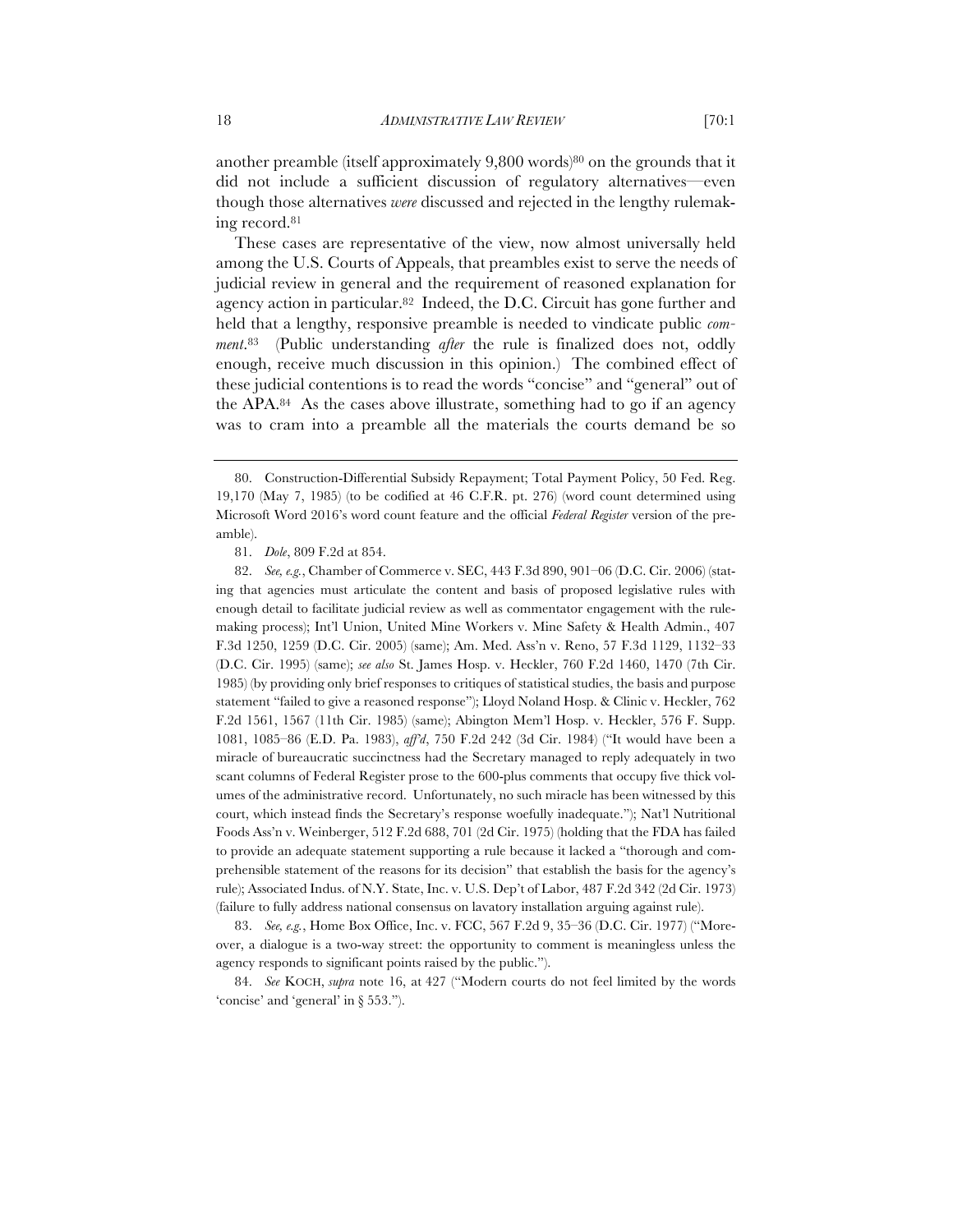crammed. The jettisoned virtue was concision, and, more broadly, readability.

Certainly, on occasion, a reviewing court will excuse a preamble for not addressing a particular issue raised by plaintiffs—often by contrasting the concise general statement requirement of informal rulemaking to the much more exhaustive record required by the APA from "formal rulemaking."85 In these pro-agency decisions, the statutory word "concise" is used to excuse the preamble's failure to respond to immaterial comments (with a "material" comment being one which, if accepted, would change the agency's mind).86 Indeed, in a few cases the preamble has been allowed to be omitted altogether, when the "basis and purpose [of the rules was] considered obvious"87 and no comments were sufficiently material to require response.<sup>88</sup>

Regrettably, these cases lack a discernible pattern that would help agencies reliably predict when a short preamble will suffice. The question of what comments or considerations must be responded to in the preamble is essentially ad-hoc, depending on the court's interpretation of the principal issues at stake in the rulemaking.89 This creates a strong incentive for an agency to laboriously address every comment and every argument concerning its regulation to ward against the possibility of a remand.<sup>90</sup> And because "concise"

86. *See, e.g.*, Kennecott Copper Corp. v. EPA, 462 F.2d 846, 850 (D.C. Cir. 1972) (declining to criticize a preamble that did not discuss several issues because the "regulation . . . contains sufficient exposition of the purpose and basis of the regulation as a whole to satisfy this legislative minimum").

87. *Cal-Almond, Inc.*, 14 F.3d at 443; *accord Citizens to Save Spencer Cty.*, 600 F.2d at 884.

88. *Cal-Almond, Inc.*, 14 F.3d at 443. I note that I could not find cases decided since *Cal-Almond* in which the total absence of a preamble or other published statement purporting to fulfill the requirements of 5 U.S.C. § 553 was excused, or for that matter even discussed. It may be the case that this particularly relaxed judicial attitude has faded into desuetude.

89. JERRY L. MASHAW, GREED, CHAOS, AND GOVERNANCE: USING PUBLIC CHOICE TO IMPROVE PUBLIC LAW 166 (1999) (discussing the uncertainties involved in procedural review).

90. 1 RICHARD J. PIERCE, JR., ADMINISTRATIVE LAW TREATISE 596 (5th ed. 2010) (discussing the difficulties created by "frequent judicial demand for a synoptic analysis of all decisional factors, factual controversies, policy-based objections, and suggested alternatives [that] exceeds any conceivable interpretation of congressional intent").

<sup>85.</sup> *See, e.g.*, MCI WorldCom, Inc. v. FCC, 209 F.3d 760, 766 (D.C. Cir. 2000) (approving an FCC rulemaking that did not respond to certain comments because those comments did not touch on the "essence" of the rulemaking); Cal-Almond, Inc. v. U.S. Dep't of Agric., 14 F.3d 429, 443 (9th Cir. 1993); Citizens to Save Spencer Cty. v. EPA, 600 F.2d 844, 884 (D.C. Cir. 1979); Mobil Oil Corp. v. Fed. Power Comm'n, 469 F.2d 130, 139 (D.C. Cir. 1972) (upholding the Federal Power Commission's moratorium on rates for certain kinds of natural gas service despite a lack of relevant findings of fact, noting that "an agency is not required to abide by the same stringent requirements of fact findings and supporting reasons which apply to adjudication").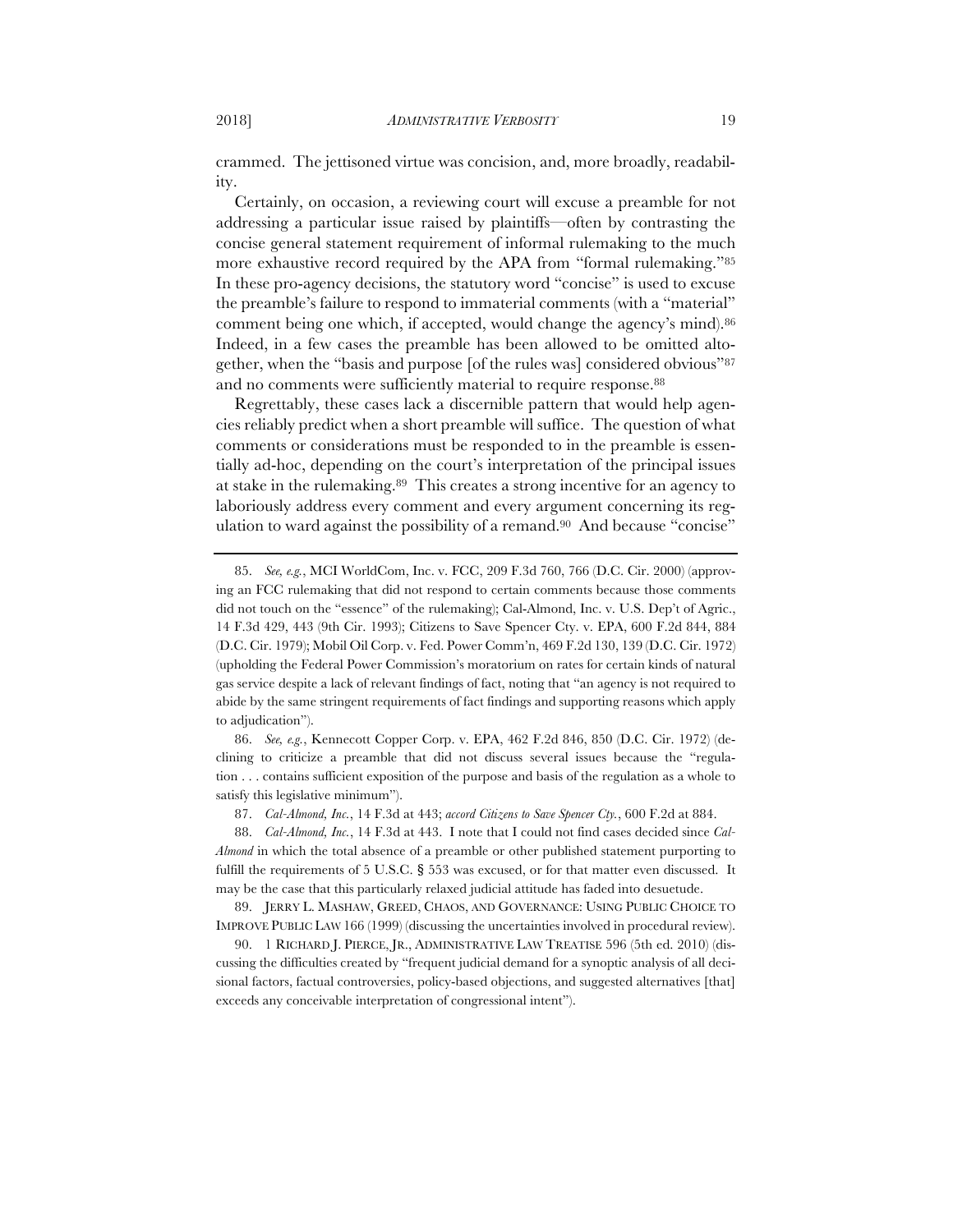is, at best, a safety net for the agency rather than an enforceable requirement of preambles, there is no reason *not* to make the preamble as long as possible. The result, as Richard Pierce put it, is that "[t]he courts have replaced the statutory adjectives, 'concise' and 'general' with the judicial adjectives 'detailed' and 'encyclopedic.'"91

As went the courts, so went the rest of the government: despite many exhortations for plain, short, simple, concise, general, and pithy government communication in (non-binding) legislation and style guides,  $92$  the simple reality that lengthy preambles were, and are, far safer (in terms of risk of judicial remand) than short ones led agencies to create over-long preambles exhaustively addressing every comment.93 After all, it takes only a little time to add more detail to a preamble, but a remanded regulation could take months to reissue if it is ever reissued at all.94

#### II. THE CONSEQUENCES OF PROLIX PREAMBLES

The prolix preamble generates three sets of burdens: on the people who write them (i.e. the agencies), the people who read them, and the people who might read them but will not because of the preambles' prolixity. However, the agencies have received the lion's share of the attention in the scholarship on lengthy preambles.95 The richest accounts of the "reader burden" imposed by long preambles tend to focus on the various elite interests<sup>96</sup> that use

- 93. Wagner, *supra* note 31, at 1359.
- 94. *Id.*
- 95. *See infra* text accompanying notes 97–111.

96. I am using the term "elite," at least for present purposes, to describe those persons who have the resources to engage in a sustained way with the federal policymaking process and actually do so engage. The paradigm of an elite in this sense would be, say, a paid staffer

<sup>91.</sup> *Id.*; *accord* Wagner, *supra* note 31, at 1357.

<sup>92.</sup> *See, e.g.*, Plain Writing Act 2010, Pub. L. No. 111-274, § 3(3), 124 Stat. 2861 (2010) (defining plain language as language that is "clear, concise, [and] well-organized"); Exec. Order No. 13,563, 76 Fed. Reg. 3821, 3821 (Jan. 21, 2011) (calling for "plain language"); Memorandum from Cass R. Sunstein to the Heads of Executive Departments and Agencies, Final Guidance on Implementing Plain Writing Act of 2010 (Apr. 13, 2011) (on file at https://obamawhitehouse.archives.gov/sites/default/files/omb/memoranda/2011/m11- 15.pdf) (discussing the benefits of clear and concise language); *Federal Plain Language Guidelines*, PLAINLANGUAGE.GOV, http://www.plainlanguage.gov/howto/guidelines/FederalPLGuidelines/ (last visited Jan. 26, 2018) (frequently calling for brevity in government communications throughout its 118 pages); Press Release, Chairman Arthur Levitt Issues Challenge to SEC Staff to Heighten Awareness of Need for Plain English (July 16, 1997) (on file at http://sec.gov/news/press/pressarchive/1997/97-59.txt). *See generally* Rachel Stabler, *"What We've Got Here Is Failure to Communicate": The Plain Writing Act of 2010*, 40 J. LEGIS. 280 (2013).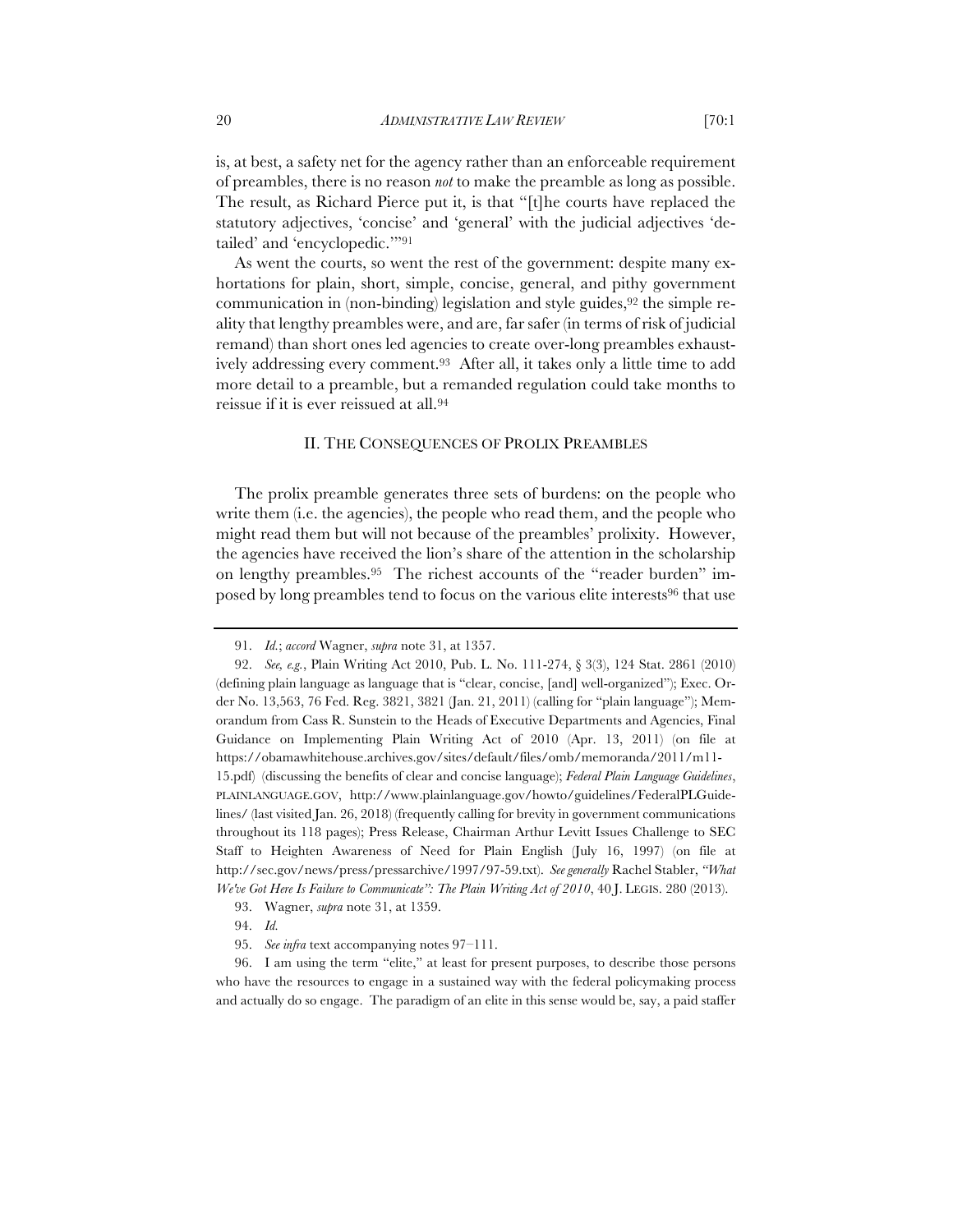the rulemaking process as a means of influencing—and at the extremes perhaps capturing—agency decisionmaking (often claiming that some elites are getting too much or too little power as compared to other elites as a result of this doctrine). The member of the general public as a *reader* of a preamble has been considered, as far as I can tell, not at all.

In this Part, after a review of this existing literature on the burdens of prolix preambles, I proceed to point out the gaps in that account: in particular, the role of the public at large, whose engagement was envisaged in the original design of the APA. Two burdens on the public seem to me to be especially problematic today: first, a prolix preamble diminishes the capacity of popular power to hold the administrative state to account; second, a prolix preamble deprives the public of not just information, but *unusually trustworthy*  information, useful for public deliberation.

## *A. The Existing Account: Pluralist Problems with Prolix Preambles*

The most prominent critiques of lengthy preambles have been agencycentric. Thomas McGarity's classic article on ossification, for example, explains that agencies "take much longer to write the lengthy preambles" required by the doctrine and the rulemaking process thereby is impeded, delaying beneficial regulation.97 Richard Pierce agrees that judicially lengthened preambles contributed to a slowing down of agency action.<sup>98</sup> Indeed, the prolix preamble (and the Show Your Working doctrine that contributes to it) invariably finds itself in the rogues gallery assembled by believers in the ossification thesis.99

for the U.S. Chamber of Commerce (who, while not perhaps being terribly wealthy, nonetheless enjoys access and influence over the federal government exponentially greater than that of the average voter).

<sup>97.</sup> McGarity, *supra* note 33, at 1387–88; *accord* Richard J. Pierce, Jr., *Two Problems in Administrative Law: Political Polarity on the District of Columbia Circuit and Judicial Deterrence of Agency Rulemaking*, 1988 DUKE L.J. 300, 301–02 ("[A]n agency realistically must conclude that making an important policy decision through the rulemaking process will require it to commit a significant proportion of its scarce resources to that process for as much as a decade.").

<sup>98.</sup> Richard J. Pierce, Jr., *Seven Ways to Deossify Agency Rulemaking*, 40 ADMIN. L. REV. 59, 65 (1995).

<sup>99.</sup> *See, e.g.*, STEPHEN BREYER, BREAKING THE VICIOUS CIRCLE—TOWARD EFFECTIVE RISK REGULATION 48 (1993); Jerry L. Mashaw & David L. Harfst, *Regulation and Legal Culture: The Case of Motor Vehicle Safety*, 4 YALE J. ON REG. 257, 272–73 (1987); Thomas O. McGarity, *The Courts and the Ossification of Rulemaking: A Response to Professor Seidenfeld*, 75 TEXAS L. REV. 525, 533–36 (1997). I make no claim as to the veracity of the ossification thesis; my point is simply that it is agency-centric and exceedingly well-ventilated (on all sides). *Compare* Yackee & Yackee, *supra* note 34, at 1417 (ossification thesis is overstated), *with* Pierce, *supra* note 34 (it is not).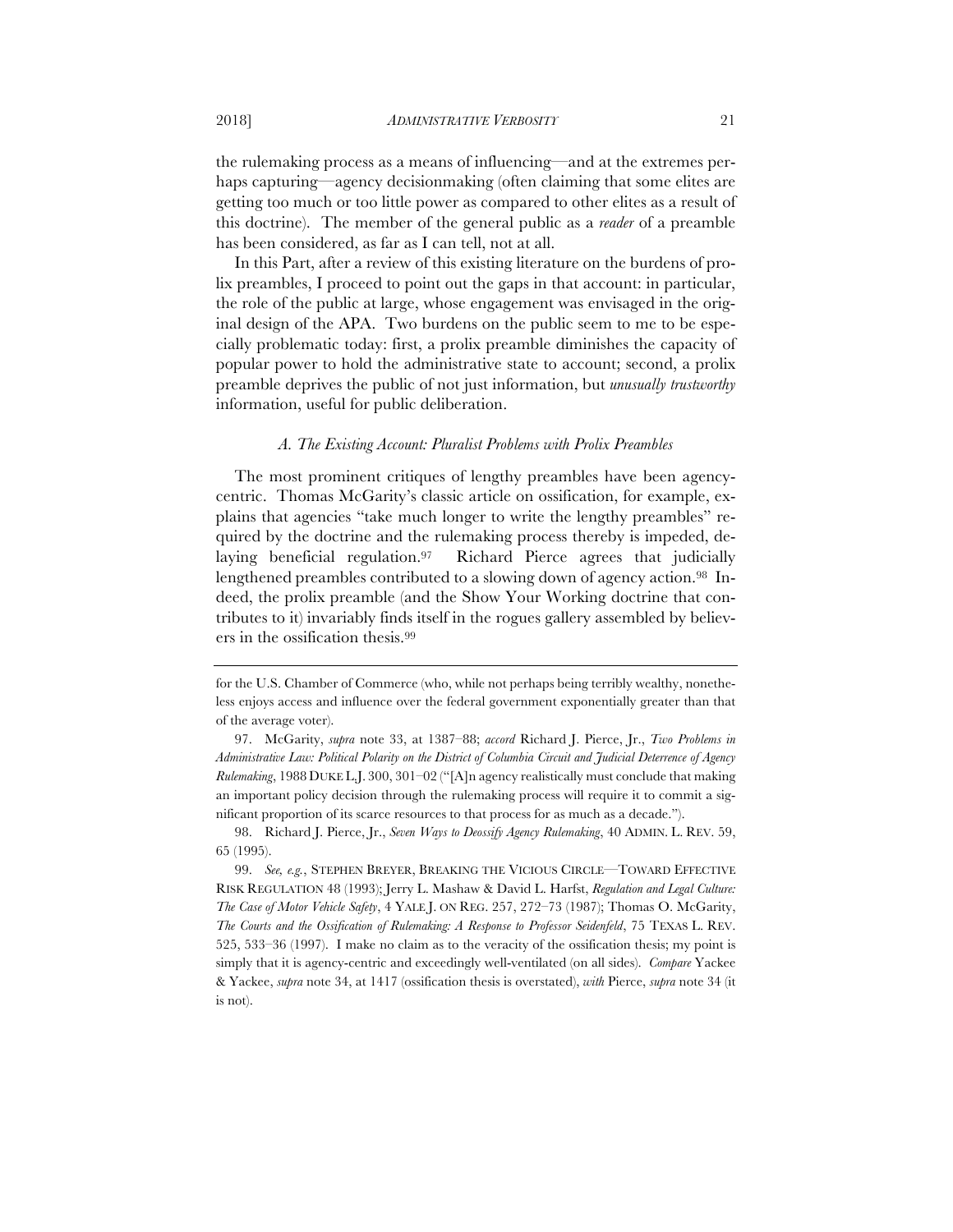A related agency-centric critique of prolix preambles, explored by Wendy Wagner in a recent article,<sup>100</sup> is "information capture," where an agency is manipulated by being "flooded" with information from well-resourced outside parties.101 Because there are no "filters" on information *coming in* to the agency, the best-resourced groups can fill the administrative record with comments pointing only in the groups' preferred direction.102 What I have described as the Show Your Working doctrine forces agencies to engage with these comments, and in so doing warps an agency's understanding of the problems to be addressed to reflect the priorities selected by the well-resourced group.<sup>103</sup>

For Wagner, the principal problem with prolix preambles is the process by which they are created.104 That process, in her view, undermines the *plu*ralist legitimacy of the administrative process,<sup>105</sup> because it leads to fewer parties—reflective of different opinions and identities in the body politic—participating in its creation.106 Diminishing the variety of interest-group participation, the argument runs, has two consequences: shaping regulation

104. Wagner also discusses the related issue of legal complexity—information flooding leads to an increase in complexity that could, by a process of emergence, eventually become impossible for humans to comprehend.Wagner, *supra* note 31, at 1403. Wagner does not reckon, however, with the forces of Weberian rationalization that seem likely to intervene before this reaches a breaking point. *See generally* Stephen Kalberg, *Max Weber's Types of Rationality: Cornerstones for the Analysis of Rationalization Processes in History*, 85 AM.J. SOC. 1145 (1980) (discussing the processes of rationalization first articulated by Weber). The far more pressing and important point in Wagner's analysis seems to me to be the pluralist point developed below.

105. Wagner, *supra* note 31, at 1403.

106. *See, e.g.*, DEP'T OF JUSTICE, FINAL REPORT OF THE ATTORNEY GENERAL'S COMMITTEE ON ADMINISTRATIVE PROCEDURE 103 (Jan. 22, 1941) (stressing pluralist engagement by interest groups as essential to legitimacy in administrative procedures); STEVEN P. CROLEY, REGULATION AND PUBLIC INTERESTS: THE POSSIBILITY OF GOOD REGULATORY GOVERNMENT 294 (2008) (providing an optimistic view: "If one group supplies an agency with incomplete or biased information, another group with adverse interests will have opportunities to challenge or rebut it."); David J. Arkush, *Direct Republicanism in the Administrative Process*, 81 GEO. WASH. L. REV. 1458, 1477–91 (2013) (reviewing existing democratic theory as applied to the administrative process); Rubin, *supra* note 103, at 101 (arguing that the APA itself is a "one-trick pony" that relies on engagement of civil society for all oversight and control).

<sup>100.</sup> Wagner, *supra* note 31.

<sup>101.</sup> *Id.* at 1325.

<sup>102.</sup> *Id.*

<sup>103.</sup> *Id.*; *cf.* Edward Rubin, *It's Time to Make the Administrative Procedure Act Administrative*, 89 CORNELL L. REV. 95, 114 (2003) (discussing the basis of the APA and its faith that commentators would provide significant useful information to agencies).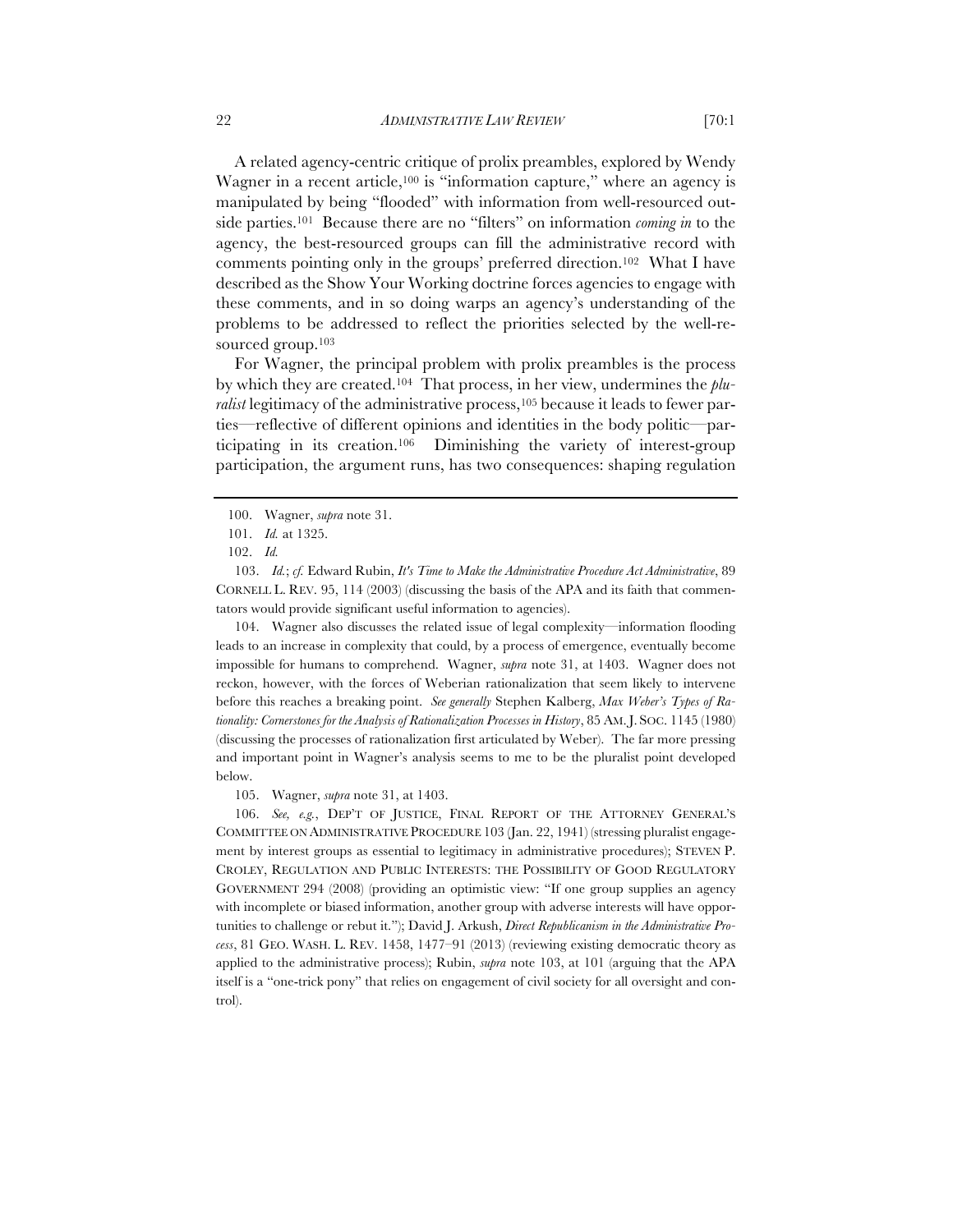to favor certain interests over others<sup>107</sup> (as compared, one presumes, to an idealized process in which all affected parties could participate on an even playing-field) and hurting the legitimacy of the administrative state at least outside of elite circles.108

Pluralist concerns likewise animate Lars Noah's proposal for preambles to serve as the "legislative history" of a given rule when such history is important to the judicial interpretation of the rule's meaning.109 Noah persuasively argues that any possible employment of preambles for this purpose is impeded, if not altogether frustrated, by preambles' prolixity.110 But underlying Noah's preambles-as-legislative-history is a vision of the administrative process that, like Wagner's, is limited to agencies, courts, and the (usually) vanishingly small number of elite interlocutors engaging in the commentating process: in other words, pluralism all the way down.111

The pluralist model of democracy is an old warhorse of the democratic theory literature at this point.112 However, even defenders of pluralism have come to admit that as a theory of "democracy well understood," pluralism is

110. Noah, *supra* note 109, at 310–11.

111. Noah's view that courts should hold agencies to the content of their preambles rests on the unstated assumption that someone (commentators on the proposed rule, most likely) will read and rely on those preambles, such that when a preamble "included reassurances in response to comments that expressed concerns about particular applications of a proposed rule . . . the agency should not subsequently interpret the rule otherwise." *Id.* at 311. Fair enough. But what Noah describes here is estoppel, and the basic principles of estoppel require, among other things, that the counterparty *relies* on the representation. *See, e.g.*, RESTATEMENT (SECOND) OF CONTRACTS § 90 (AM. LAW INST. 1980); RESTATEMENT (SECOND) OF AGENCY § 8B (AM. LAW INST. 1958); RESTATEMENT (SECOND) OF TORTS §§ 872, 894 (AM. LAW INST. 1979). What of a population who do not read the agency's reassurance at all; indeed, probably does not know the agency exists? What entitlement ought they get from this agency representation, made without their knowledge?

112. Most notably because it fails to account for structural inequalities that will forever prevent certain groups from fully taking part in the contest for power and influence. *See* Cass R. Sunstein, *Interest Groups in American Public Law*, 38 STAN. L. REV. 29, 49–50 (1985) (reviewing pluralist critiques); *cf.* United States v. Carolene Prods. Co., 304 U.S. 144, 152 n.4 (1938) (discussing the need for judicial protection of "discrete and insular minorities" who will be structurally excluded from the political process).

<sup>107.</sup> *See, e.g.*, Wagner, *supra* note 31, at 1337.

<sup>108.</sup> *Id.* at 1399–1402.

<sup>109.</sup> Lars Noah, *Divining Regulatory Intent: The Place for a "Legislative History" of Agency Rules*, 51 HASTINGS L.J. 255 (2000); *see also* John F. Manning, *Constitutional Structure and Judicial Deference to Agency Interpretations of Agency Rules*, 96 COLUM. L. REV. 612, 690 (1996) (arguing, like Noah, that agencies' efforts to tune preambles so as to ward off judicial invalidation of the underlying rule "may well distract agencies from using the statement of basis and purpose as a device for coherent explanation of regulatory meaning").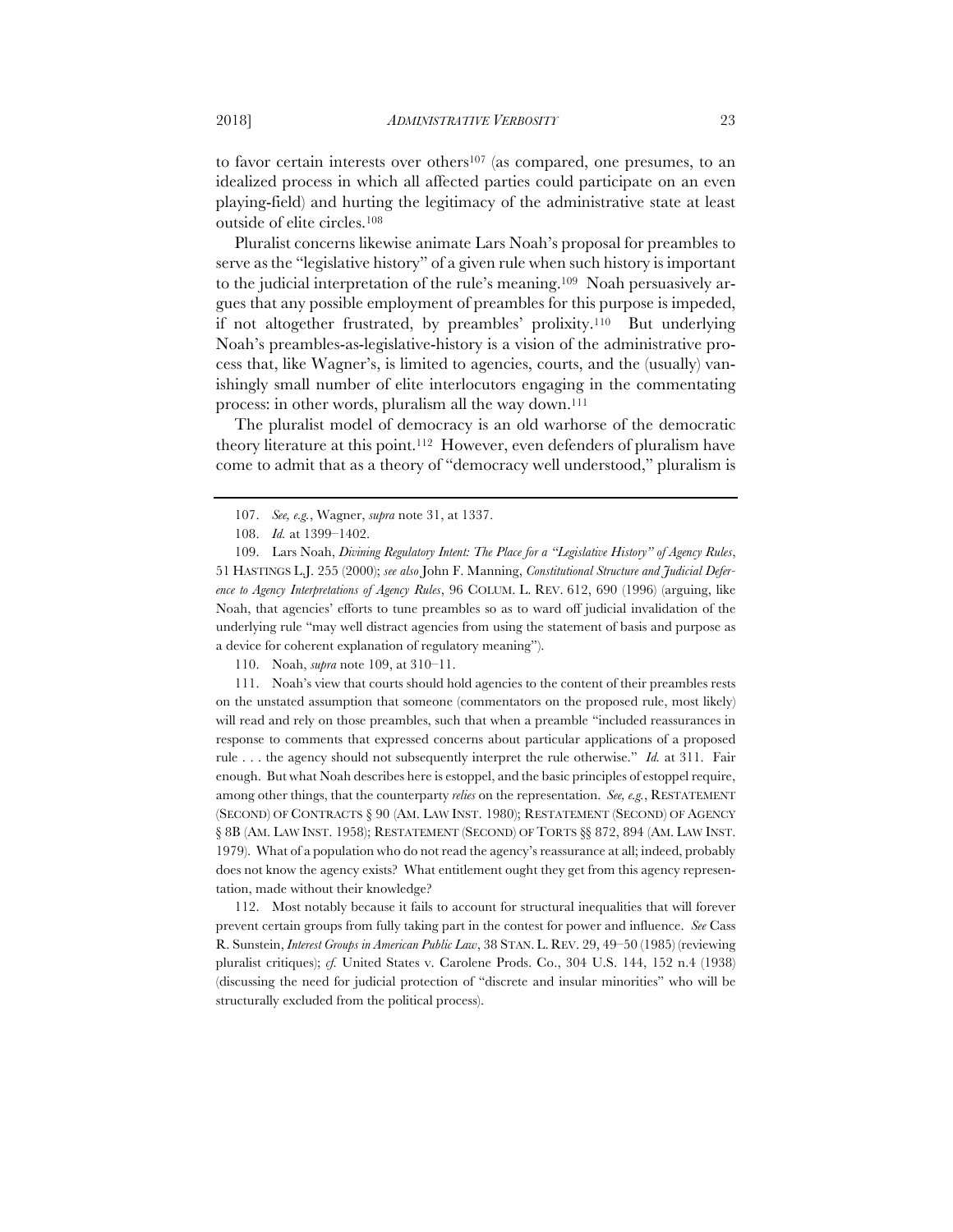decidedly incomplete, if only because the layer of mediating representation at its core creates a variety of principal-agent problems.113 These problems are only enhanced in the rulemaking context, since most organizations engaging with the rulemaking processes are not controlled by their members but by donors and officers drawn in large part, at least for those non-profits actively participating in the administrative rulemaking process, from a particular elite class referred to as "lawyers."114

The elitist problem with pluralism—its inability to account for the participation and control of public at large—is common to most other theories attempting to lend democratic legitimacy to the administrative state. For example, those who see the democratically elected President as redressing the lack of popular participation in administrative law115 have no good answer to the criticisms about the nature of the position itself. The occasional interventions of a single individual living in a palace elected by a minority of the population<sup>116</sup> seems a poor substitute for the kind of direct popular participation that would signify "people's rule" in a strong sense (at least without principal-agent problems similar to those arising under the pluralist account).

The public is similarly excluded from accounts that rely on Congress to supply the democratic deficit, such as those articulated in defenses of the non-

<sup>113.</sup> *See* DAHL, *supra* note 37, at 280–98 (1989) (a seminal account of pluralist politics, recognizing that pluralism cannot and does not achieve various important democratic desiderata); Adam Przeworski, *Minimalist Conception of Democracy: A Defense*, *in* DEMOCRACY'S VALUES (Ian Shapiro et al. eds., 1999) (discussing an important underpinning of pluralist theory: that the players expect repeat play).

<sup>114.</sup> For a general review of these problems see Stijn van Puyvelde et al., *The Governance of Nonprofit Organizations: Integrating Agency Theory with Stakeholder and Stewardship Theories*, 41 NONPROFIT & VOLUNTARY SECTOR Q. 431 (2012); *see also* Wagner, *supra* note 31, at 1384 (discussing the impact of dependence on the donor class for the administrative process).

<sup>115.</sup> *See, e.g.*, Morrison v. Olson, 487 U.S. 654, 728–29 (1988) (Scalia, J., dissenting) (discussing prosecutorial decisionmaking); Motor Vehicle Mfrs. Ass'n of U.S., Inc. v. State Farm Mut. Auto. Ins. Co., 463 U.S. 29, 59 (1983) (Rehnquist, J., concurring) ("The agency's changed view of the standard seems to be related to the election of a new President of a different political party. . . . A change in administration brought about by the people casting their votes is a perfectly reasonable basis for an executive agency's reappraisal of the costs and benefits of its programs and regulations."); *see also* Elena Kagan, *Presidential Administration*, 114 HARV. L. REV. 2245, 2332 (2001) (discussing democratic accountability as a feature of greater centralization of administration in the President).

<sup>116.</sup> *See* Nora Kelly, *Hillary Clinton's Lead is Greater Than Multiple Former Presidents'*, ATLANTIC (Nov. 24, 2016), https://www.theatlantic.com/politics/archive/2016/11/clintonvote-lead/508667/ (highlighting that the loser of the 2016 U.S. Presidential election won more than 2 million more votes than winner of election).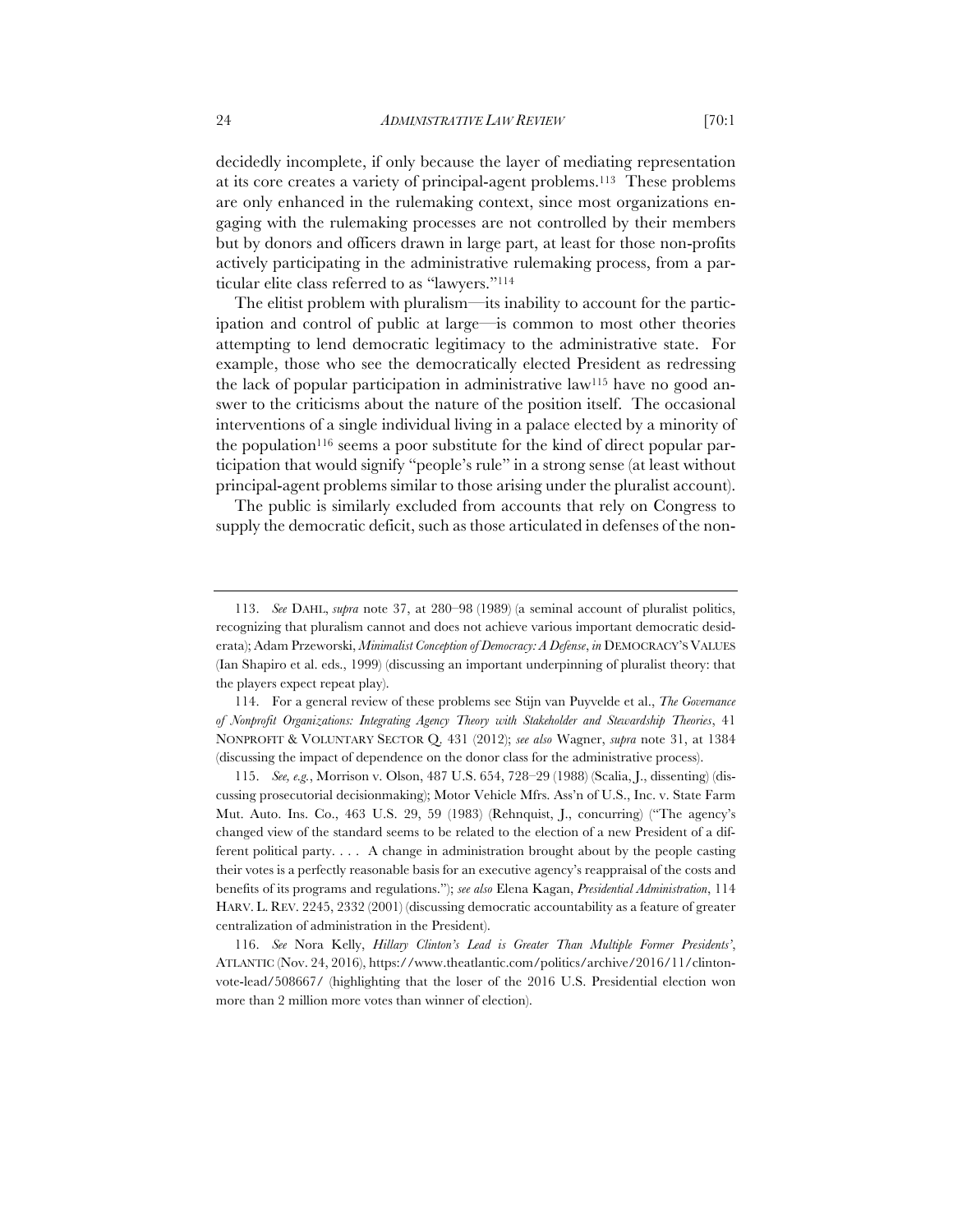delegation doctrine.117 Even deliberative democracy requires a degree of elitism in any practical implementation, since the participants in deliberation must have the leisure and capacity to understand the issues at stake and engage in the time-consuming process of discussion amongst themselves to come to a consensus about them.118

I do not mean to deny the force of many of these theories of administrative accountability on their own terms; my point is simply that they are incomplete. On these accounts, the public on whose behalf regulations are ostensibly made are more or less absent—able to reach the administrative process, if at all, through various intermediaries. As I will discuss in the next section, the APA foresaw a much more direct, and dynamic, kind of popular accountability for agencies that rested in part on the accessibility and comprehensibility of the preambles published with final rules. If we understand how the prolix preamble wounds the APA's vision of popular accountability, we can have a better idea of its true costs. We may also find a new and unexpected tool to help engage and educate the public on agency actions in this brave new world of alternative facts and fake news.

# *B. Prolix Preambles' Populist Promise: A Different Kind of Accountability and Administrative Legitimacy*

#### *1. The APA's Vision of Democratic Accountability*

On its surface, the federal administrative process is remarkably open to forms of *direct* popular participation in federal government decisionmaking. Although the public lacks plebiscitary powers over the administrative process, the APA nonetheless grants any person a right to receive, via the *Federal Register*, notice of essentially all rulemakings<sup>119</sup> and the right to comment on

<sup>117.</sup> *See, e.g.*, Indus. Union Dep't, AFL-CIO v. Am. Petroleum Inst. (*Benzene*), 448 U.S. 607, 685 (1980) (Rehnquist, J., concurring) (arguing for a revival of the "non-delegation" nondoctrine to "ensure[] . . . that important choices of social policy are made by Congress, the branch of our Government most responsive to the popular will").

<sup>118.</sup> *See, e.g.*, David Fontana, Essay, *Reforming the Administrative Procedure Act: Democracy Index Rulemaking*, 74 FORDHAM L. REV. 81, 97 (2005) (proposing that judicial review be less stringent when the rulemaking process achieves certain deliberative democratic desiderata); Jim Rossi, *Participation Run Amok: The Costs of Mass Participation in Deliberative Agency Decisionmaking*, 92 NW. U. L. REV. 173, 211 (1997) (arguing that paradoxically mass participation detracts from achieving true deliberation).

<sup>119.</sup> 44 U.S.C. §§ 1504–1505 (2012) (requiring broad publication of government actions in the *Federal Register* and public delivery of the *Register*).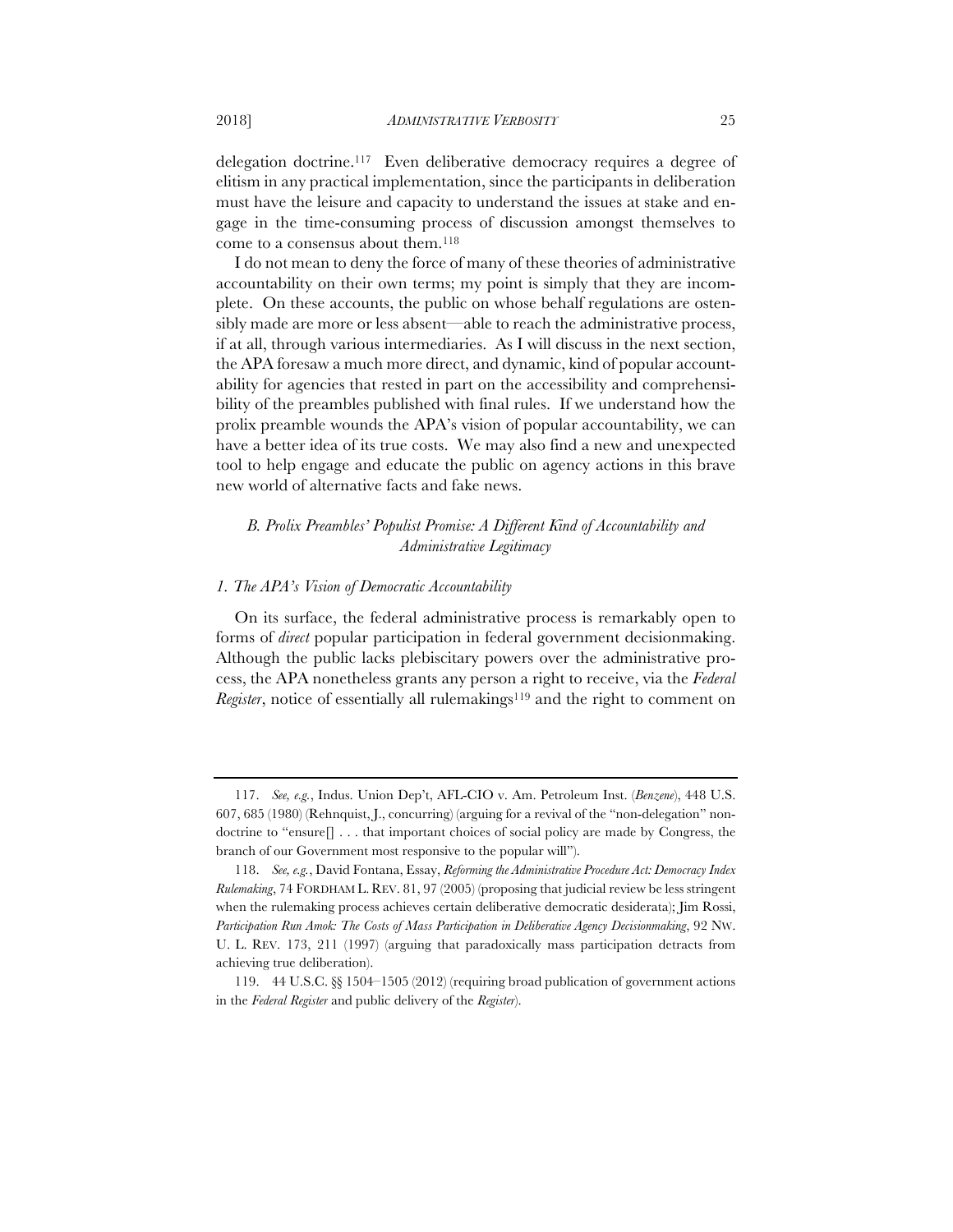the vast bulk of them.120 The APA obliges agencies to give "consideration" of the "relevant matter" in the comments,121 and are often called on by the courts to do so on behalf of "the public," rather than the particular interest of the party suing the agency.122

What is especially remarkable about the APA's public participation rights is that they were not, at the time the APA was adopted, accompanied by expanded rights for particular elites. To be sure, financial and political elites have retained superior access to the administrative process since the founding of the Republic,123 but as a *legal* matter the APA conceptualizes these elites as being in the same line as destitute veterans on their way home from the front. This contrasts tellingly with other countries' comparable administrative accountability regimes,124 as well as with the 1990s-era fad for "negotiated rulemaking," a distinctly elitist procedure designed to square powerful interests with a given regulatory proposal.125

Even judicial review in the APA envisaged a form of accountability more populist than elitist. Initial proposals for administrative law reform in the lead-up to the APA envisaged "administrative courts" and internal reviews which would have a considerable degree of centralization, serving as a kind of deregulatory engine within the administrative state.126 What the APA created, however, was a decentralized scheme of judicial review, where any person affected by a regulation could sue in any United States court in the country to block the regulation.<sup>127</sup> Its romantic vision seems to have been that

122. *See, e.g.*, Competitive Enter. Inst. v. Nat'l Highway Traffic Safety Admin., 956 F.2d 321, 327 (D.C. Cir. 1992) ("When the government regulates in a way that prices many of its citizens out of access to large-car safety, it owes them reasonable candor.").

123. *See* ZEPHYR TEACHOUT, CORRUPTION IN AMERICA: FROM BENJAMIN FRANKLIN'S SNUFF BOX TO CITIZENS UNITED 11–23 (2014) (discussing various influencers in the early days of the American Republic).

124. *See generally* Anthony Ogus, *Comparing Regulatory Systems: Institutions, Processes and Legal Forms in Industrialised Countries* (Ctr. on Regulation & Competition, Working Paper No. 35, 2002) (arguing that the United States' APA goes furthest, when compared to other industrialized countries, in providing for public participatory rights).

125. *See generally* Cary Coglianese, *Assessing Consensus: The Promise and Performance of Negotiated Rulemaking*, 46 DUKE L.J. 1255, 1256–70 (1997).

126. *See* George B. Shepherd, *Fierce Compromise: The Administrative Procedure Act Emerges from New Deal Politics*, 90 NW. U. L. REV. 1557, 1569–78 (1996) (discussing in detail approximately two decades of political wrangling preceding the enactment of the APA).

127. 5 U.S.C. § 703 (2012) (barring specific provision in a statute, challenges under the APA can be brought in any court of "competent jurisdiction"); *see also* Eric M. Fraser et al.,

<sup>120.</sup> *See* 5 U.S.C. § 553(c) (2012) (granting the right to comment on all informal rulemaking proposals).

<sup>121.</sup> *Id.*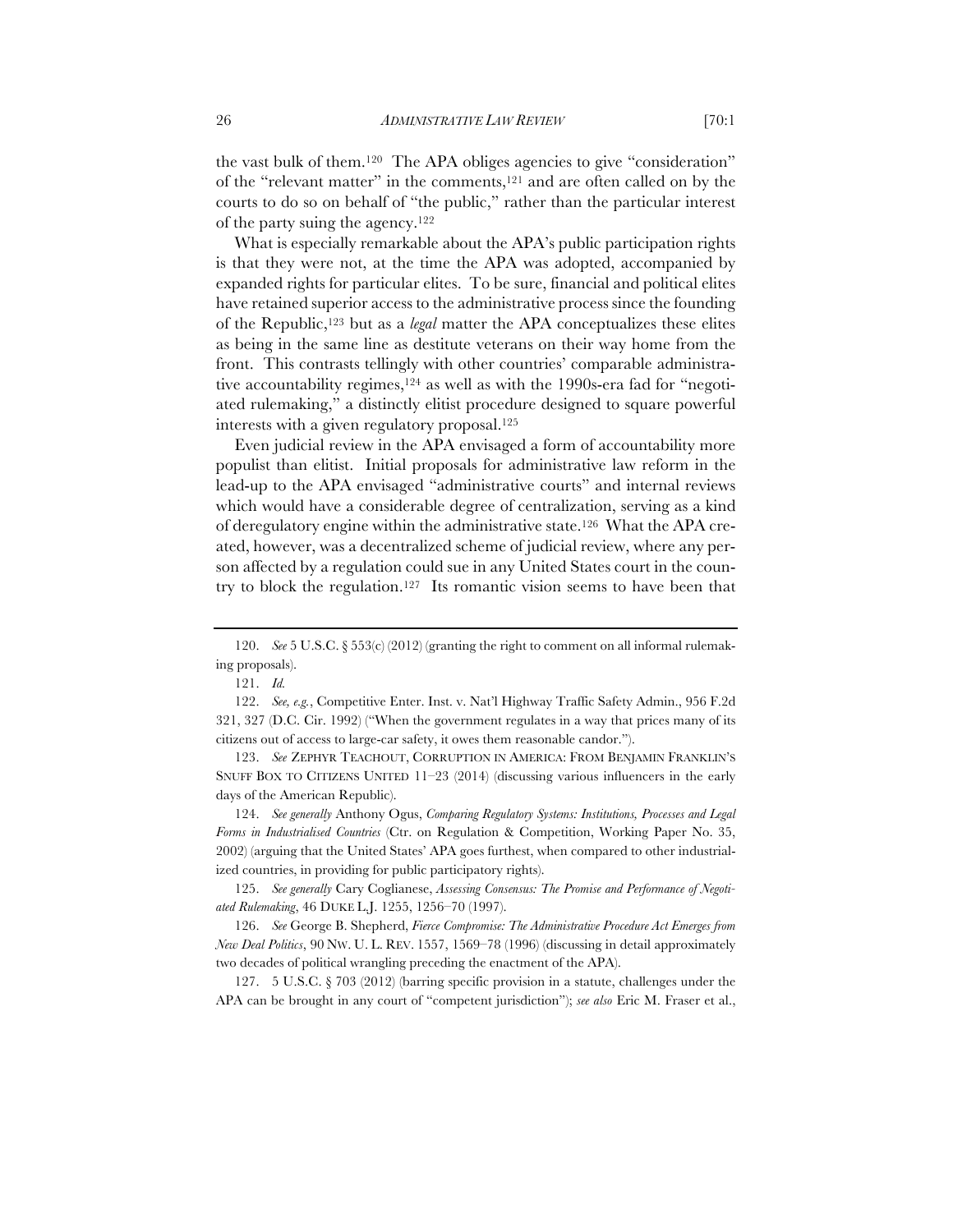any citizen would be able to have her day in court against even the mightiest of federal government departments.

This kind of individualist, populist thinking was at play in the APA's drafting process.128 A bevy of discontented law professors and commercial lawyers had been on the warpath against the administrative state since Franklin Delano Roosevelt was elected,129 but it was only after a truly *populist* case against the administrative state could be made, focusing on popular dissatisfaction with decisions being made by particular agencies, especially publicfacing agencies, that these criticisms gained political traction.130 By Roosevelt's second term, agencies had begun to appear socialistic and high-handed to many of the populations they ostensibly served.131 It was the *popular* anger at agencies that led to the APA; had this anger not existed, efforts at administrative reform would almost certainly have been killed wholesale by President Roosevelt's veto pen.132

The APA's populist policy choices are of a piece with the romantic notion that direct popular accountability (especially, but not exclusively, via elections) will deliver better (in the sense of more efficient or more just) outcomes than a more pluralist or elitist kind of accountability.133 As Rick Pildes puts it, the American vision of democracy is a distinctly *individualist* one, based on a kind of egalitarianism that stresses a formally equal role for each member of the polity.134

Popular accountability of this sort presents a quite different approach to the administrative process than the pluralist or elitist accounts reviewed in Part II.A, above. Instead, popular accountability looks to two separate sets of forces to restrain government action, which we might call "vision" and

*The Jurisdiction of the D.C. Circuit*, 23 CORNELL J.L.&PUB. POL'Y 130, 148–52 (2013) (discussing those cases where jurisdiction is vested specifically in the D.C. Circuit—a set that is far from complete).

<sup>128.</sup> Shepherd, *supra* note 126, at 1560.

<sup>129.</sup> *See* Walter Gelhorn, *The Administrative Procedure Act: The Beginnings*, 72 VA. L. REV. 219, 221 (1986) (discussing strident opposition to the administrative state from the bench and bar).

<sup>130.</sup> Shepherd, *supra* note 126, at 1591–93.

<sup>131.</sup> *Id.* at 1641–43 (discussing the impact of agency incompetence on public opinion during the war).

<sup>132.</sup> And indeed, the progenitor bill to the APA was vetoed. *Id.* at 1625–32 (discussing the veto and the very narrow failure of the House of Representatives to override it); *see also*  Martin Shapiro, *APA: Past, Present, Future*, 72 VA. L. REV. 447, 448 (1986) (concurring that the politics of the New Deal served as a principal driver in the adoption of the APA).

<sup>133.</sup> Richard H. Pildes, *Romanticizing Democracy, Political Fragmentation, and the Decline of American Government*, 124 YALE L.J. 804, 810–18 (2014).

<sup>134.</sup> *Id.*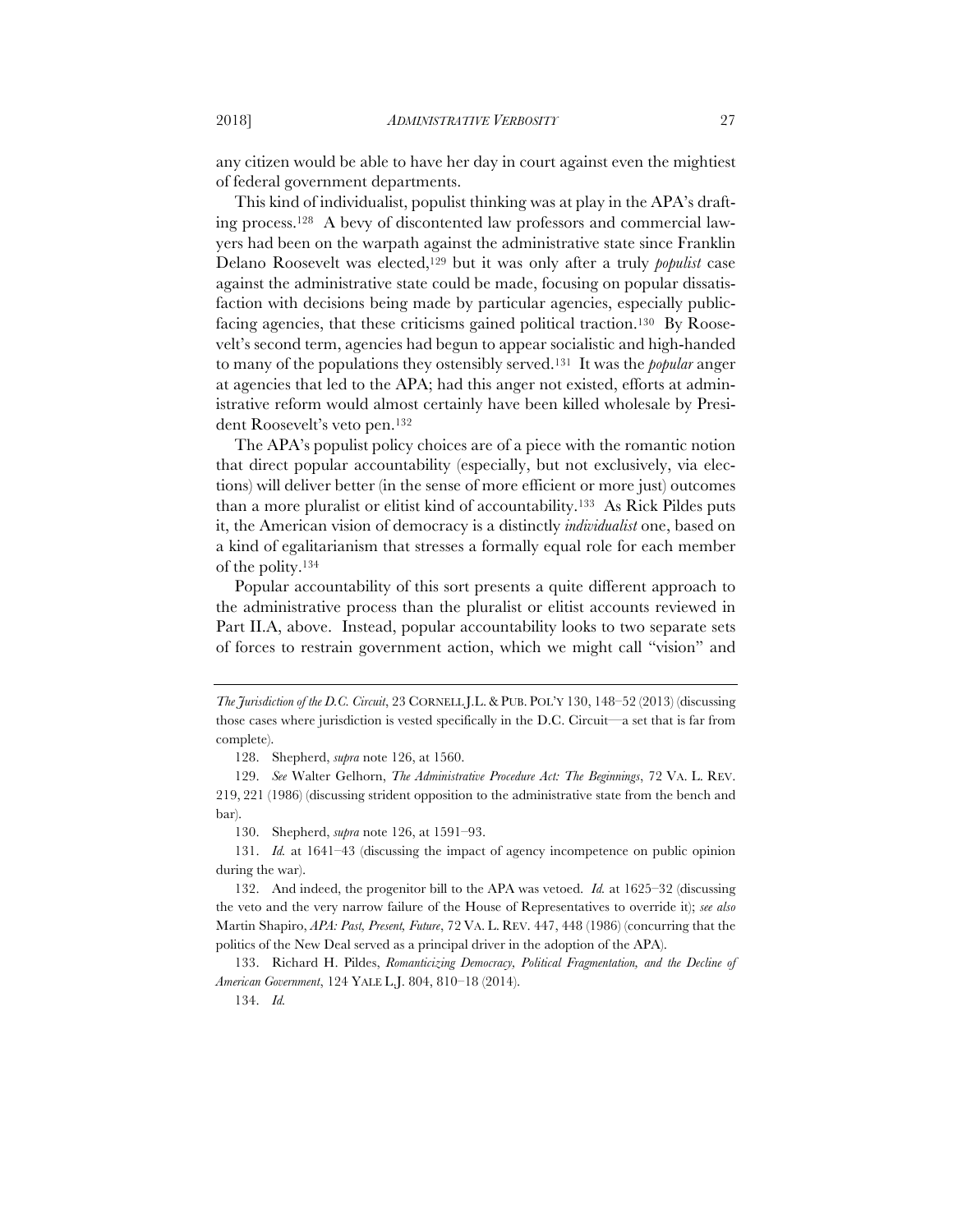"voice," that it vests with individual members of the public.<sup>135</sup>

By "voice," I mean those activities that allow individual members of the public (sometimes referred to in political theory as "the people") to communicate with government officials. The First Amendment, for example, provides protection literally for "speech," but also for dissemination of speech (the press) and speech directed at the government itself (petition).136 The vote, which expresses preferences for those who will rule and the policies by which they rule, is conventionally viewed as a kind of speech,<sup>137</sup> including by certain U.S. Supreme Court Justices.138 Most relevant for our purposes, administrative law itself could be said to conceive of public as in their vocal capacity, as commentators (and possibly litigants) participating in a kind of deliberation with agency officials, ultimately shaping the outcome of the regulatory decisionmaking process.139

Vision, by contrast, is at minimum an essential prerequisite to voice: the public surely must *observe* what the government is doing and *understand* it at least at some level before it can or would make use, or threaten to make use, of its vocal powers. Popular vision might also serve as a means of keeping government accountable all by itself—consider in this context Foucault's famous discussion of the disciplining "gaze" where simply observing prisoners has a powerful impact on their behavior.<sup>140</sup> And this view too has long-standing endorsement from at least one U.S. Supreme Court Justice.141 It appears

<sup>135.</sup> The distinction between "vision" and "voice" is comprehensively discussed in JEFFREY EDWARD GREEN, THE EYES OF THE PEOPLE: DEMOCRACY IN AN AGE OF SPECTATORSHIP (2010). Green's theories have already been applied in an interesting way to the criminal jury trial. *See* Andrew E. Taslitz, *The People's Peremptory Challenge and* Batson*: Aiding the People's Voice and Vision Through the "Representative" Jury*, 97 IOWA L. REV. 1675, 1684 (2012).

<sup>136.</sup> U.S. CONST. amend. I. For a comprehensive democracy-as-voice account of the First Amendment, see BURT NEUBORNE, MADISON'S MUSIC: ON READING THE FIRST AMENDMENT (2015).

<sup>137.</sup> For a discussion of the right to vote in the context of the First Amendment see, for example, ALEXANDER BICKEL, THE SUPREME COURT AND THE IDEA OF PROGRESS 59–61 (1978); ALEXANDER MEIKLEJOHN, POLITICAL FREEDOM 39–40 (1960).

<sup>138.</sup> Vieth v. Jubelirer, 541 U.S. 267, 314 (2004) (Kennedy, J., concurring) (discussing the First Amendment implications of partisan gerrymandering in particular and voting in general).

<sup>139.</sup> It is in this capacity that commentators like Nina Mendelson see the potential for the Internet to democratize rulemaking. *See* Nina A. Mendelson, *Rulemaking, Democracy, and Torrents of E-Mail*, 79 GEO. WASH. L. REV. 1343 (2011).

<sup>140.</sup> MICHEL FOUCAULT, DISCIPLINE & PUNISH: THE BIRTH OF THE PRISON 195–228 (1977).

<sup>141.</sup> Louis Brandeis School of Law Library, *What Publicity Can Do*, HARPER'S WEEKLY 10–13 (Dec. 20, 1913), https://louisville.edu/law/library/special-collections/the-louis-d.-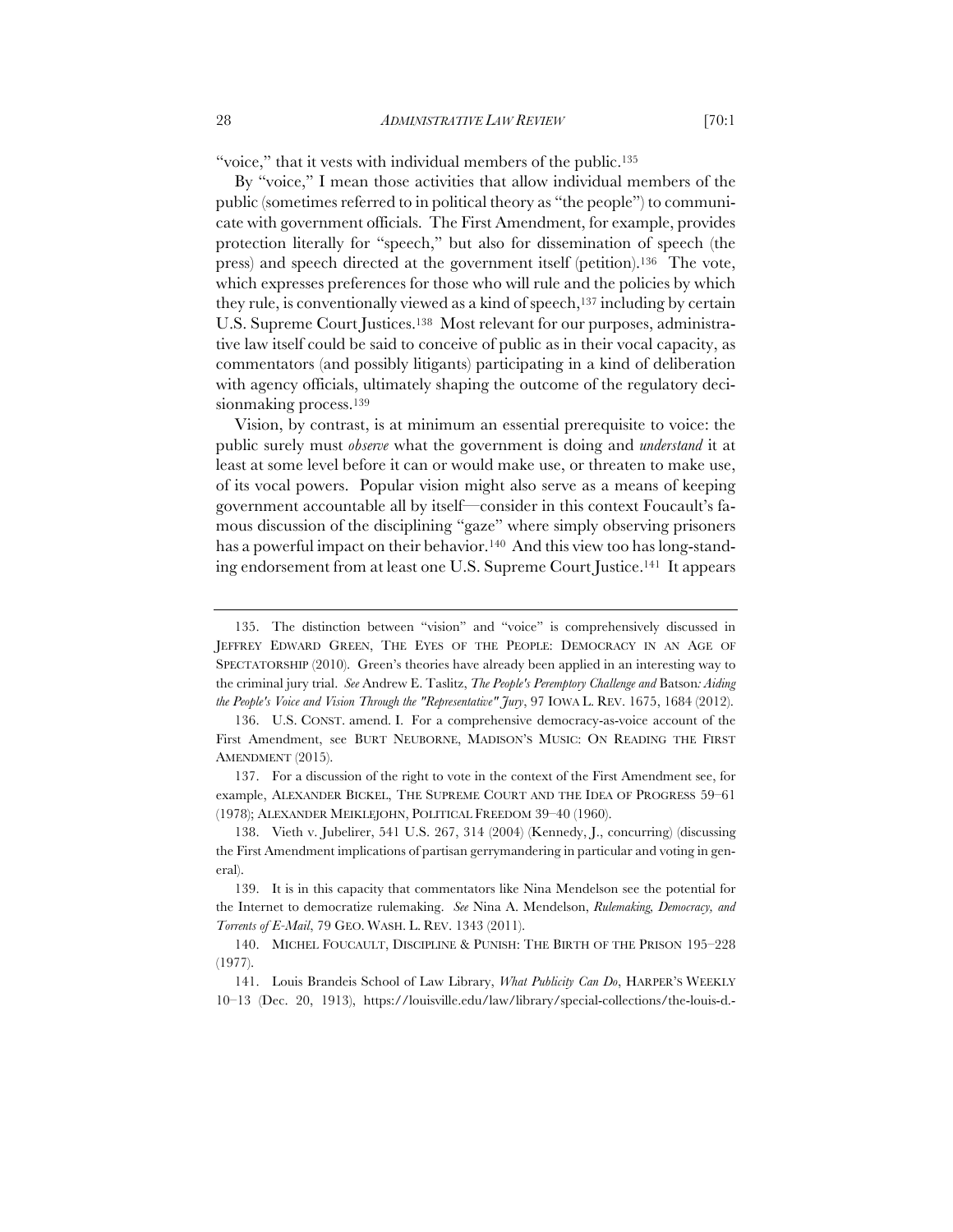in a variety of federal statutes: the Federal Register Act,<sup>142</sup> the Freedom of Information Act,143 the Plain Writing Act,144 and, as we will see, the APA itself.

Indeed, for some commentators the power of voice in modern liberal democracy has become so attenuated that new devices ought to be considered to bolster popular vision as a tool of popular power.145 Even if we do not accept this vision-centered position, we can say that at a minimum voice needs vision to be effective, and that vision must be unimpaired—able to be exercised without the intervention of elites.

The popular, individualist ideal of administrative accountability was at the forefront of the notice (i.e. the vision) sections of the APA. Although the Administration and conservatives in Congress disagreed over the scope and stringency of the procedures with which agencies would have to comply,  $146$ both sides found common ground over provisions designed to effectively inform the public about regulatory action had to do so in a way that the public could *and would* understand.147 What was needed was a statement suitable for every individual in the polity—one that was general and, indeed, concise. As the influential<sup>148</sup> Attorney General's Report on the APA,<sup>149</sup> argued,

The required statement will be important in that the courts and the public may be expected to use such statements in the interpretation of the agency's rules. The statement is to be "concise" and "general." Except as required by statutes providing for "formal" rule making procedure, findings of fact and conclusions of law are not

brandeis-collection/other-peoples-money-chapter-v.

- 143. 5 U.S.C. § 552 (2012).
- 144. Plain Writing Act of 2010, Pub. L. No. 111-274, 124 Stat. 2861 (2010).
- 145. GREEN, *supra* note 135, at 64–120.
- 146. Shepherd, *supra* note 126, at 1560.

147. *Id. Compare* DEP'T OF JUSTICE, ATTORNEY GENERAL'S MANUAL ON THE ADMINISTRATIVE PROCEDURE ACT 32 (1947) ("the statement is intended to advise the public of the general basis and purpose of the rules"), *with* STAFF OF S. COMM. ON THE JUDICIARY, 79TH CONG., REP. ON THE ADMINISTRATIVE PROCEDURE ACT 20 (Comm. Print 1945) (describing this provision in terms of "public procedure").

148. *See, e.g.*, Bowen v. Georgetown Univ. Hosp., 488 U.S. 204, 218 (1988) (Scalia, J., concurring) (calling it "the Government's own most authoritative interpretation of the APA . . . which we have repeatedly given great weight."); Vt. Yankee Nuclear Power Corp. v. Nat. Res. Def. Council, 435 U.S. 519, 546 (1978) (noting that it represents "a contemporaneous interpretation previously given some deference by this Court because of the role played by the Department of Justice in drafting the legislation"). *But cf.* John F. Duffy, *Administrative Common Law in Judicial Review*, 77 TEX. L. REV. 113, 131–34 (1998) (pointing out that the Department of Justice was hardly neutral in the contested process of writing the APA).

149. DEP'T OF JUSTICE, *supra* note 147.

<sup>142.</sup> 44 U.S.C. §§ 1501–1511 (2012).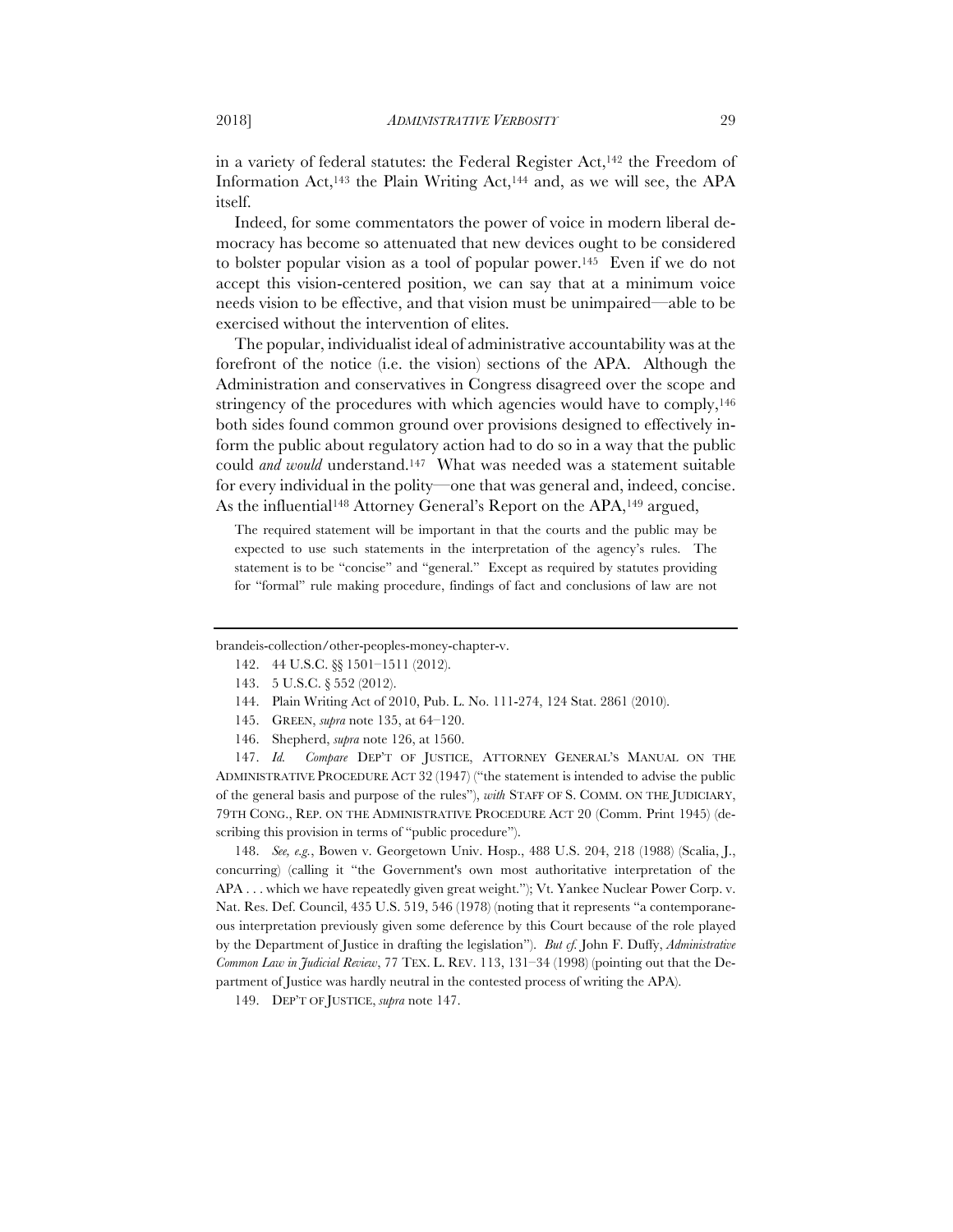necessary. Nor is there required an elaborate analysis of the rules or of the considerations upon which the rules were issued. Rather, *the statement is intended to advise the public* of the general basis and purpose of the rules.<sup>150</sup>

Notice that the Report makes a gesture to the courts in the first sentence, but only to employ the required statement "in the interpretation" of the agency's rules—not to judge their rigor or evaluate whether the agency has "shown its working."151 By the final sentence of the paragraph the courts drop out in favor of a bald claim that the statement "is intended" to advise "the public" of the basis and purpose of the rules. In conceiving basis and purpose statements, the courts appear to have been largely an afterthoughtit would only be later that the basis and purpose statement would be turned to judicial purposes. The basis and purposes of the basis and purpose statement, if you will, was to "advise the public"—not through intermediaries, but directly—of what the government was doing and why. It was, in other words, a means of enhancing popular accountability.

Right now, the prolix preamble essentially requires the intervention of third parties (most notably the media) to mobilize various forms of popular voice. An excellent illustration of this process is the 2014 rulemaking regarding net neutrality, which concerned the conditions under which Internet service providers could prioritize certain kinds of web traffic.152 In the lead-up to the close of public comments on the proposed rulemaking, comedian John Oliver featured the rulemaking on his weekly current events show.153 Oliver characterized the appointment of Tom Wheeler, a former cable lobbyist, as Chairman of the Federal Communications Commission (FCC), as being like "appointing a dingo to take care of your baby," and analogized the FCC's two-speed service proposal floated in the Notice of Proposed Rulemaking as "Usain Bolt and Usain Bolt-ed to an anchor,"154 encouraging his viewers to

<sup>150.</sup> *Id.* at 32 (emphasis added); *see also* ADMINISTRATIVE PROCEDURE ACT: LEGISLATIVE HISTORY , 79TH CONGRESS, 1944–46 225 (1997) (describing preambles as "designed to enable the public to obtain a general idea of the purpose of, and a statement of the basic justification for, the rules").

<sup>151.</sup> *Cf.* Manning, *supra* note 109, at 690.

<sup>152.</sup> *See* Protecting and Promoting the Open Internet, 79 Fed. Reg. 37,447 (July 1, 2014) (to be codified at 47 C.F.R. pt. 8); Edward Wyatt, *The Nuts and Bolts of Network Neutrality*, N.Y. TIMES (Jan. 14, 2014, 7:57 PM), http://bits.blogs.nytimes.com/2014/01/14/the-nuts-andbolts-of-network-neutrality/.

<sup>153.</sup> John Oliver, *Last Week Tonight with John Oliver: Net Neutrality (HBO)*, YOUTUBE (June 1, 2014), https://www.youtube.com/watch?v=fpbOEoRrHyU.

<sup>154.</sup> *Id.* For more on the worrying possibility that the now-former FCC Chairman is indeed a dingo, see John Oliver, *Last Week Tonight with John Oliver: Tom Wheeler is Not a Dingo (HBO)*, YOUTUBE (June 15, 2014), https://www.youtube.com/watch?v=hkjkQ-wCZ5A.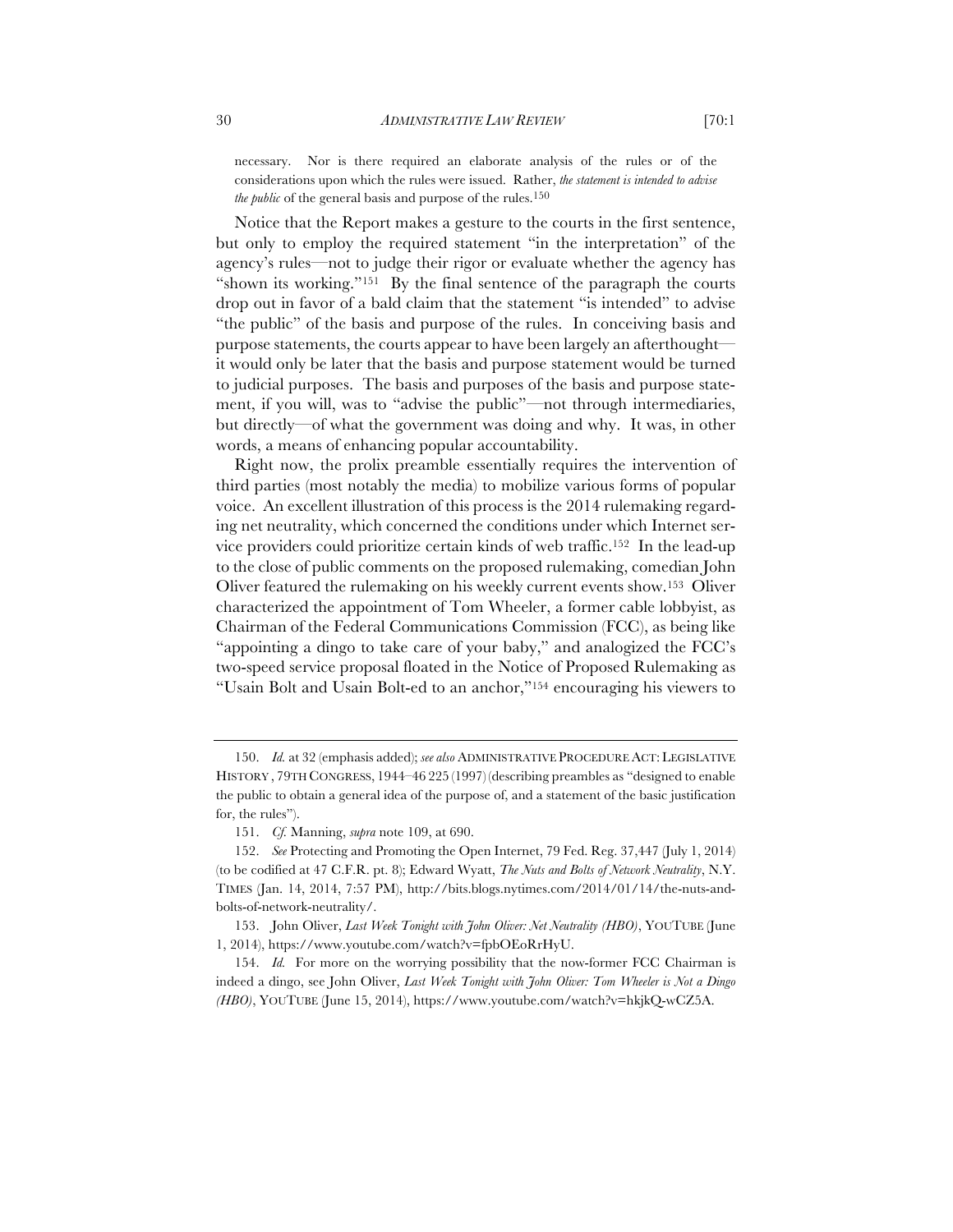comment in opposition to the FCC rulemaking.155 The Oliver presentation appears to have had a significant effect—it was seen on YouTube tens of millions of times,<sup>156</sup> led to commentary and discussion within the FCC,<sup>157</sup> and was credited with significantly increasing the number of public comments issued as part of the rulemaking.158

While this may appear to be a species of popular accountability,<sup>159</sup> a full 95% of the comments from non-organizations were form letters, written by advocacy groups.160 This preponderance of form letters strongly suggests that the public were not responding to the facts of the proposal but merely to the *interpretation* of the net neutrality proposal offered by the groups and by Oliver. Because the agency knew that none of the individual (non-elite) commentators read the preamble of the FCC's proposed rule (which ran for  $34,637$  words),<sup>161</sup> or the preamble of the FCC's finalized rule (at  $121,718$ )

157. Colin Lecher, *Read the FCC's Internal Emails About John Oliver's Net Neutrality Segment*, VERGE (Nov. 13, 2014, 10:54 AM), http://www.theverge.com/2014/11/13/7205817/fccjohn-oliver-net-neutrality-emails.

158. Ben Brody, *How John Oliver Transformed the Net Neutrality Debate Once and for All*, BLOOMBERG POLITICS (Feb. 26, 2015, 10:00AM), http://www.bloomberg.com/politics/articles/2015-02-26/how-john-oliver-transformed-the-net-neutrality-debate-once-and-for-all (discussing Oliver's impact); David Carr, *John Oliver's Complicated Fun Connects for HBO*, N.Y. TIMES (Nov. 16, 2014), http://www.nytimes.com/2014/11/17/business/media/john-olivers-complicated-fun-connects-for-hbo.html ("Nu Wexler, a policy spokesman for Twitter, said that at a meeting of lobbyists and policy types on the net neutrality issue last summer, they thought Mr. Oliver's piece beat many other efforts. 'We all agreed that John Oliver's brilliant net neutrality segment explained a very complex policy issue in a simple, compelling way that had a wider reach than many expensive advocacy campaigns,' he said.").

159. For example, it attracted 3.9 million comments. Gigi B. Sohn, *FCC Releases Open Internet Reply Comments to the Public*, FED. COMM. COMM'N (Oct. 22, 2014, 4:07 PM), https://www.fcc.gov/news-events/blog/2014/10/22/fcc-releases-open-internet-reply-comments-public. Note that the FCC made no serious attempt to determine that each individual comment (i.e., one not signed by an organization) was in fact submitted by a unique natural person.

160. Bob Lannon & Andrew Pendleton, *What Can We Learn From 800,000 Public Comments on the FCC's Net Neutrality Plan?*, SUNLIGHT FOUND. (Sept. 2, 2014, 9:49 AM), http://sunlightfoundation.com/blog/2014/09/02/what-can-we-learn-from-800000-public-comments-onthe-fccs-net-neutrality-plan.

161. Protecting and Promoting the Open Internet, 79 Fed. Reg. 37,447 (July 1, 2014) (to be codified at 47 C.F.R. pt. 8) (measured by copying the preamble into Microsoft Word and using its Word Count feature).

<sup>155.</sup> *See* Oliver, *supra* note 153.

<sup>156.</sup> *See* Oliver, *supra* notes 153, 154 (showing, by YouTube's count, that the main presentation was viewed 11,282,580 times and the presentation focusing on Chairman Wheeler's dingohood was viewed 1,926,066 times).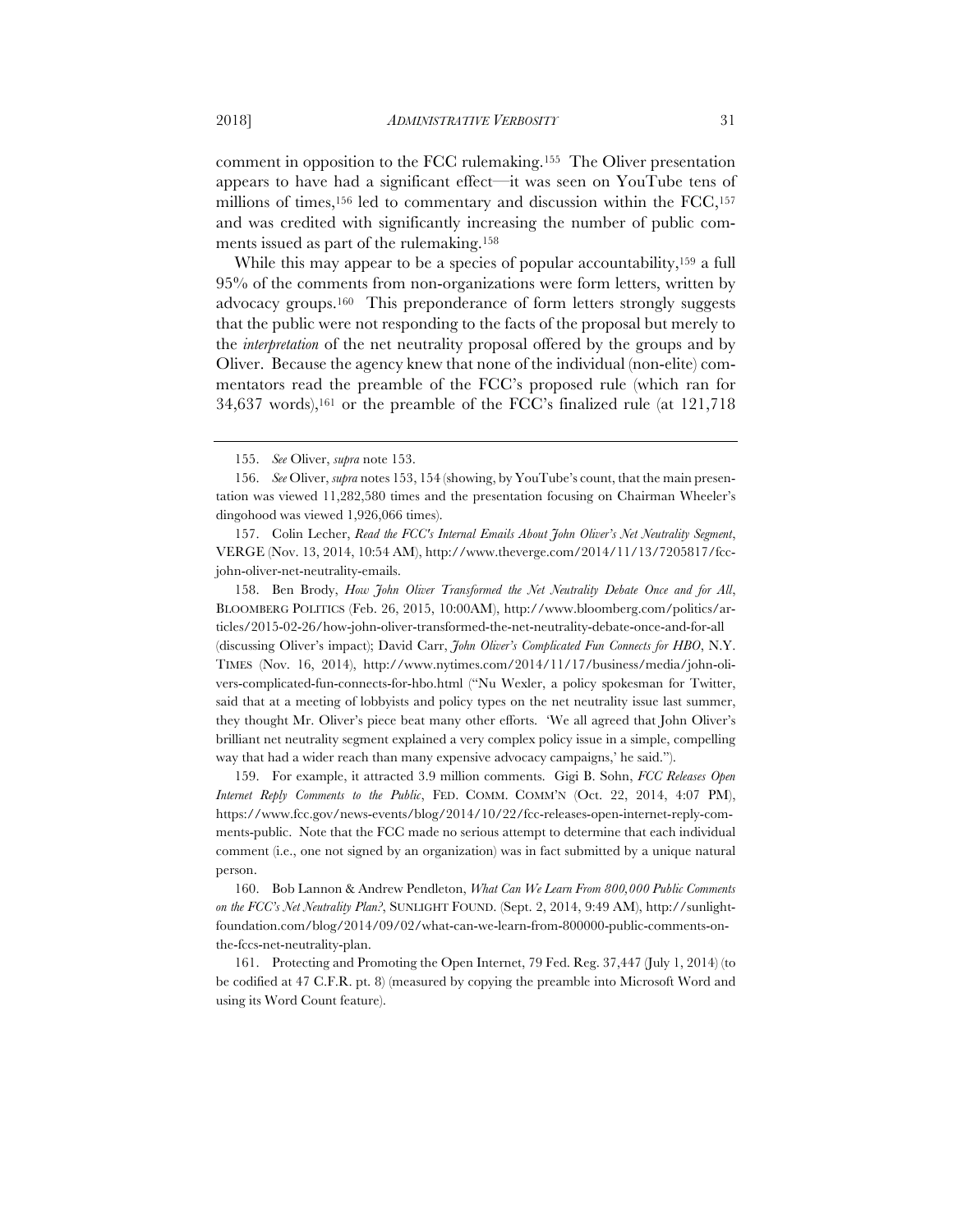words),<sup>162</sup> or could afford attorneys that could,<sup>163</sup> it could ignore those commentators on the assumption that those commentators would not sue.164

For sure, the proposed rulemaking and comments issued in response to it were not part of a final rule to which the concise general statement requirement of the APA applies. But the above is a nice, practical illustration of the reality that current popular accountability in the form of popular voice emerges only when the public is advised of that action by an elite—with a potentially misleading presentation of the rule's basis and purpose.165 Meanwhile, the preamble, unreadably long, is rendered entirely pointless in the

164. Interestingly, Oliver *also* failed to use his audience in an effort to attack the rule using the Show Your Working doctrine, which would have required him to urge his audience to submit *different* comments so as to proliferate issues beyond the FCC's ability to respond. Instead, when asking members of the audience to comment on the FCC's website, he asked viewers to "focus your indiscriminate rage in a useful direction . . . turn on the caps lock and fly, my pretties! Fly, fly, fly!" *See* Oliver, *supra* notes 153.

 165. As the net neutrality debate has worn on, the role of civil society "explainers," whether in the conventional media or not, has if anything expanded as the FCC continues to fail to articulate in a way intelligible to the average American the basis and purpose of its rulemakings back and forth on the subject. *Cf.* Cecelia Kang, *Net Neutrality Hits a Nerve, Eliciting Intense Reactions*, N.Y. TIMES (Nov. 28, 2017), https://www.nytimes.com/2017/11/28/technology/net-neutrality-reaction.html. For the closest thing to a publicly-accessible communication by FCC leadership of the basis and purpose of the FCC's latest net neutrality proposal, see Hamza Shaban, *Watch FCC's Ajit Pai dress up as Santa and Wield a Lightsaber to Mock Net Neutrality Rules*, WASH. POST (Dec. 15, 2017), https://www.washingtonpost.com/news/theswitch/wp/2017/12/14/the-fccs-ajit-pai-dressed-up-as-santa-and-wielded-a-light-saber-tomock-net-neutrality-rules/.

<sup>162.</sup> Protecting and Promoting the Open Internet, 80 Fed. Reg. 19,738 (Apr. 13, 2015) (to be codified at 47 C.F.R. pts. 1, 8 & 20). Notably, the rule itself was only 3,700 words long. *Id.*

<sup>163.</sup> The median billing rate for administrative law matters is about \$350 per hour. *See*  Frank Strong, *What are the Going Law Firm Billing Rates by Practice Area?*, LEXISNEXIS: BUS. OF L. BLOG (June 3, 2015), http://businessoflawblog.com/2015/06/law-firm-billing-rates-volatility/. The average adult reads at a rate of about 300 words per minute. Laura Bell & Charles Perfetti, *Reading Skill: Some Adult Comparisons*, 86 J. EDUC. PSYCHOL. 244, 246 (1994) (reviewing literature on reading speeds). Assuming a billing rate, then, of around \$5.80 per minute, and assuming a lawyer is an average (careful) reader, simply having a conventional lawyer *read* the relevant preambles would cost the hapless commentator some \$3,022. The median inflationadjusted household income as of 2017 was \$59,039, *see* Sho Chandra & Jordan Yadoo, *U.S. Household Incomes Rose to Record in 2016 as Poverty Fell*, BLOOMBERG (Sept. 12, 2017, 10:20 AM), https://www.bloomberg.com/news/articles/2017-09-12/u-s-household-incomes-rose-torecord-in-2016-as-poverty-fell, and so this fee would represent two weeks' wages (before taxes, I hasten to add). To put it simply: this is not within the means, or the wants, of most, if any, Americans.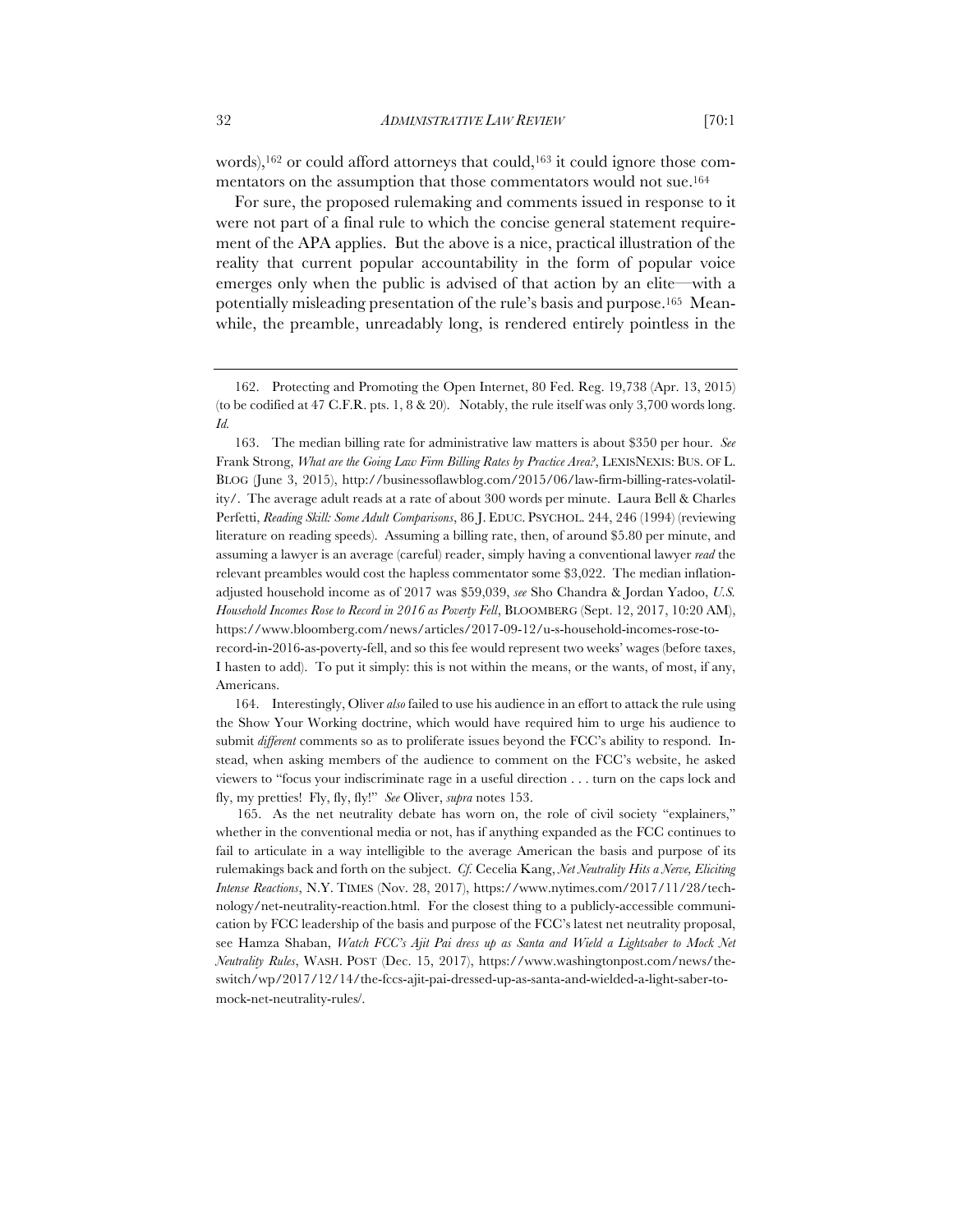public debate it was meant to foster. As with comments, so with the final rule—where the APA envisions a popular dialogue about a given final rule we are instead left to the mercy of elites in control of interest groups to marshal popular resources through essentially unchallengeable representations of what the rule really means.166

As a normative matter, I suppose there is something to be said for abandoning the romanticism of the APA and instead judging the procedures the APA creates entirely from a pluralist perspective.<sup>167</sup> But the less the administrative process speaks directly to those who must live under the rules it creates (even if indirectly), the greater grows the "shadow of unfairness," or the perception of the ordinary citizen that they are being disempowered and robbed of their agency in a system the purports to invest them with real and abiding power over the government.168 As the present presidential election cycle has eloquently demonstrated, the candidates that emerge from under the shadow of unfairness are not, to put it mildly, the kind of candidates pluralists would like to see superintend the administrative process.169

If we accept that we ought to care about the specter of unfairness, and therefore should seek to increase the popular accountability and hence legitimacy of the administrative state, what better place to begin than mandating that agencies communicate intelligibly to the public?170 The modern prolix preamble is a gigantic, confounding mass of verbiage that is simply too long for most people to intelligently read. Indeed, in certain ways our administrative state has reverted to its very earliest form—the medieval practice of rendering the decisions of the powerful in a unique language, whether Latin

<sup>166.</sup> Because challenge would require reading the preamble or the rule, both of which are too long and too technical—given the prolix preamble—to be of much assistance.

<sup>167.</sup> *See* Part II.A. (detailing the pluralist account.); *see also, e.g.*, BREYER, *supra* note 99 at 33 (arguing that public opinion, communicated via media and direct representations to agencies and legislators, leads to unjustified regulations); Rossi, *supra* note 118, at 174 (arguing that public opinion communicated via the Internet tends to disrupt beneficial deliberative processes).

<sup>168.</sup> *See generally* JEFFREY GREEN, THE SHADOW OF UNFAIRNESS: A PLEBEIAN THEORY OF DEMOCRACY 36–40 (2016) (discussing how removal from decisionmaking generates a shadow of unfairness).

<sup>169.</sup> *See* Phillip Wallach, *The Administrative State's Legitimacy Crisis*, BROOKINGS INST. (Apr. 2016), https://www.brookings.edu/wp-content/uploads/2016/07/Administrative-state-legitimacy-crisis\_FINAL.pdf (exploring the connections between anger at the administrative state and the rise of toxic populism in American politics).

<sup>170.</sup> It's perfectly possible to design institutional reforms with the aim of increasing popular accountability that have the perverse effect of making the institution less so, or appear to be less so. But, as I will discuss in Part III.B, concise preambles seem to avoid many of these pitfalls.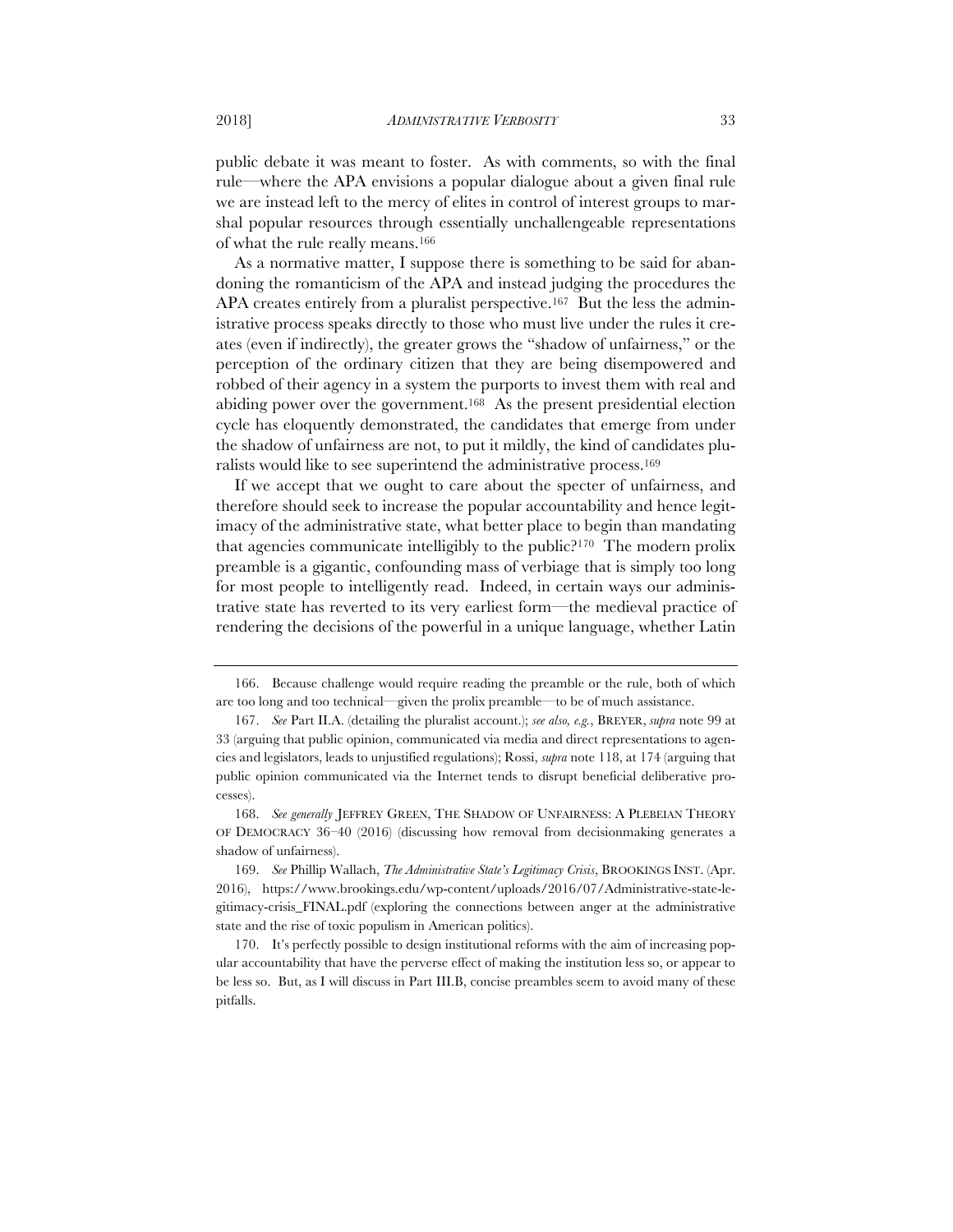or Norman French, that put them beyond the reach or control of those subject to them.

It is from the perspective of the administrative processes' reliance on *popular accountability* that we can see fully the damage wrought by the prolix preamble. Without popular vision, which can be achieved only by a form of agency communication that is, at a minimum, comprehensible and therefore concise and general, the principle popular accountability embedded in the APA is at best frustrated and, at worst, thwarted.

# *2. An Opportunity Forgone: Concise Preambles as Trustworthy Contributors to Public Debate*

In the light of the past year or two of American politics, it might reasonably be argued that my analysis above is somewhat too pessimistic about the populist accountability inherent in the current means by which agencies keep the public abreast of their activities. The 2016 Presidential election has been broadly understood as a kind of populist revolt,171 one prompted, in part at least, on disgust shared by many Americans about the regulations promulgated by the Federal administration.172 It could be said, then, that the public's vision was not at all impaired—the public (or "We the People," if you like) saw, and, using the voice of the ballot box, elected as president a candidate who will attempt to make good on the promise of eliminating a very large amount of regulation indeed.173

173. Either 75% of all federal regulations, as he has claimed in some settings, *see* Jenna Johnson & Ylan Q. Mui, *Trump to CEOs: Stay here, and I'll Wipe Out 75 Percent of Regulations, Fast-Track Factories*, WASH. POST. (Jan. 23, 2017), https://www.washingtonpost.com/news/postpolitics/wp/2017/01/23/trump-to-ceos-ill-wipe-out-75-percent-of-regulations-fast-track-us-factories/, or perhaps a lesser number compelled by his curious "one in, two out" Executive Order on Regulatory Reform. *See* Exec. Order No. 13,771, 82 Fed. Reg. 9339 (Feb. 3, 2017)*; see also* Lydia Wheeler, *Trump Administration Reveals First Regulatory Agenda*, HILL (July 20, 2017,

<sup>171.</sup> *See generally* J. Eric Oliver & Wendy M. Rahn, *Rise of the Trumpenvolk*: *Populism in the 2016 Election*, 667 ANNALS AM. ACAD. POL. & SOC. SCI. 189 (2016) (collecting citations).

<sup>172.</sup> *See, e.g.*, Brian Seasholes, *Rural Americans' Anger, Trump's Election and Environmental Regulation*, DAILY CALLER (Jan. 5, 2017, 2:35 PM), http://dailycaller.com/2017/01/05/ruralamericans-anger-trumps-election-and-environmental-regulation ("A growing source of rural Americans' anger is the ever-tightening grip of environmental regulations that have less to do with the environment than they do liberal elites' desire for social engineering and control over ordinary peoples' lives"); Emily Mills et al., *Frustrated with Democrats, White Working-Class Voters Turn to Trump*, CTR. FOR PUB. INTEGRITY (Aug. 25, 2016, 5:00 AM), https://www.publicintegrity.org/2016/08/25/20083/frustrated-democrats-white-working-class-voters-turntrump ("Many Trump supporters criticize increasing government regulations, President Obama's health care law and immigration.").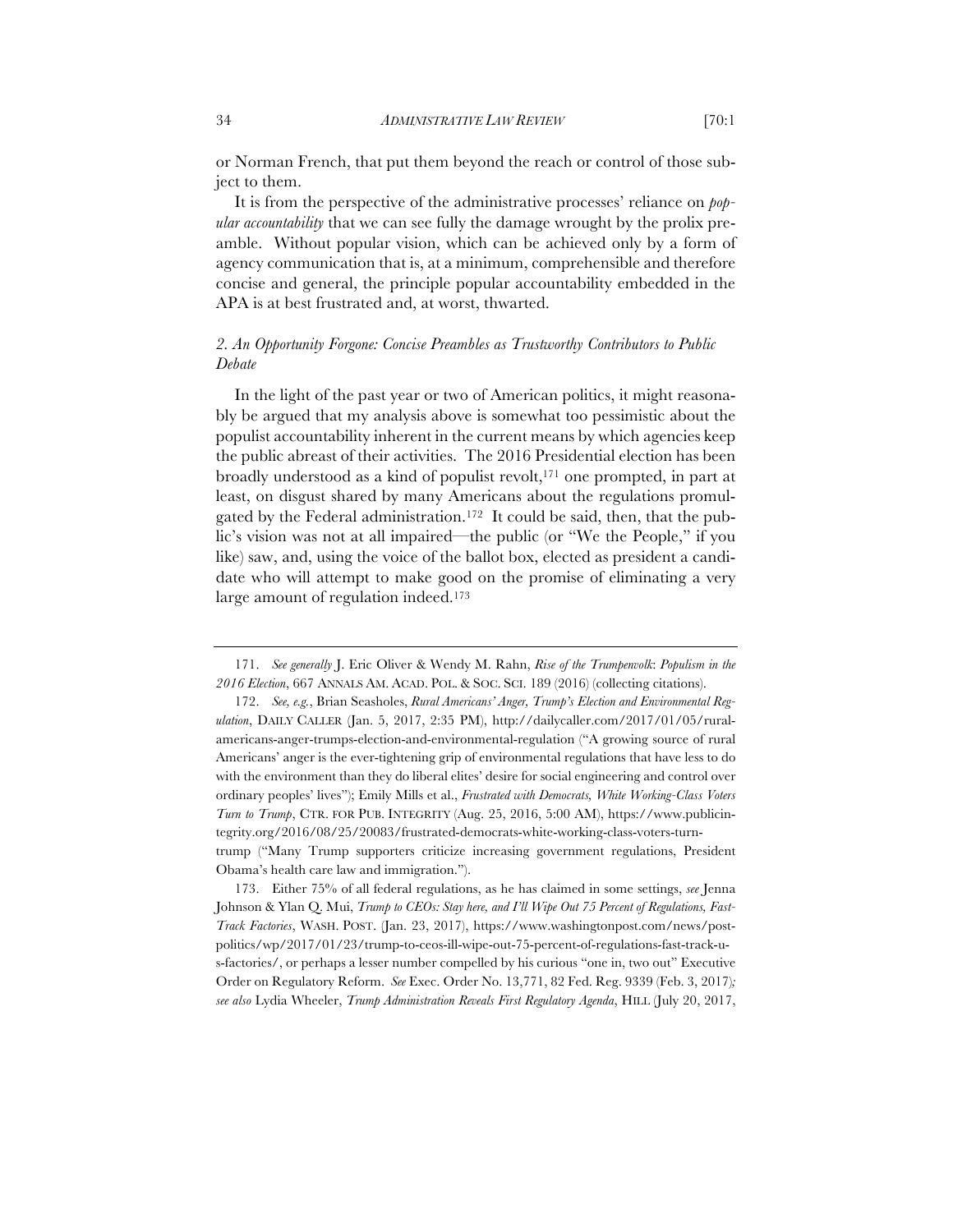If we assume that popular power of at least a certain sort, and as expressed by those lucky enough to actually reach the ballot box, is indeed alive and well, there is still serious reason to doubt that popular power was or is exercised on a truly clear popular vision of what agencies, or for that matter Congress, had actually done or were planning to do. After all, without concise or general statements of what agencies were doing or why, many voters perhaps almost all voters—had to rely on mediating entities, such as those entities widely if under-inclusively referred to as *the media*, to understand exactly what the government was doing so as to decide how to vote. Alas, in the run-up to the 2016 election the quality of the information transmitted to the public by the media was, to put it mildly, variable.174

I do not here intend to review the manifold distortions of government policy put forward by media sources, including those distortions generated by the activities of partisan media sources, $175$  poorly-designed algorithms, $176$ Russians,177 and deliberate purveyors of falsehoods possessing a strange obsession with pizza.<sup>178</sup> My point is simply that the Internet's proliferation of news sources has led to something of an epistemic crisis, one in which many

177. *See* Craig Timberg, *Russian Propaganda Effort Helped Spread 'Fake News' During Election, Experts Say*, WASH. POST (Nov. 24, 2016), https://www.washingtonpost.com/business/economy/russian-propaganda-effort-helped-spread-fake-news-during-election-experts-say/2016 /11/24/793903b6-8a40-4ca9-b712-716af66098fe\_story.html?utm\_term=.01a262b4f6f7.

178. *See* Joshua Gillin, *How Pizzagate Went from Fake News to a Real Problem for a D.C. Business*, POLITIFACT (Dec. 5, 2016, 5:23 PM), http://www.politifact.com/truth-o-meter/article/2016/dec/05/how-pizzagate-went-fake-news-real-problem-dc-busin/ (reviewing the history of this particular fake news conspiracy). Of course, some concern with pizza is entirely normal, especially if that concern involves lobbying for the confection served in Chicago to be referred to as a casserole and not pizza. This view is supported by impeccable legal authority. *Scalia Deep-Dish Pizza Ruling: Supreme Court Justice Calls Chicago-Style 'A Tomato Pie*,*'* HUFFINGTON POST (Oct. 20, 2011, 10:59 AM), https://www.huffingtonpost.com/2011/10/20/scaliadeep-dish-pizza-tomato-pie\_n\_1021778.html.

<sup>11:44</sup> AM), http://thehill.com/regulation/administration/342922-trump-administration-reveals-first-regulatory-agenda (reviewing recently published Trump regulatory agenda).

<sup>174.</sup> *See generally* Hunt Allcott & Matthew Gentzkow, *Social Media and Fake News in the 2016 Election*, 31 J. ECON. PERSP. 211 (2017) (collecting studies discussing the dissemination of inaccurate news stories).

<sup>175.</sup> *Id.*

<sup>176.</sup> *See* Nick Wingfield et al., *Google and Facebook Take Aim at Fake News Sites*, N.Y. TIMES (Nov. 14, 2016), https://www.nytimes.com/2016/11/15/technology/google-will-ban-websites-that-host-fake-news-from-using-its-ad-service.html (examining actions taken to change Google search and Facebook News Feed algorithms in the wake of the 2016 election based on accusations that these algorithms gave improper weight to sensational but fictional "news" items).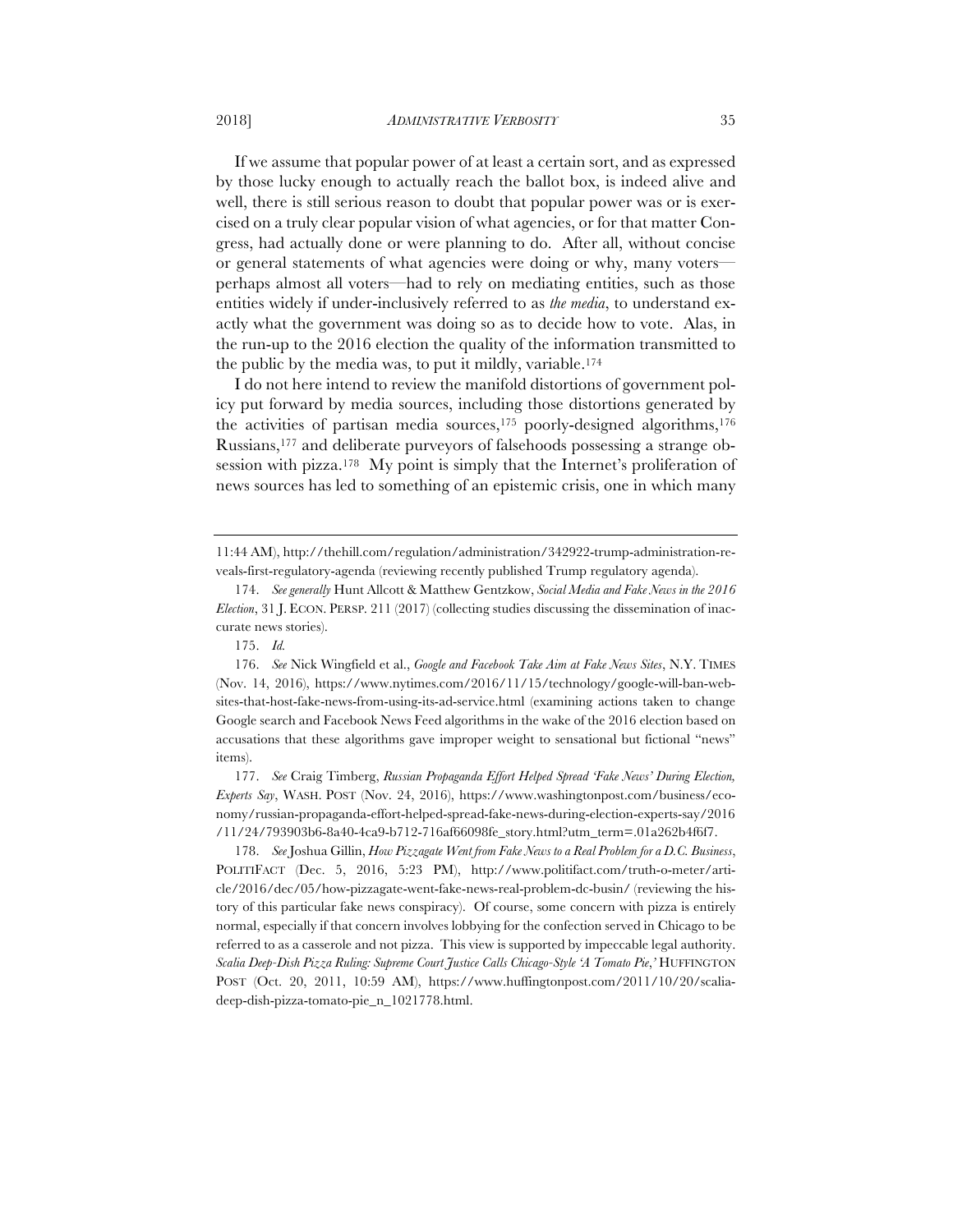people do not know, to return to our metaphor of popular vision, which spectacle to look at in order to understand precisely what the government is doing and why.

A truly concise general statement of a government rule's basis and purpose, which I will call a "popular preamble," might step, however tentatively and marginally, into this epistemic breach. It could do so because it would create a source of accessible, readable, *likely to be read* information that would draw on one of the last wellsprings of legitimacy in the federal government: the judiciary.179

The APA requires that the judiciary validate or invalidate regulations in part on those regulations' compliance with the various dictates of the APA,180 including, as we have seen, the concise general statement requirement. It is already the case that a statement that is false or dissembling can lead to a judge sending the accompanying rule back to the agency.181 Here, a judge would perform the same analysis but in the context of a statement that must additionally be concise and general, i.e., accessible to the public. Assuming, as I will discuss in Part III, below, that the court-imposed requirements on preambles can be severed from the public-facing preamble to which the concise general statement requirement applies, the result of this process will be a stream of accessible, understandable, and (we must assume) essentially truthful statements about what the government is doing, and why.

Accessible and judicially-validated expressions of government activity have the potential to assume a special place in discourse over administrative action. Returning to the example of network neutrality discussed above, the FCC's popular preamble might appear *directly* on John Oliver's show, because it would now be in a format suitable for direct mass consumption (or something close to it).182 Posting these popular preambles on the Internet would enable citizens to read, in an efficient fashion, accessible and trustworthy statements of the government's actions, straight from the government itself—without intervention from Oliver and extraneous discussions about

<sup>179.</sup> *See* Lydia Saad, *Americans' Confidence in Government Takes Positive Turn*, GALLUP (Sept. 19, 2016), http://www.gallup.com/poll/195635/americans-confidence-government-takespositive-turn.aspx (reviewing persistently high ratings for the federal judiciary, including a graph indicating the federal judiciary have polled better than the other two branches since the commencement of polling).

<sup>180.</sup> 5 U.S.C. § 706(2)(D) (2012).

<sup>181.</sup> *See, e.g.*, Competitive Enter. Inst. v. Nat'l Highway Traffic Safety Admin., 956 F.2d 321, 327 (D.C. Cir. 1992) (explaining that "[t]he requirement of reasoned decision-making ensures this result and prevents officials from cowering behind bureaucratic mumbo-jumbo.").

<sup>182.</sup> Making these statements suitable for television consumption is especially important since television remains the primary source of news for many Americans. Allcott & Gentzkow, *supra* note 174, at 233.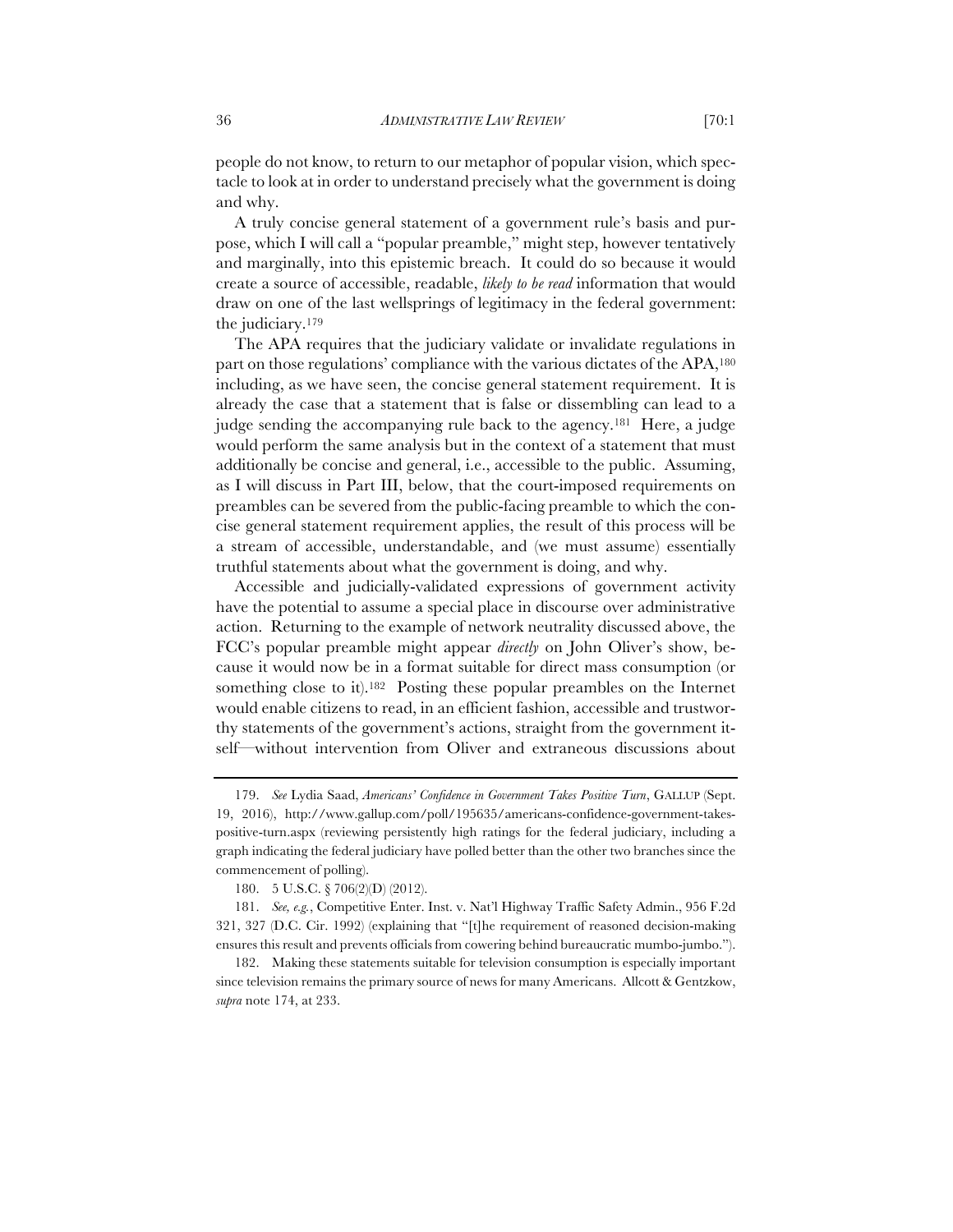dingoes.183 This statement would serve as a powerful counterpoint to a criticism of the FCC because it would both be easy to understand (thus able to compete with the otherwise decisively more entertaining fare from Oliver and company) *and* because it would be understood that the rule's existence depends on the truthfulness of the statement as measured by the courts.

This last point bears some elaboration. At the heart of the current fashion for crying "fake news" is a claim about *conflicts of interest*. Thus, "fake news" criers argue, the New York Times is meant to report facts but instead reports fake news because its liberal masters wish to bring down the present Administration;184 the Washington Post is driven to report news benefiting its owner, Jeff Bezos;185 and so on. Truth is the default and lies emerge owing to the self-interest of the controlling party. This is also, at a high level, how we level accusations of political spin against one another: an agency or its public-facing representative would normally give us the *real* reason they are taking a given action, but instead dissemble because their underlying interests compel them to do so.

The nettlesome thing about rebutting claims of fake news is, as has previously been observed, that those who cry "fake news" generally cannot be persuaded to believe otherwise even if presented with facts supporting the news they claim to be fake.186 Other considerations, especially connected

<sup>183.</sup> *See supra* text accompanying notes 153–164.

<sup>184.</sup> *See, e.g.*, Michael Goodwin*, Why the Media Has Broken Down in the Age of Trump*, N.Y. POST (July 1, 2017, 11:58 AM), http://nypost.com/2017/07/01/why-the-media-has-broken-down-in-the-age-of-trump (op-ed summarizing conservative views as to the bias of the New York Times).

<sup>185.</sup> *See, e.g.*, Sean Smyth, *Trump says Washington Post is Doing Amazon's Bidding*, BOS.GLOBE (July 25, 2017), https://www.bostonglobe.com/business/2017/07/24/trump-says-washington-post-doing-amazon-bidding/vnw5zKcFMPsXLs3Y28ArjJ/story.html.

<sup>186.</sup> The literature on this point is voluminous, but for a representative selection, see Ryan L. Claassen & Michael J. Ensley, *Motivated Reasoning and Yard-Sign-Stealing Partisans: Mine is a Likable Rogue, Yours is a Degenerate Criminal*, 38 POL. BEHAV. 317, 320 (2015); Oliver James & Gregg G. Van Ryzin, *Motivated Reasoning about Public Performance: An Experimental Study of How Citizens Judge the Affordable Care Act*, 27 J. PUB. ADMIN. RES. & THEORY 197, 198 (2017); Dan M. Kahan et al., *Motivated Numeracy and Enlightened Self-Government*, 1 BEHAV. PUB. POL'Y 54, 61 (2017) [hereinafter Kahan, *Motivated Numeracy*]; Mei-Chen Lin et al., *The Role of Political Identity and Media Selection on Perceptions of Hostile Media Bias During the 2012 Presidential Campaign*, 60 J. BROAD. & ELEC. MEDIA 425, 427 (2016); Julie Beck, *This Article Won't Change Your Mind*, ATLANTIC (Mar. 13, 2017), https://www.theatlantic.com/science/archive/2017/03/this-article-wont-change-your-mind/519093/; Dan M. Kahan, *Misconceptions, Misinformation, and the Logic of Identity-Protective Cognition*, (Yale L. & Econ. Res., Working Paper No. 164, 2017), https://papers.ssrn.com/sol3/papers.cfm?abstract\_id=2973067 [hereinafter Kahan, *Misconceptions*].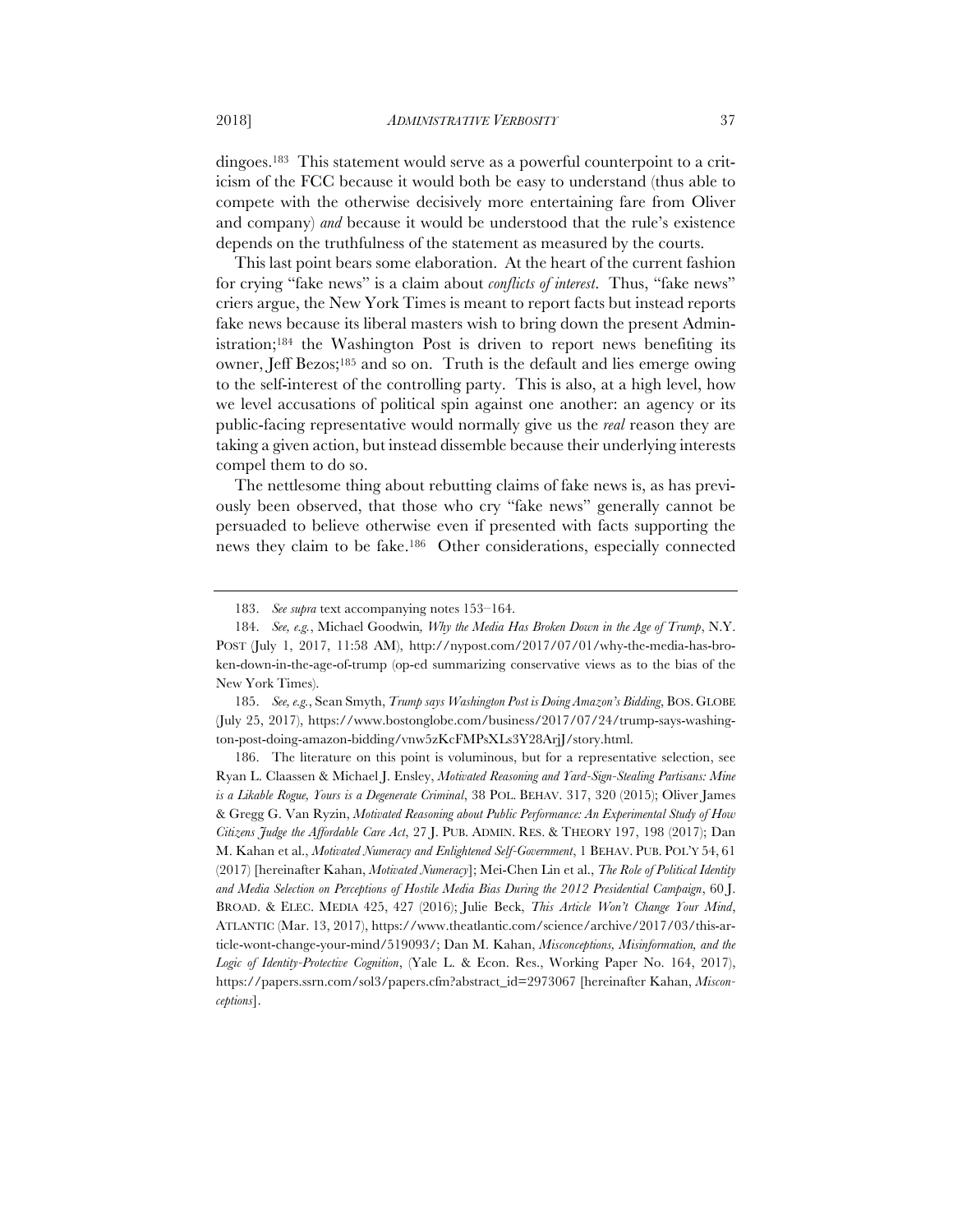with group identity, motivate a person to willfully ignore the evidence contradicting their settled positions.187 This is a neat inversion of the accusations made of journalistic outlets like the New York Times—namely that they would prefer the "liberal" narrative to be true, and so report it as if it is despite the facts to the contrary.

The way out of this Gordian epistemic knot is third-party validation: I am quite likely to change my mind about a fact if the contrary facts are presented by someone I trust, which decreases the chances I will reject the facts out of loyalty to my group identity.<sup>188</sup> As discussed above, the judiciary still commands a modicum of respect across party lines (it remains the most-trusted branch of government), and thus has a chance of being seen as sufficiently unbiased to validate the facts in the popular preambles produced by the agency (i.e., performing that validating work in such a way that the public can see the results). Even if this is not the case, *trust* can mean more than believing that the judiciary will root out the truth: here, *trust* also means trusting agencies to act according to their *base self-interest*. I can think that an agency is hopelessly captured by special interests and still believe that it will want to speak truthfully in its popular preamble because doing otherwise would create a risk that their goals (creating a regulation) would be undermined by the courts. In other words, a popular preamble would be validated by the popular belief that judiciaries will be good and agencies will be bad.

In this context, consider our very first example of administrative concision rules—the Interstate Commerce Act of 1887, with its mandate that railways produce schedules of their fares "plainly printed in large type, of at least the size of ordinary picta" that "plainly state" the prices the carrier charges.<sup>189</sup> This provision addressed the problem that railroads were obscuring the fares passengers would be required to pay on board (so that the railroad might induce more people to buy tickets on board rather than at the station, paying a higher rate).190 One way to understand the Interstate Commerce Commission Act's solution is as a means of enhancing passengers' confidence in the

<sup>187.</sup> *See* Kahan, *Misconceptions*, *supra* note 186; *see also* Kahan, *Motivated Numeracy*, *supra*  note 186.

<sup>188.</sup> *See* Kahan, *Misconceptions*, *supra* note 186; *see also* Kahan, *Motivated Numeracy*, *supra*  note 186.

<sup>189.</sup> Interstate Commerce Act of 1887, § 6, 24 Stat. 379, 380–82 (1866).

<sup>190.</sup> *See* SAMUEL DECANIO, DEMOCRACY AND THE ORIGINS OF THE AMERICAN REGULATORY STATE 180–199 (2015) (discussing in depth the political movements leading to the adoption of the Interstate Commerce Commission (ICC) Act, and placing emphasis on the influence, albeit manipulated, of public opinion). *But see* Jed Handelsman Shugerman, *The Dependent Origins of Independent Agencies: The Interstate Commerce Commission, the Tenure of Office Act, and the Rise of Modern Campaign Finance*, 31 J.L. & POL. 139 (2015) (arguing that the ICC was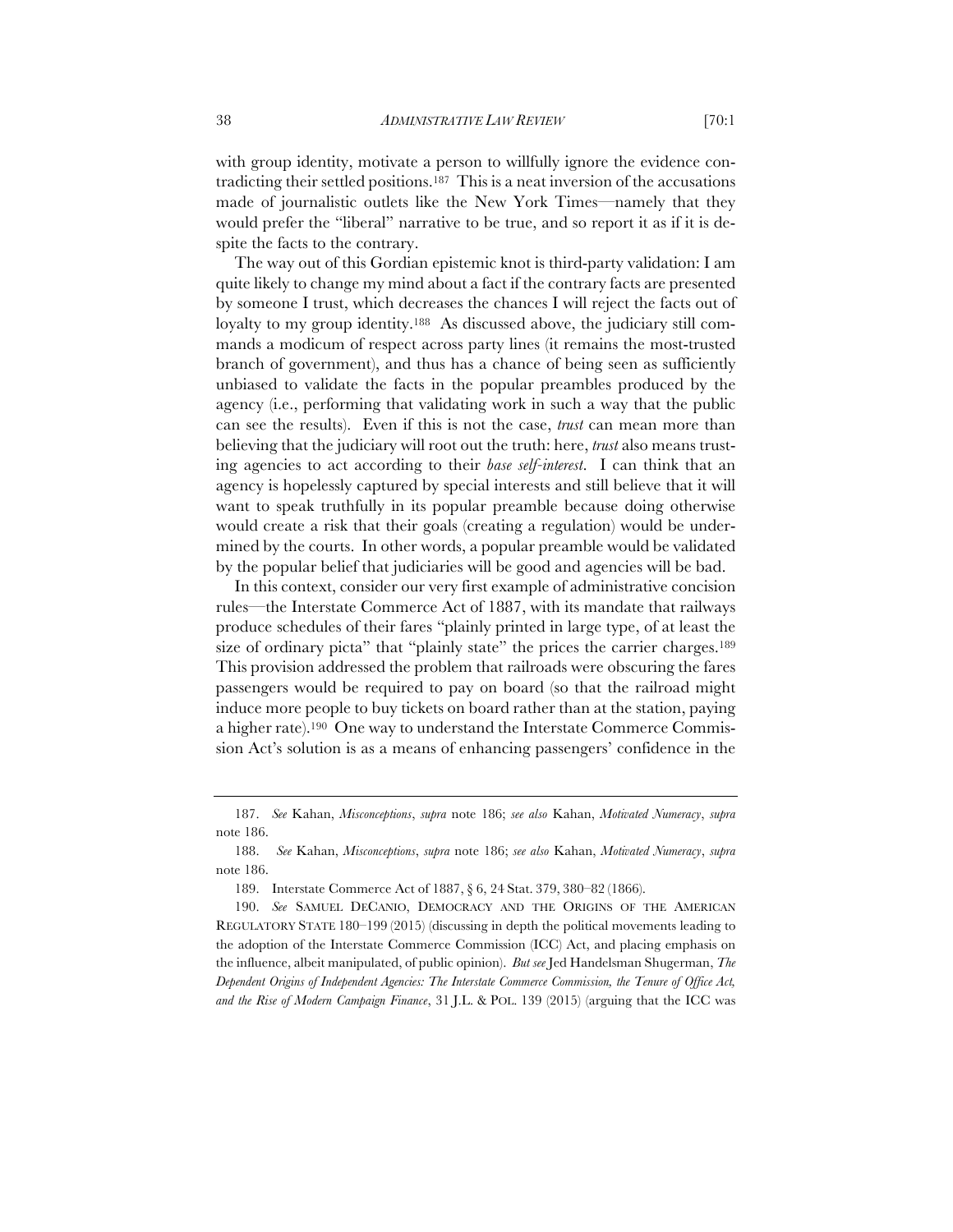accuracy of the posted fares without undermining passengers' prejudices about railroads duplicity—there was no need to believe railroads were not duplicitous when one knew that railroads now had an *incentive* to be truthful (post the right fares or face federal fines). The most important element of this regulatory intervention, however, was that it took place over information *that the passengers would see*—that is, the fares "plainly printed in large type."191

When government-generated information is appropriately concise, general, and truthful, and when that truthfulness has been assessed by a trusted third-party in a forum where the public can understand the validating activity going on, the effect on political discourse can be both positive and profound. Consider, for example, the recent interventions by the Congressional Budget Office (CBO) in the debate over repealing the Affordable Care Act. Each intervention was phrased in concise and general terms—so many people would gain or lose insurance192—and possessed a degree of legitimacy because of the CBO's high reputation,<sup>193</sup> notwithstanding sustained efforts by the President's subordinates to undermine it.<sup>194</sup> The impact of those statements might have been enhanced still further if a third party (a "Court of Statistical Review" perhaps) stood in the position of reviewing and validating the CBO's statements, but the basic principle seems clear enough: concise general statements can, and have, had an important and salutary effect on public debate.

Of course, even if preambles were concise, in the ways I suggest they could be (as I shall cover in the next Part), we would need mechanisms to spread

193. *See* Philip Joyce, *The Congressional Budget Office at Middle Age* (Hutchins Ctr. on Fiscal & Monetary Policy, Working Paper No. 9, 2015), https://www.brookings.edu/wp-content/uploads/2016/06/PJ\_WorkingPaper9\_Feb11\_Final.pdf (reviewing legitimacy-building activities of the Congressional Budget Office (CBO) prior to the current Administration).

194. *See* Bob Bryan, *The White House Made a Video Attacking the Budget Office That Gave Devastating Reviews to the GOP Healthcare Bills*, BUS. INSIDER (July 12, 2017, 4:57 PM), http://www.businessinsider.com/cbo-score-health-care-bill-white-hosue-video-2017-7 (recapitulating White House attempts to attack CBO legitimacy); Emily Guskin & Scott Clement, *Republicans' Obamacare Repeal Was Never Really That Popular*, WASH. POST (July 28, 2017), https://www.washingtonpost.com/news/the-fix/wp/2017/07/28/republicans-obamacarerepeal-was-never-really-that-popular/ (reviewing polling that suggested White House attacks on CBO had no effect).

created to provide incentives to funnel campaign contributions to politicians owing to the decline of the patronage assessment system).

<sup>191.</sup> Interstate Commerce Act of 1887, § 6.

<sup>192.</sup> *See, e.g.*, CONG. BUDGET OFFICE, CONGRESSIONAL BUDGET OFFICE COST ESTIMATE (2017) (estimating that one of the latest drafts of the Republican Obamacare repeal effort would decrease federal deficits by \$119 billion over the following decade and increase the number of people who are uninsured by 23 million in 2026 relative to current law).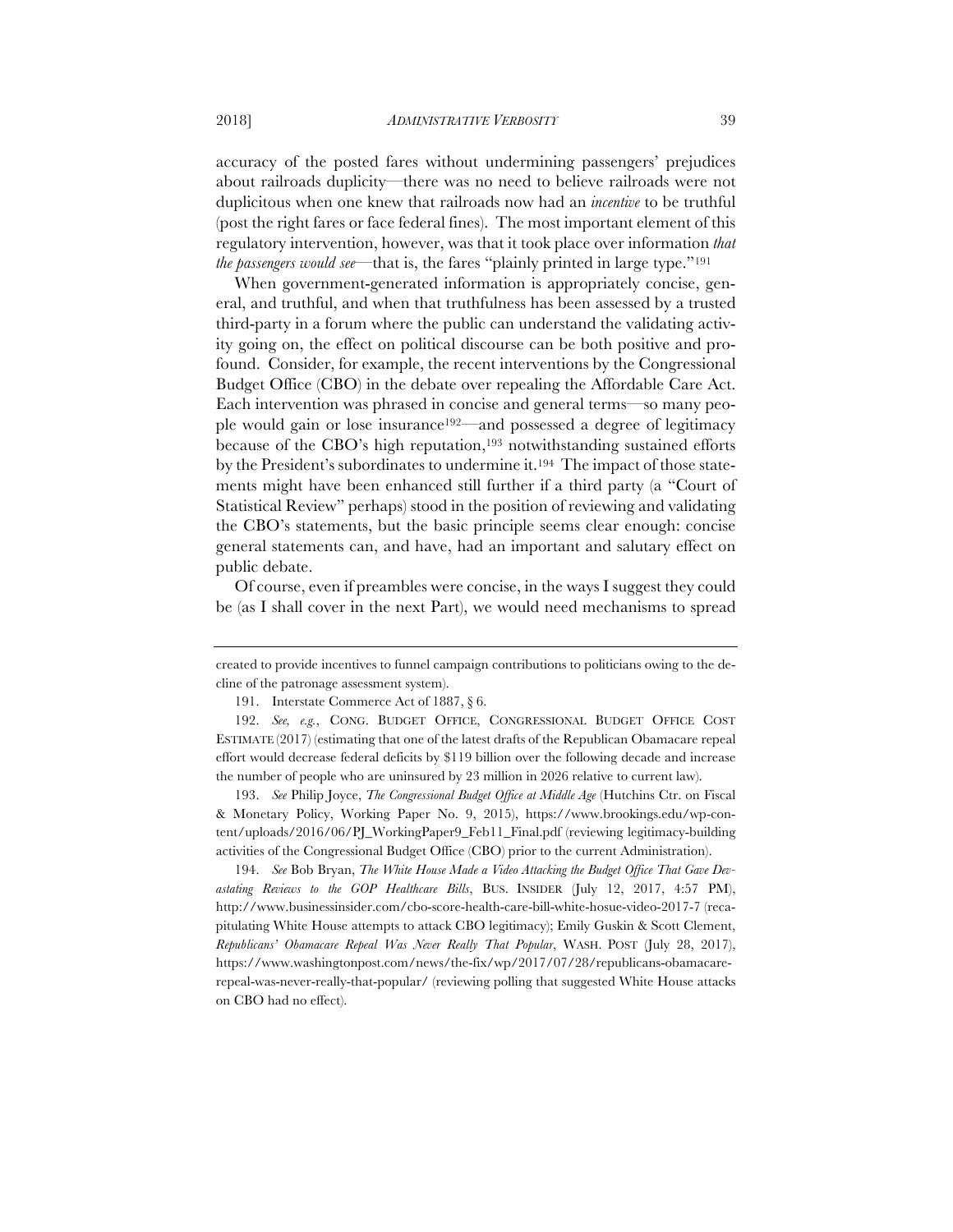the new, concise, validated information about agency activity to the public. No dentist will ever put the day's edition of the *Federal Register* in her waiting room. But it seems to stretch a commonplace too far to claim that the public does not care about policy wholesale. Indeed, this claim sounds much like the old saw about children hating mathematics. As any teacher knows, every subject can be made interesting if we just make the effort to teach it well.<sup>195</sup> And as every teacher also knows, the most important steps we take when teaching is to teach what is true and teach what is comprehensible. The statements explaining rulemaking should be both. Little can be accomplished until they are.

## III. MODELS OF A NEW CONCISION NORM FOR PREAMBLES

In the preceding section I discussed the consequences of prolix preambles with reference to popular accountability, which is embedded into the structure and history of the APA. But this discussion of burdens risks ignoring the benefits that the Show Your Working doctrine created: the real possibility that it has, at least in some cases, prevented agencies from adopting silly rules. Consider the Smoked Whitefish case, which was set off by a study in bureaucratic obstinacy in which the FDA was prepared to essentially destroy the smoked whitefish industry over groundless concerns about botulism.196 It was probably a good thing—especially if you like smoked whitefish—that the court remanded the rule back to the agency for a second look.197

However, we can retain the benefits of the Show Your Working doctrine

<sup>195.</sup> *See, e.g.*, Elizabeth Green, *Why Do Americans Stink at Math?*, N.Y.TIMES (July 23, 2014), https://www.nytimes.com/2014/07/27/magazine/why-do-americans-stink-at-math.html; David Bornstein, *A Better Way to Teach Math*, N.Y. TIMES (Apr. 18, 2011, 8:30 PM), https://opinionator.blogs.nytimes.com/2011/04/18/a-better-way-to-teach-math/.

<sup>196.</sup> United States v. Nova Scotia Food Prods. Corp., 568 F.2d 240, 249 (2d Cir. 1977).

<sup>197.</sup> It is worth noting in passing that judiciaries may be better equipped to detect and stop bad rules (for whatever definition of *bad* we care to specify) than a central administrative hub like the White House Office of Information and Regulatory Affairs because judiciaries are forced to respond to (essentially) any suit from any (reasonably connected and harmed) interest challenging any rule, rather than being able to allocate their resources selectively to focus on "major" rulemakings. *Compare* 33 CHARLES A. WRIGHT & CHARLES H. KOCH, FEDERAL PRACTICE & PROCEDURE: JUDICIAL REVIEW OF ADMINISTRATIVE ACTION 440–47 (1st ed. 2006) (discussing broad basis for standing in administrative law cases), *with* Exec. Order No. 12,866, 58 Fed. Reg. 51,735, 51,738 (Oct. 4, 1993) (reserving centralized review only for significant regulations with an impact on the economy of \$100 million or more). All of this is to say that the goods we get from judicial review of regulations may not be easily moved into another institution—which weighs in favor of retaining it to reap these quite significant benefits.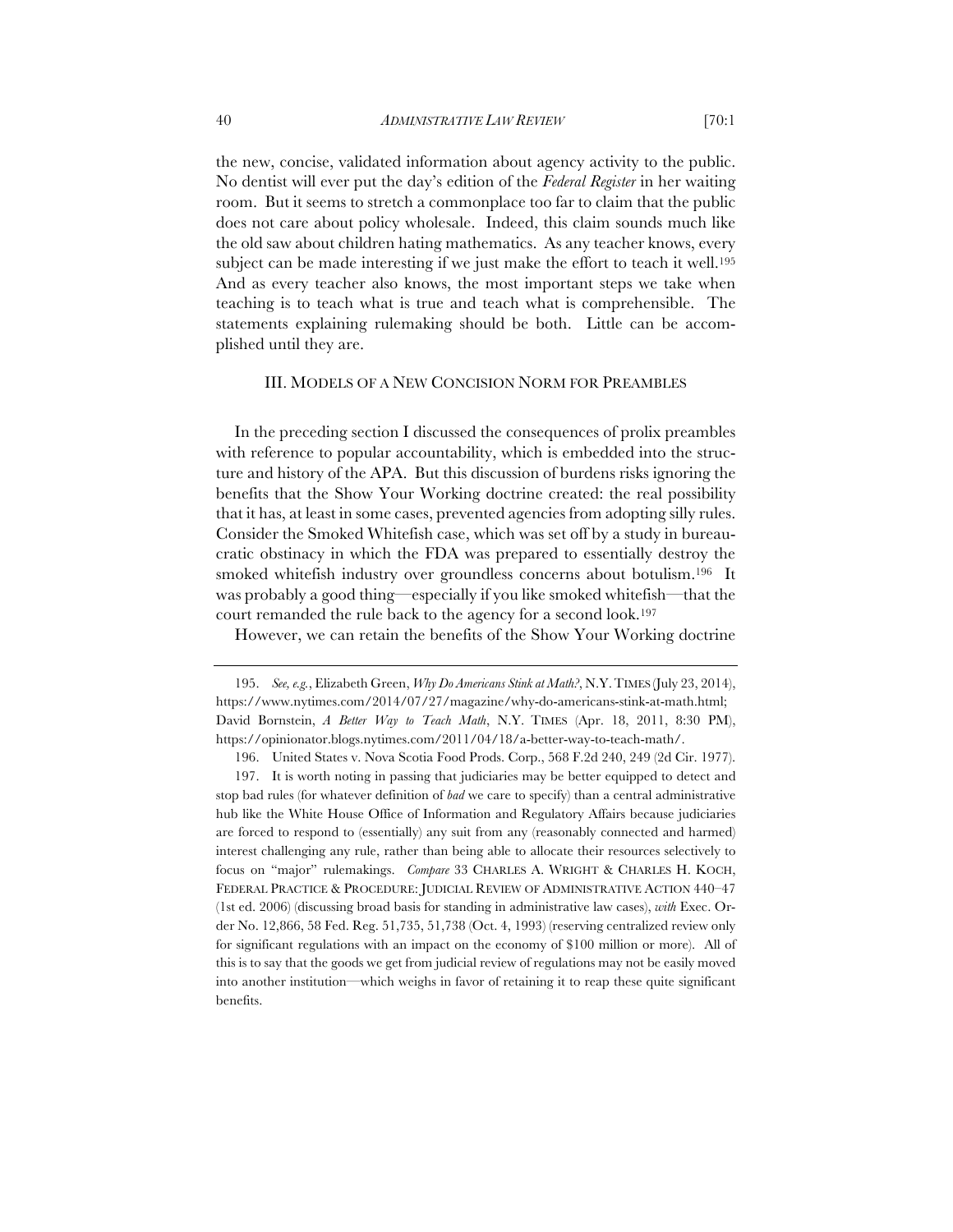*and* restore the preamble to its rightful place by separating the preamble from the Show Your Working doctrine, making the popular preamble itself a touchstone of procedural review while directing an agency to use other means to substantiate the decisions it made in the administrative record.

This separation is compelled, as a practical matter, by an absence of alternatives that would properly incentivize agencies to produce popular preambles and still function. Agencies would be lodged between a judicial rock and hard place if they were to be simultaneously required to Show Your Working in a preamble *and* keep the preamble concise and general. Such a requirement feels less like a balanced procedure and more like a naked effort to shut down agency rulemaking.198 Likewise, as we have seen, making the word *concise* a limitation on judicial review, or a countervailing consideration, appears to simply lead to unpredictability rather than shorter preambles.199 These considerations also seem to weigh against Wagner's proposed softer standard by which a court would "remand rules that are too obtuse and disjointed and that assume too high a level of technical information for the average elite reader"200 (to say nothing of not serving the popular accountability goal we have seen preambles possess), and similar standards from civil procedure201 or products liability law. 202

Given these difficulties, the simplest solution might well be the best: create two separate statements, or parts of the judicial record, one that sets out a "concise general statement of the rule's basis and purpose: and another that satisfies the Show Your Working doctrine, which can be pitched at the level of commentators or experts. The next section explores this possibility.

<sup>198.</sup> Although in practice it would likely lead to even more pronounced agency abandonment of rulemaking altogether, which seems thoroughly unsatisfactory. *See* Connor Raso, *Agency Avoidance of Rulemaking Procedures*, 67 ADMIN. L. REV. 65, 68 (2015) (original empirical analysis demonstrates that agencies will invoke exceptions allowing them to avoid notice-andcomment when they can).

<sup>199.</sup> *See supra* Part I.B. For an example of a court remanding a rule for an insufficiently complete preamble, see AFL-CIO v. OSHA, 965 F.2d 962, 968, 986–87 (11th Cir. 1992) (holding that 54 Fed. Reg. 2332 (Jan. 19, 1989) was an inadequate preamble although it ran nearly 500 pages of the *Federal Register*).

<sup>200.</sup> Wagner, *supra* note 31, at 1421.

<sup>201.</sup> *See generally* 5 CHARLES ALAN WRIGHT & ARTHUR R. MILLER, FEDERAL PRACTICE & PROCEDURE § 1281 (3d ed. 2016) (discussing various violations of Rule 8). *See also, e.g.*, Gollomp v. Spitzer, 568 F.3d 355, 371 (2d Cir. 2009) (collecting cases).

<sup>202.</sup> *See* CHARLES J. NAGY,JR., AMERICAN LAW OF PRODUCTS LIABILITY 19 (3d ed. 2015 & Supp. 2016) (collecting cases on warning adequacy); Howard Latin, *"Good" Warnings, Bad Products, and Cognitive Limitations*, 41 UCLA L. REV. 1193, 1194 n.2 (1994) (discussing products liability warning jurisprudence that requires that the warning be "comprehended by the average consumer and would prevent the injury if followed").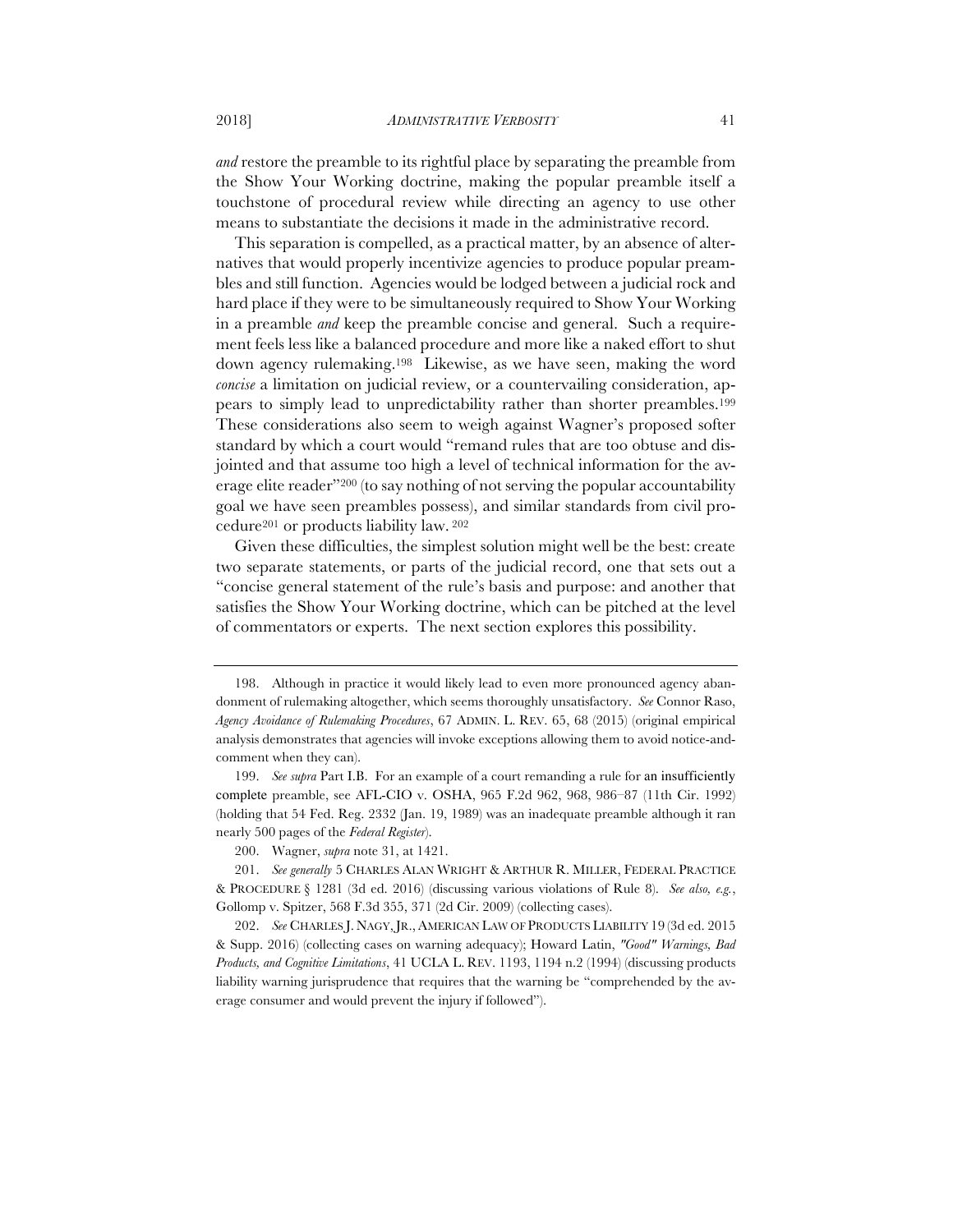#### *A. Reclaiming Preambles for the Public: Shorter, Simpler Preambles*

What if we returned to the days of short, simple preambles, targeted at the public—but, to satisfy judicial review, the agency is required to file a comprehensive explanatory document by affidavit explaining what they did and why with a focus particularly on the gravamen of the complaint?

Something akin to this was attempted a few years ago. Cass Sunstein, the then-Administrator of the Office of Information and Regulatory Affairs (OIRA), issued an encyclical to all agencies requiring short "Executive Summaries" be appended to complicated rules.<sup>203</sup> But in more than 90% of rules issued after the letter agencies simply did not include Executive Summaries at all.204 Agencies correctly gambled that OIRA was not going to stand in their way for failure to write an Executive Summary (especially since the statute under which Sunstein acted, the Plain Writing Act, is unenforceable on its own terms).205 With no change in agency incentives, there was no change in agency behavior: preambles remained long, and executive summaries remained essentially a novelty. Worse, those Executive Summaries that *were*  included were often more prolix and/or incomprehensible than the preambles they supplemented.206

Fortunately, sterner tools are available: agencies could be required by the courts to write a concise general statement of the regulation's basis and purpose that was primarily tested against whether the statement was concise and general, rather than whether the statement was sufficiently responsive or comprehensive. We could extract the preamble from the Show Your Working doctrine and apply the doctrine to some other agency submission to the courts—not the preamble.

One major objection to such a proposal is that it would seem to contravene the Supreme Court's command in *SEC v. Chenery Corp.*,<sup>207</sup> which bars courts from justifying agency action in litigation on grounds different to those employed by the agency to justify its actions *prior* to litigation.208 This objection is less serious than it appears for two reasons: (1) the courts more or less accidentally settled on the preamble as the preferred vehicle for justification

<sup>203.</sup> Cass R. Sunstein, *To the Point*, WHITE HOUSE (Jan. 6, 2012, 12:53 PM), https://obamawhitehouse.archives.gov/blog/2012/01/06/point.

<sup>204.</sup> Cynthia R. Farina et al., *The Problem with Words: Plain Language and Public Participation in Rulemaking*, 83 GEO. WASH. L. REV. 1358, 1386 (2015).

<sup>205.</sup> Plain Writing Act of 2010, Pub. L. No. 111-274, § 6(b), 124 Stat. 2861, 2683 (2010) ("No provision of this Act shall be construed to create any right or benefit, substantive or procedural, enforceable by any administrative or judicial action.").

<sup>206.</sup> *See* Stabler, *supra* note 92 (documenting this trend).

<sup>207.</sup> 318 U.S. 80, 95 (1943).

<sup>208.</sup> KOCH, JR., *supra* note 16, at § 8:22[5].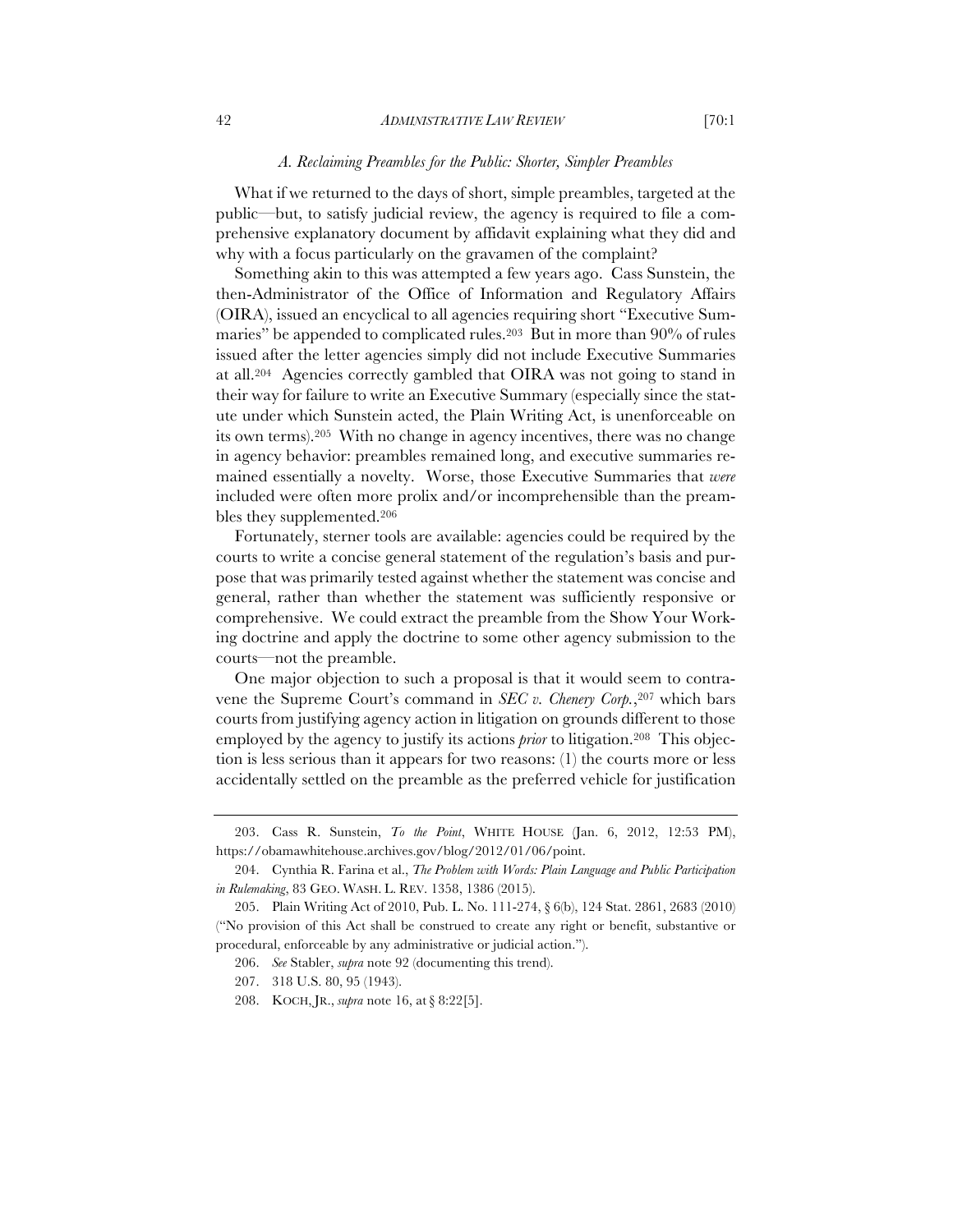of agency action; it is not *necessary* for an agency to use the preamble to do this; (2) it is not at all clear that a preamble satisfies *Chenery* in the first place.

Begin with (1), the courts' settling on the preamble as a vehicle for judicial review. *Chenery* "merely held" that "[i]f an order is valid only as a determination of policy or judgment which the agency alone is authorized to make and which it has not made, a judicial judgment cannot be made to do service for an administrative judgment."209 *Chenery* did not reference the APA's preambles for the excellent reason that, at the time it was decided, the APA did not yet exist. In *Burlington Truck Lines, Inc. v. United States*, <sup>210</sup> one of the first major cases considering the APA in the context of *Chenery*, the Supreme Court had little if anything to say about how the agency could express its rationales and engagement with commentators. *Burlington* took pains only to rule out "post-hoc justifications" by *counsel* during litigation.211

The next major case, *Citizens to Preserve Overton Park, Inc. v. Volpe*, <sup>212</sup> also failed to say anything about rulemaking preambles when it remanded the agency's decision to the lower courts for a more thorough analysis of the record.213 Indeed, *Overton Park* took pains to call for the "full administrative record that was before the Secretary at the time he made his decision."214 The case that kicked off more searching judicial scrutiny of an agency's justification for regulations, *Motor Vehicle Manufacturers Ass'n v. State Farm Mutual Automobile Insurance Co.*, <sup>215</sup> likewise said nothing about agency preambles as the vehicle for this review.216 Just two years ago, the Court remained coy about exactly where an agency must disclose its reasoning, provided that reasoning is disclosed prior to litigation.217 It has been the lower courts and only the lower courts that have read the phrase "basis and purpose" to require prolix explanations in preambles, in the cases establishing the Show Your Working doctrine.218

Turning to (2), it is hard to understand why the same courts that rail so

218. *See supra* Part I.B.

<sup>209.</sup> *Chenery*, 318 U.S. at 88.

<sup>210.</sup> 371 U.S. 156 (1962).

<sup>211.</sup> *Id*. at 169.

<sup>212.</sup> 401 U.S. 402 (1971), *abrogated on other grounds by* Califano v. Sanders, 430 U.S. 99 (1977).

<sup>213.</sup> *Id.* at 419–20.

<sup>214.</sup> *Id.* at 420.

<sup>215.</sup> 463 U.S. 29 (1983).

<sup>216.</sup> *Id.* at 43.

<sup>217.</sup> *See* Encino Motorcars, L.L.C. v. Navarro, 136 S. Ct. 2117, 2125–27 (2016) (collecting cases discussing the requirements that explanations for changes in an agency's position must meet).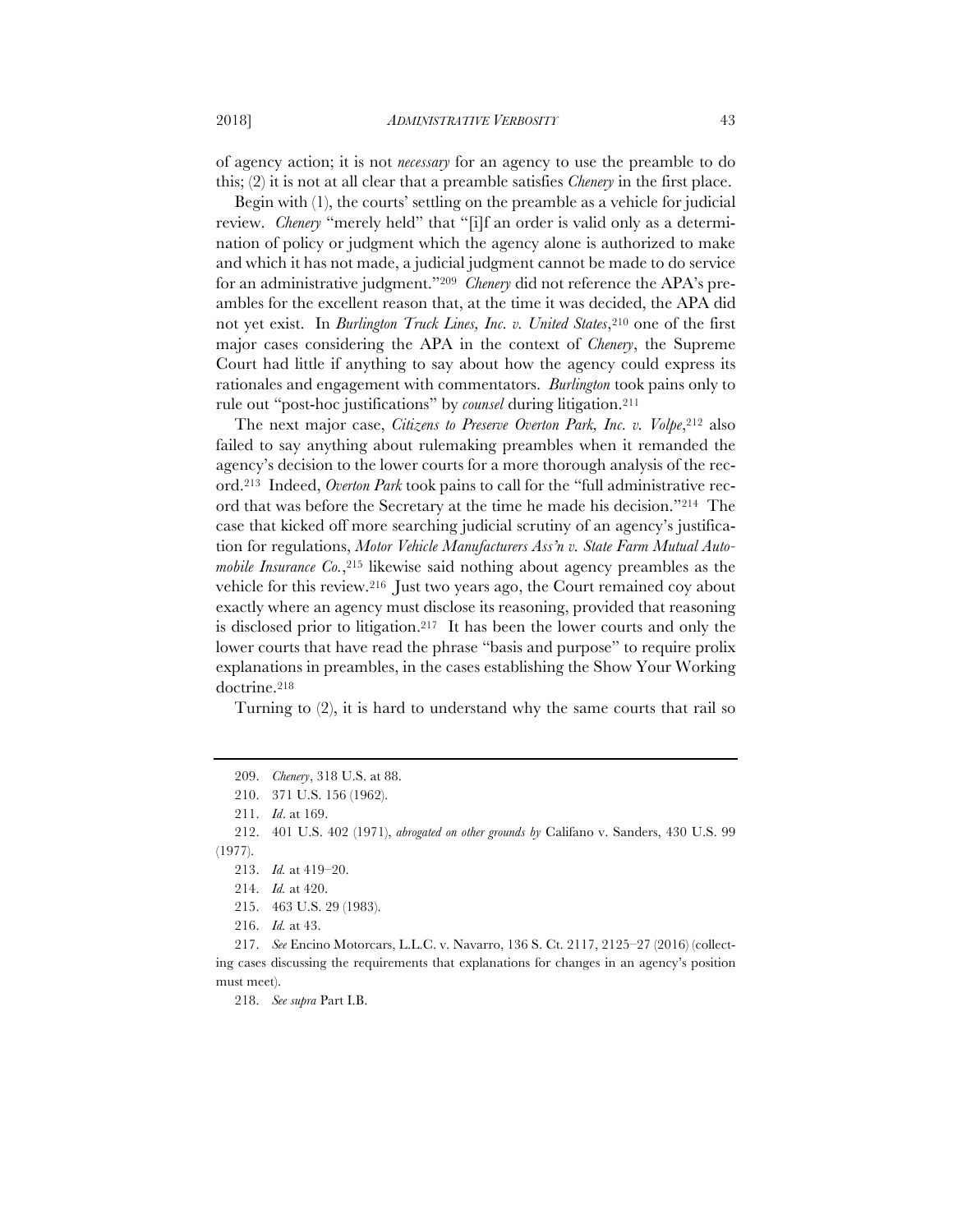consistently against post-hoc justifications of agency action prepared for litigation give the preamble a free pass. The modern preamble, as we have seen, *is* a post-hoc justification of agency action prepared for litigation.<sup>219</sup> That the litigation has not started yet seems a formalist defense at best. In *Overton Park*, the relevant record was the material "before the Secretary *at the time he made his decision*."220 The preamble was not part of those materials rather, it is what the Secretary wrote (or at least signed) after making his decision. Courts are attempting to use the preamble to see into the administrative process underlying that preamble even though the preamble has essentially been transformed into a legal brief written without a word limit.

To put it another way: when agency lawyers are writing preambles and agency lawyers (or at least government lawyers who at least traditionally defend their fellow government agencies)<sup>221</sup> are defending the rule the distinction between the two kinds of justification is hard to discern. Thus, courts serious about putting a stop to post-hoc justifications while retaining hard look seem to be doing themselves a disservice by leaning on the litigation document that is the modern prolix preamble.

All that is required to create popularly accessible preambles to rules is to reject the lower courts' unnecessary and internally inconsistent reliance on preambles as post-hoc litigation documents that are somehow not post-hoc litigation documents. Instead, agencies could provide a *separate* explanatory document responding at length to comments—either when litigation commences or, as is currently the case, with each rule as it is issued. This requirement could be read into § 706 of the APA222 with no more violence to the text than is currently being done by the Show Your Working doctrine. The agency can communicate with commentators on their own dedicated line, if you will, without repurposing the line the APA dedicated to agency communications with the public.

<sup>219.</sup> *See, e.g.*, John F. Duffy, *supra* note 148, at 131–34 (1998) (arguing that preambles cannot serve as honest accountings of agency processes and procedures because they were prepared by the agency with a direct stake in future litigation on the sufficiency of the preamble).

<sup>220.</sup> Citizens to Pres. Overton Park, Inc. v. Volpe, 401 U.S. 402, 420 (1971) (emphasis added).

<sup>221.</sup> *But see* Mark Joseph Stern, *Department of Wackadoodle*, SLATE (Sept. 26, 2017, 7:43PM), http://www.slate.com/articles/news\_and\_politics/jurisprudence/2017/09/the\_d oj\_s\_new\_anti\_gay\_legal\_posture\_just\_got\_shut\_down\_in\_federal\_court.html (describing a case in which DOJ lawyers intervened and directly opposed the position taken by Equal Employment Opportunity Commission lawyers).

<sup>222.</sup> 5 U.S.C. § 706 (2012) (requiring that when determining the arbitrariness and capriciousness of a given rule, courts "shall review the whole record" without defining what that record must be).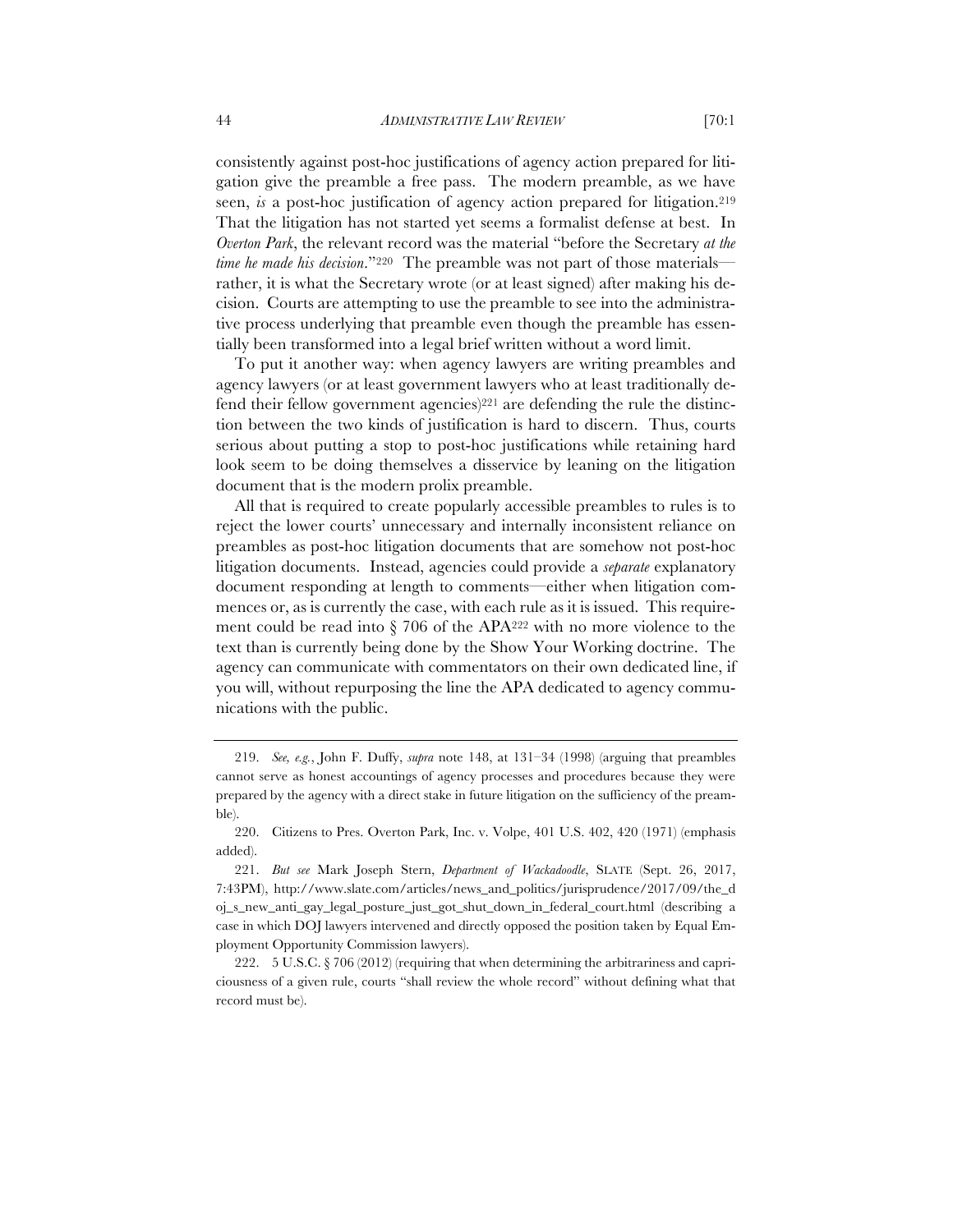The critical difference between this proposal and the Executive Summaries implemented by OIRA (discussed above) is that instead of creating a new and unenforceable requirement for an ill-defined Executive Summary, my proposal would see the long-standing and very much enforceable preamble requirement of the APA restored to its original purpose—with the novel Show Your Working doctrine shunted into an appropriately novel, and separate, part of the administrative record.

I do not doubt that this proposal would have deleterious effects on agency administrative alacrity in at least some cases,<sup>223</sup> since this proposal would essentially retain the prolix preamble (and thus require the agency to spend all the time it presently does cobbling together these thousand-page monstrosities) but then spend *more* time complying with a new, or perhaps a rediscovered, requirement that they then provide truly concise general statements describing the rules.

And yet, if we take the costs of the prolix preamble to popular accountability seriously, and if we hope to vindicate the purposes and the text of the APA, there is at least a well-founded claim that the trade-off might be worth making. After all, agencies could surely get much more done if they were relieved of the obligation to consult with the public altogether. We ultimately place these constraints on agencies in the hopes of enhancing other values here, democratic accountability of agencies in a world where that accountability will only be achieved by the vast bulk of citizens through their eyes, rather than through conventional participation.

#### *B. What a Popular Preamble Might Look Like*

I close this Part with a brief sketch of how a popular preamble—one that vindicates the purposes of the concise general statement commanded by the APA—might be composed and regulated by the courts (as it must be, since compliance with § 553 is an essential part of informal rulemaking).

The discussion above has already laid out at least a few guidelines for the popular preamble. It would not need to include a specific discourse on comments, since these would be preserved for a separate document engaging the commentators (who are after all not the audience for the preamble—the public is); it would need to be comprehensible; it would need to be concise such that it could be readily digested by the average member of the public in a reasonable time; and it would need to be accurate. These latter concerns require a little additional explanation.

Begin with comprehensibility. Concision is, I think, fairly characterized as necessary if insufficient for comprehensibility (at least if our aim is actual

<sup>223.</sup> Assuming, of course, that the ossification thesis is borne out in reality. *See supra* Part II.A.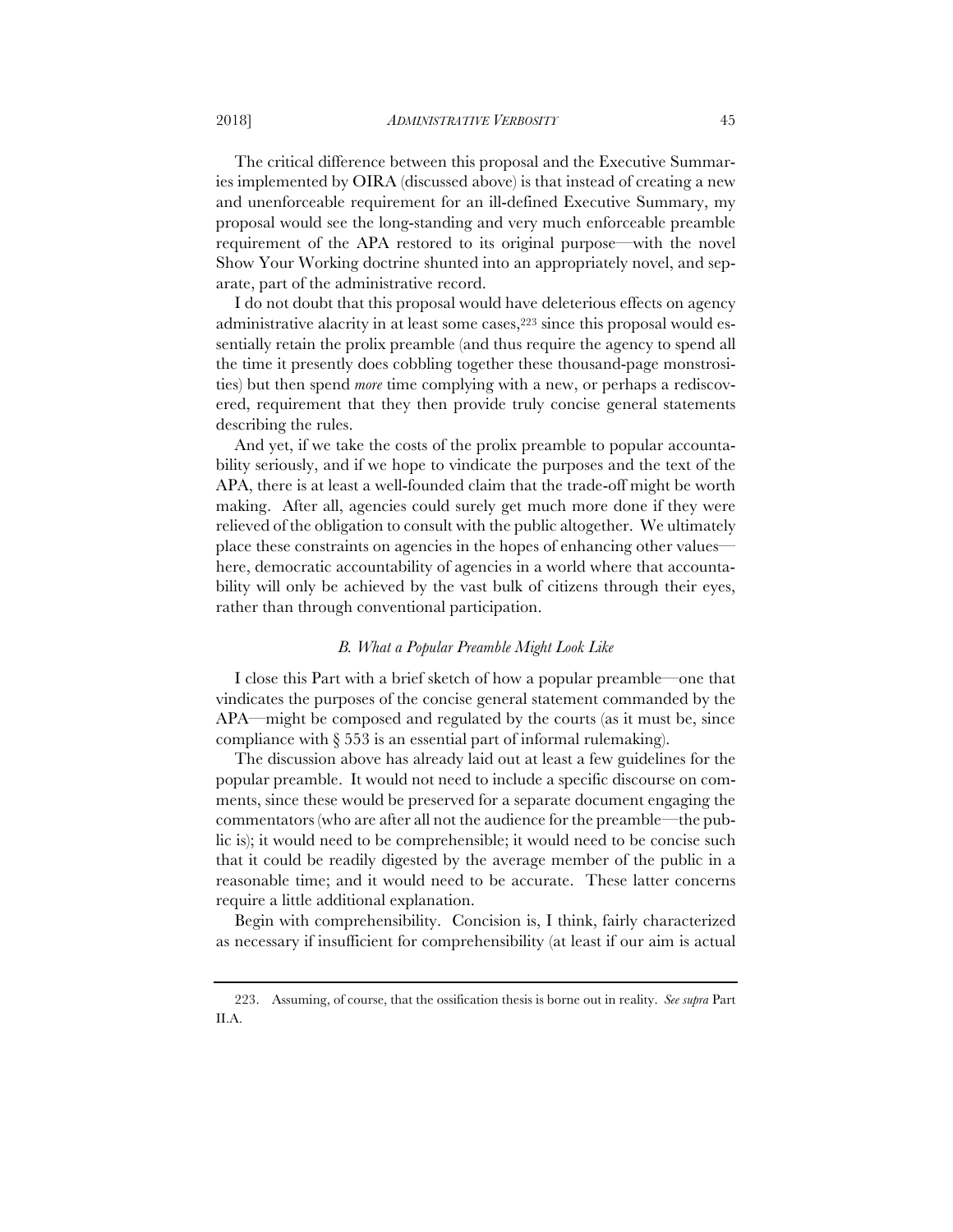comprehension rather than the capacity of the preamble to be comprehended). The administrative state has hitherto done a fairly poor job in making even its press releases comprehensible.224 The ill-starred executive summaries mandated by Cass Sunstein turned out to be if anything less comprehensible than the preambles they supplemented;225 and almost none of them can be understood, based on latest comprehensibility statistics, by anyone without a college education.226 Indeed, the so-called Volcker Rule preamble (concerning the extent to which banks could invest certain types of money entrusted to them) blandly declared, having dispensed with the Executive Summary requirement without comment, that "the final rule is written plainly and clearly."227 Readers are invited to judge the matter for themselves.228

That said, it is perfectly possible for an agency to render an appropriately comprehensible communication with the general population when the spirit moves it. Consider the Internal Revenue Service (IRS), which despite its reputation for obscurantism has taken great strides in the effort to communicate the bewildering complexity of the tax code to the public. Joshua Blank and Leigh Osofsky document the various internal guidelines and structures established by the IRS to ensure that communications made to the general public are comprehensible.229 They offer the following example of the IRS rendering a regulation in a comprehensible fashion (here, a definition of "improvements," which cannot be deducted from business income taxes, rather than "repairs," which can). I have set out the regulation in full here, followed by the IRS's explanation as quoted by Blank and Osofsky. The regulation:

<sup>224.</sup> For a history of attempts to impose plain language requirements on rulemaking explanations, see Farina et al., *supra* note 204, at 1367–79.

<sup>225.</sup> *Id.* at 1405.

<sup>226.</sup> *Id.*

<sup>227.</sup> Prohibitions and Restrictions on Proprietary Trading and Certain Interests in, and Relationships with, Hedge Funds and Private Equity Funds, 79 Fed. Reg. 5536, 5774 (Jan. 31, 2014). Plain language is an (unenforced) statutory requirement for banking regulations. *See* 12 U.S.C. § 4809 (2012).

<sup>228.</sup> A flavor of the work follows:

The prohibition contained in  $\S$  255.3(a) does not apply to the risk-mitigating hedging activities of a banking entity in connection with and related to individual or aggregated positions, contracts, or other holdings of the banking entity and designed to reduce the specific risks to the banking entity in connection with and related to such positions, contracts, or other holdings.

<sup>17</sup> C.F.R. § 255.5 (2014).

<sup>229.</sup> Joshua D. Blank & Leigh Osofsky, *Simplexity: Plain Language and the Tax Law*, 66 EMORY L.J. 189, 197–200 (2017).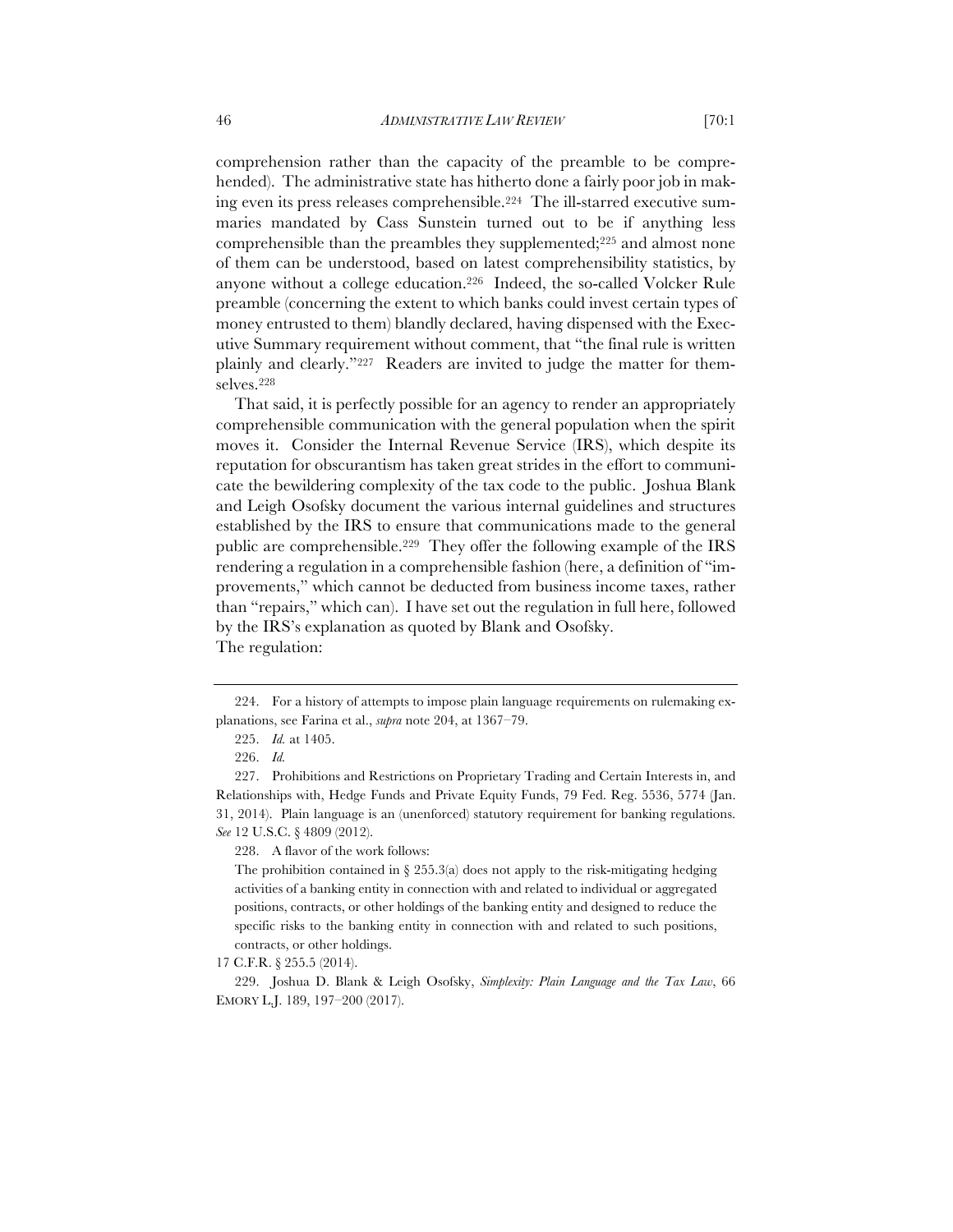*Requirement to capitalize amounts paid for improvements*. Except as provided in paragraph (h) or paragraph (n) of this section or under  $\S$  1.263(a)–1(f), a taxpayer generally must capitalize the related amounts (as defined in paragraph  $(g(3)$  of this section) paid to improve a unit of property owned by the taxpayer.

The IRS's explanation:

*Improvements*. Improvements are generally major expenditures. Some examples are new electric wiring, a new roof, a new floor, new plumbing, bricking up windows to strengthen a wall, and lighting improvements.

Generally, you must capitalize the costs of making improvements to a business asset if the improvements result in a betterment to the unit of property, restore the unit of property, or adapt the unit of property to a new or different use.

However, you can currently deduct repairs that keep your property in a normal efficient operating condition as a business expense. Treat as repairs amounts paid to replace parts of a machine that only keep it in a normal operating condition.<sup>230</sup>

This is much more comprehensible. But the IRS example raises the second concern I articulated at the start of this sub-part, namely the need to ensure that explanations are candid. When attempting to accurately but eventfully discuss a complex regulation, agencies run the risk of creating "simplexity." Simplexity is the phenomenon by which an underlying, complex set of facts is explained in a way which misleads the reader as to those complexities. In the statements above, the shorter and simpler explanation arguably misrepresents the actual tax law, which might allow major renovations that double as repairs to be deducted.231

A more accessible, if extreme, example of simplexity is the recent book *Thing Explainer: Complicated Stuff in Simple Words*,<sup>232</sup> which seeks to explain complex concepts using only the 1,000 most common words in the English language. One of these concepts is the U.S. Constitution, which is elegantly compressed on to a single page.233 But simplicity and concision led the author astray: he explains the Eleventh Amendment as saying: "People can't have law fights with other states—only their own," which is almost, though not quite, the opposite of what the Eleventh Amendment means in practice.234

<sup>230.</sup> *Id.* at 191, 214–17. The full Internal Revenue Service explanation was taken from I.R.S. Pub. 535 (2016), https://taxmap.ntis.gov/taxmap/pubs/p535-001.htm.

<sup>231.</sup> Blank & Osofsky, *supra* note 229, at 214–17*.*

<sup>232.</sup> RANDALL MUNROE, THING EXPLAINER: COMPLICATED STUFF IN SIMPLE WORDS (2015).

<sup>233.</sup> *Id.* at 14.

<sup>234.</sup> *See* Hans v. Louisiana, 134 U.S. 1, 13 (1890) (sovereign immunity extends to suits against a state by its own citizens). Though in fairness Mr. Munroe, a non-lawyer, can hardly be blamed for thinking the text of the Eleventh Amendment actually means what it says. *See*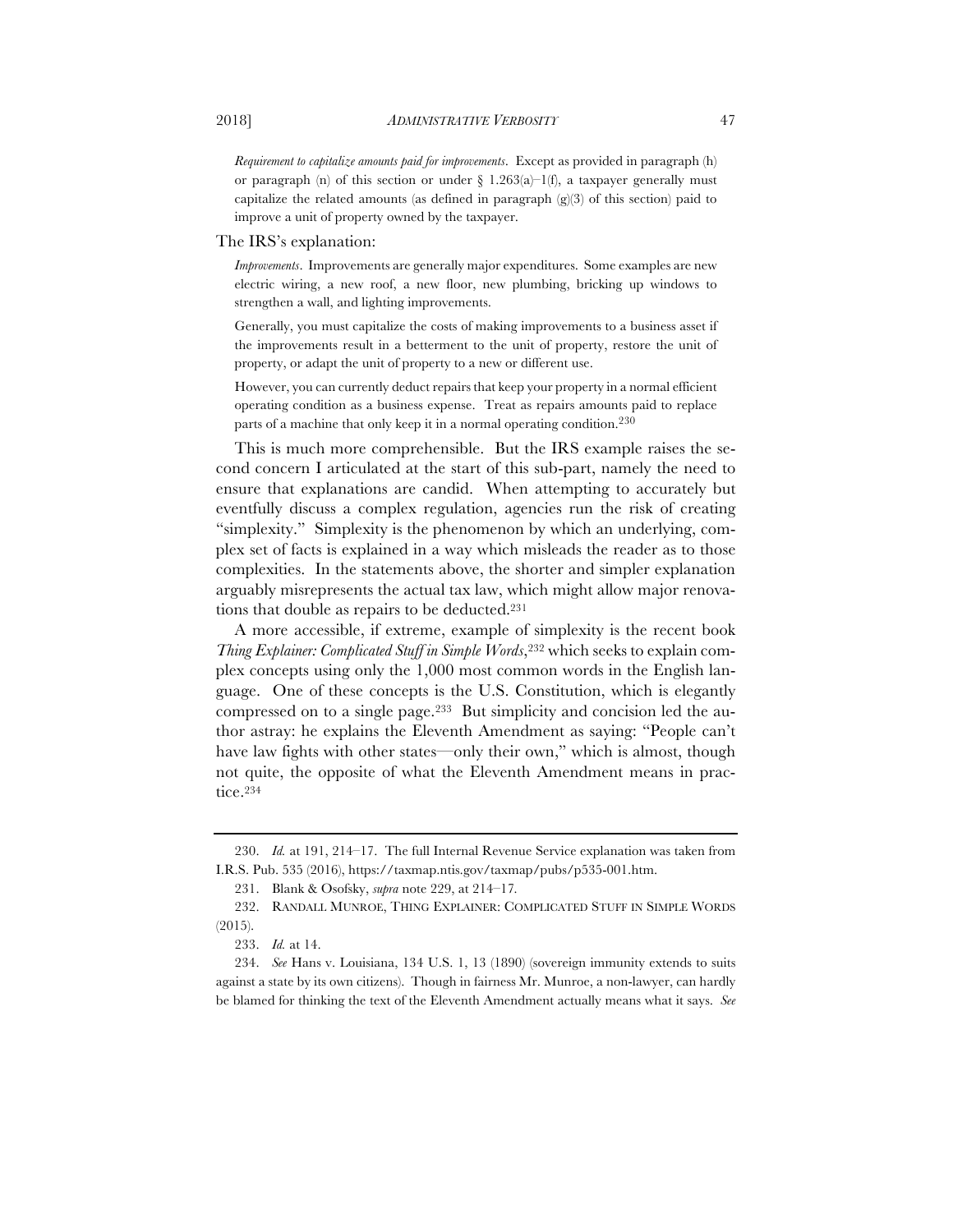Simplexity can be viewed as another branch of the candor concern discussed in the previous section. As Blank and Osofsky note, the IRS's publicly-accessible concise explanations invariably explain the law in such a way as to discourage those who rely on those explanations from deducting expenses—in other words, the IRS is simplifying the law with a view to depriving ordinary taxpayers of the loopholes Congress (probably) meant for them to exploit.235 This has a differential impact: once again, those who can bear the information costs of determining the *real* regulation are placed in a financially superior position when compared to those who cannot.

But we can be candid about simplexity too. Techniques abound that help signal the existence of more information for the readers for which the information is relevant.236 The Eleventh Amendment can, if we soothe our textualist consciences for a moment,<sup>237</sup> be explained accurately without sacrificing simplicity or concision as, for example, "People can't have law fights with a state unless the state says so, most of the time." In this explanation, "most of the time" signals that more information is available if the reader cares to access it.

Likewise, the IRS example above would have been made accurate, with respect to the tax code underpinning it, if it had included the sentence: "If something you already used stopped working or broke and you repaired it, it may count as a repair and not an improvement." Candor does not, as discussed above, require a comprehensive disclosure of information—instead, it requires that the substance of the decision be revealed under conditions of publicity the creators of the decision do not control (a general statement, if you will). Just as a politician's candid statement (for example, a confession of being corrupt) serves as a signal of a much more complex set of background facts (the details of the confessed corruption) but still meets the requirements of the politics of candor, so too here an agency's signal of more complexity behind the scenes does not much undermine the candor of its statement, if at all. Indeed, it enhances it.

237. *But see* Rappaport, *supra* note 234.

MUNROE, *supra* note 232, at 14. *See* Michael B. Rappaport, *Reconciling Textualism and Federalism: The Proper Textual Basis of the Supreme Court's Tenth and Eleventh Amendment Decisions*, 93 NW. U. L. REV. 819, 820–21 (1999) (noting with disapproval the completely atextualist basis of Supreme Court Eleventh Amendment precedent).

<sup>235.</sup> Blank & Osofsky, *supra* note 229, at 204.

<sup>236.</sup> This footnote, for example, contains extraneous data that the reader will only observe and process if she is sufficiently engaged by the question of just what these techniques are. Candor requires me to report that additional techniques are not forthcoming in this footnote, but the footnote itself stands as such a technique, thus providing its own support for its own proposition. *See generally* Randall Munroe, *Self-Description*, XKCD, (Oct. 11, 2017), https://xkcd.com/688/.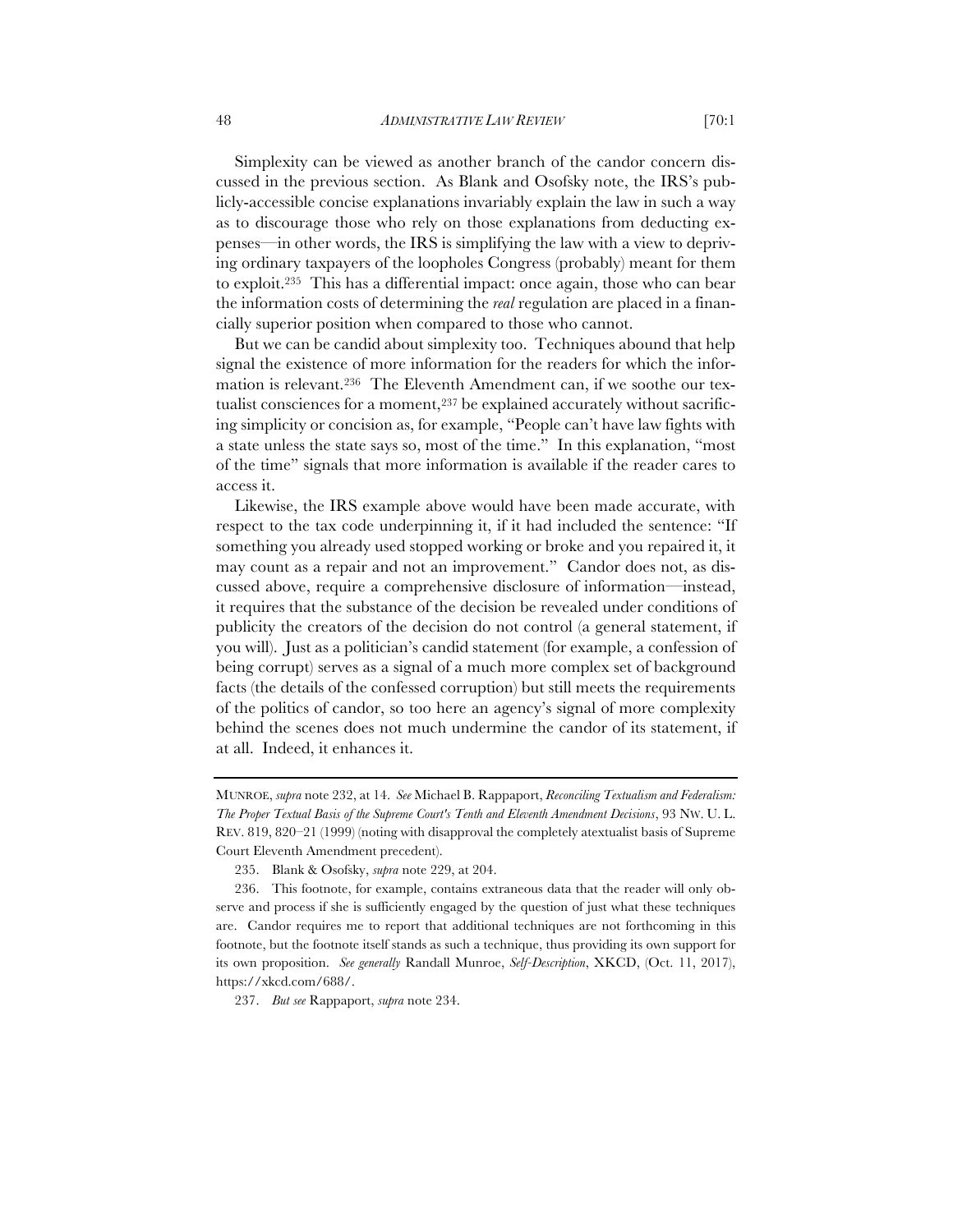Our desiderata for the popular preamble then stand at the following: (1) that it be candid, (2) that it be comprehensible, most likely through the employment of simple language, and (3) that it avoid simplexity by fairly representing complexity or signaling the existence of complexity.

In addition, there is nothing about the word "statement" that requires the statement be in writing—agencies might fulfill their preamble requirements by producing a short animated video describing in a general way the basis and purpose of the rules, with indications of places where more detail is available. Indeed, as Elizabeth Porter and Kathryn Watts have documented, several agencies have begun to employ graphical representations of their regulations in an effort to improve public understanding of agency work.238 The potential for innovation will surely increase as the Federal Register finally stops being printed on physical media except for archival purposes,<sup>239</sup> thus allowing agencies to frolic in the open expressive pastures of the Internet.

Much more work remains to be done to fully realize the candor required in a popular preamble in the context of the administrative process. I hope to have shown, however, some outline of the road to follow and suggest that it is a road capable of being traversed.

#### **CONCLUSION**

As we have seen, the prolix preamble is truly the worst of all worlds: created by accident, contrary to the intent of Congress, it survives only because of a century-old doctrine that should never have been applied to preambles in the first place. We have seen the subtle but profound costs of the prolix preamble: diminishing to the point of nothingness the popular accountability on which the APA was based. And we have seen that although conventional remedies are unlikely to redress these costs, with some inventiveness and adventurism from the courts or from Congress it would be possible to reclaim the preamble for the public and—though not without difficulty and complication—at least begin to move it in a democratic direction.

In making this argument, I want to underline the broader implications it has for the administrative process more generally. Since the APA was passed,

<sup>238.</sup> Porter & Watts, *supra* note 42, at 1198–1218 (2016).

<sup>239.</sup> Robert Jackel, *Federal Register Will No Longer Be Printed, Obama Says*, REG. REV. (June 22, 2011), https://www.theregreview.org/2011/06/22/federal-register-will-no-longer-beprinted-obama-says/. For statutory reasons, however, a limited print run still occurs. However, the *Federal Register 2.0* project is already making impressive strides in the direction of greater accessibility, though the content of the *Register* remains—because of the Show Your Working doctrine—sadly incomprehensible. *See* David Ferriero, *Federal Register 2.0*, WHITE HOUSE (July 26, 2010, 12:53 PM), https://www.whitehouse.gov/blog/2010/07/26/federalregister-20 (announcing the project). This is a pig and lipstick situation.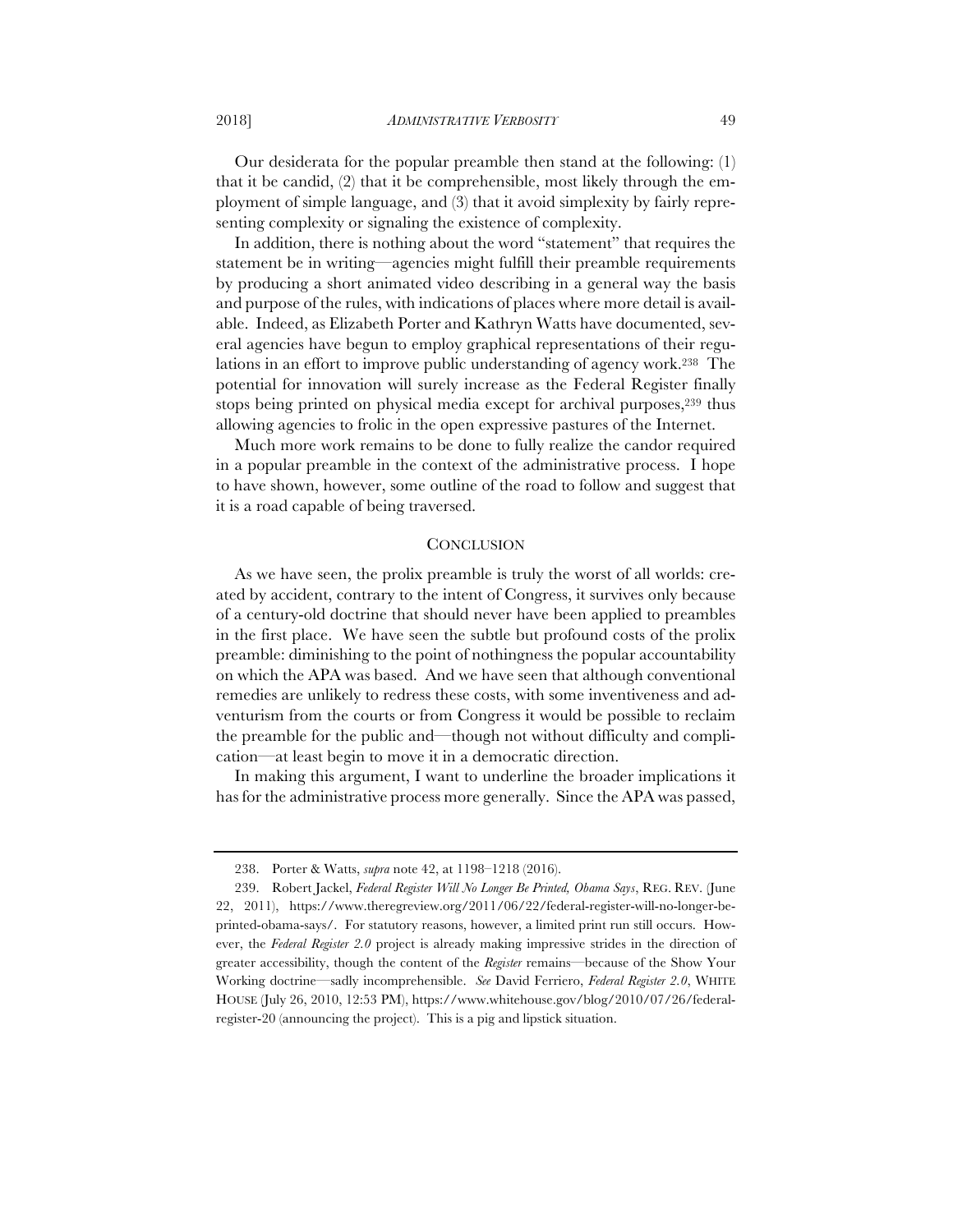administrative law has depended for its legitimacy on the twin ideas of transparency and participation of a certain sort. Transparency has meant revealing as much information as possible to the public, but participation has, ironically, involved engaging only those parts of the public that have useful things to say to comment directly to the agency. The more useful commentators there are, the better, at least as administrative law tells the tale. Omitted from any of these accounts has been the lived experience of the vast majority of persons affected by agency rulemaking, who have been disabled from any vocal engagement with the administrative process because they are unable to see, in an unmediated way, what the agency has actually done.

Viewing the administrative process through the lens of popular accountability allows us to start thinking critically about how the administrative process might be made *practically* more democratic, rather than engaging with essentially fictional constructs of representational democracy or participatory democracy that, whatever their theoretical appeal, do not in any sense resemble democracy as it is practiced in the American political system today.

Just as importantly, applying popular accountability to the administrative process ought to remind us about the essential importance of *candor*, not just transparency, in keeping an agency accountable in any normatively rich sense of the term. There is a natural human tendency to be very impressed with any claim presented at great length and to laud those who are capable of writing extremely lengthy works.240 Closer to home, even the Supreme Court is not immune to the allure of prolixity—once opining that a Court of Appeals might have justified its decision if only it had written an opinion *as long* as the concurrence in that case penned by Justice Breyer.<sup>241</sup> The Founders themselves placed a premium—literally—on lengthy documents by linking the compensation of the Secretary of State with the number of pages of documents he generated (and requiring each page to have at least one hundred words).242

Yet, in all of these instances where length itself was held up as a virtue of a public document, what could be said to really be occurring was spectacle—

<sup>240.</sup> Of course, this is a generalization. Indeed, the single most prolific academic author of all time—one Yuri Struchkov, of Institute of Organoelemental Compounds in Moscow published nearly 948 scientific papers between the years 1981 and 1990, averaging more than one every 3.9 days. He was nonetheless of relatively minor note in his field. *See* Marc Abrahams, *948 Titles in Search of an Author*, *in* IG NOBEL PRIZES: THE ANNALS OF IMPROBABLE RESEARCH 286–88 (2002) (noting that Struchkov nonetheless won the 1992 Ig Nobel Prize in Literature).

<sup>241.</sup> Cal. Dental Ass'n v. FTC, 526 U.S. 756, 779 (1999).

<sup>242.</sup> *See* An Act to Provide for the Safe-Keeping of the Acts, Records and Seal of the United States, and for other Purposes, 1 Stat. 68, ch. 14, § 6 (1789).